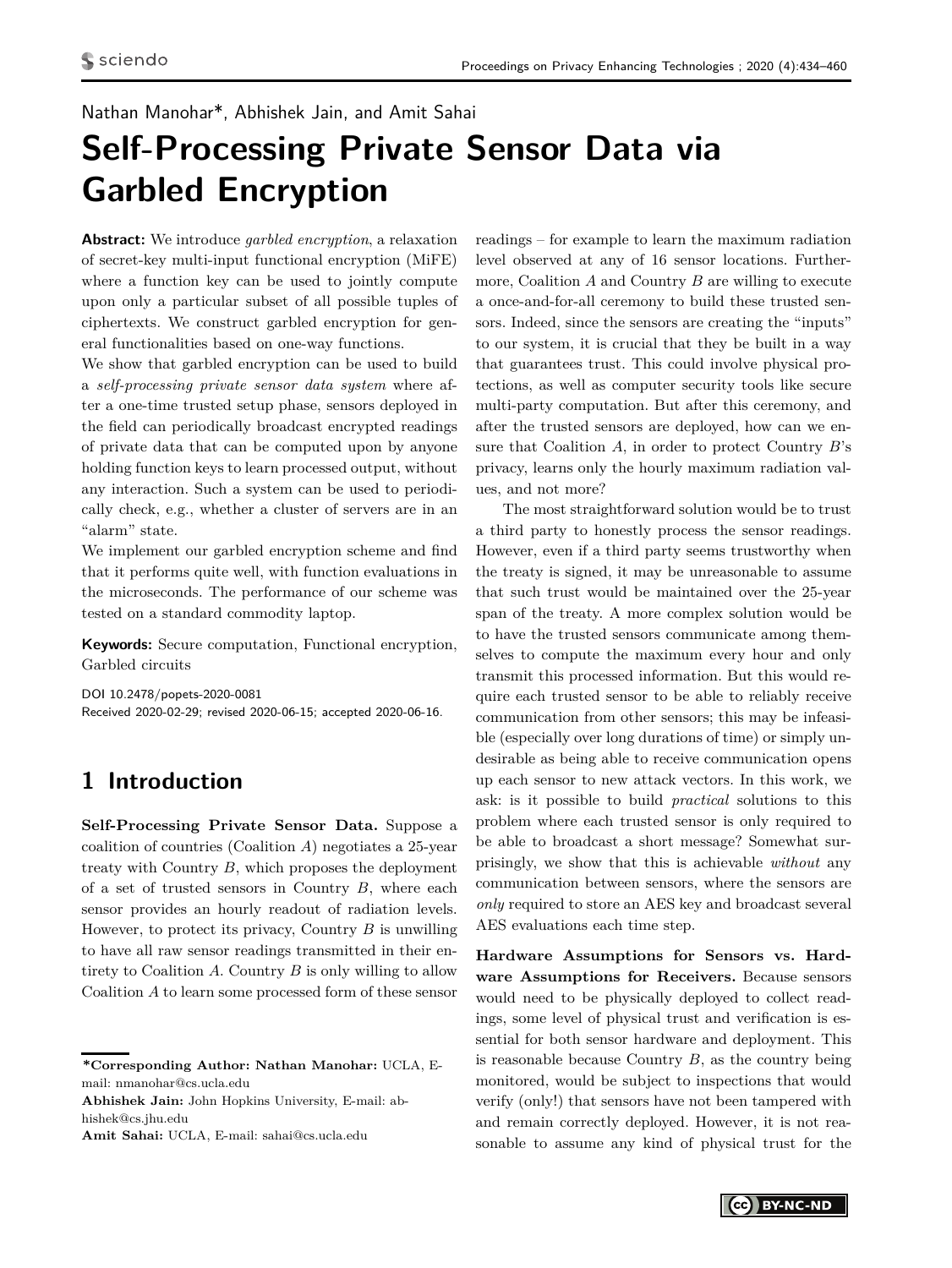receivers that should obtain only processed sensor readings: Indeed, there may be many users – hundreds or even millions of them – that need to be able to monitor processed sensor readings. It would be undesirable and perhaps infeasible to have inspectors from Country *B* verify that receiver hardware has not been tampered with. Such "reverse inspections" – where the target country inspects the monitoring countries, would also likely be politically problematic. For these reasons, we seek solutions to this problem that do not involve tamper-proof hardware assumptions for receivers.

**Real World Applicability.** Although the above discussion dealt with a hypothetical treaty scenario, such situations arise in the real world. The Iran nuclear deal, for example, requires that Iran "allow in international inspectors" [\[7\]](#page-16-0) to directly observe the state of affairs on the ground including obtaining raw measurements, a prospect that it would undoubtedly prefer to avoid. International environmental treaties, such as the Basel Convention [\[1\]](#page-16-1) and the Kyoto Protocol [\[2\]](#page-16-2), include commitments from many nations to limit their pollution and other environmentally harmful activities, but without nations agreeing to direct monitoring of raw data, it may be difficult to ascertain the extent to which a country is or is not following the treaty. Such issues are not only applicable to agreements between nations, but also extend to situations between governments and companies as well. After the Volkswagen emissions scandal [\[6\]](#page-16-3), a country may wish to sanction Volkswagen in some manner and have a guarantee that its cars meet the emissions standards. A sensor network could be deployed to ensure that Volkswagen was complying with emissions regulations, while simultaneously ensuring that the sanctioning government does not gain access to details of Volkswagen's operating procedures that it wishes to remain secret.

**An Impractical Theoretical Solution.** A theoretical solution to this problem can be obtained via the notion of multi-input functional encryption (MiFE) [\[19\]](#page-16-4). In a MiFE scheme, parties can query a key generation authority for multi-input function keys that can be used to jointly evaluate the function on a tuple of encrypted plaintexts. MiFE generalizes the notion of (single-input) functional encryption [\[13,](#page-16-5) [29,](#page-17-0) [31\]](#page-17-1) and can be viewed as a non-interactive analogue of secure multiparty computation [\[18,](#page-16-6) [33\]](#page-17-2). If such a primitive could be practically realized, then in the above scenario, Coalition *A* and Country *B* could generate a multi-input function key that will output the maximum radiation level observed in a given hour given appropriate ciphertexts as input.



**Fig. 1.** The two steps of a self-processing sensor data scheme. First, there is the trusted setup after which *A* has function key data and *B* has sensors. Once *B* deploys the sensors, any user *U* with access to the function key data can monitor the sensor broadcasts and learn the function evaluations.

The deployed sensors could then encrypt their observed radiation levels along with the time and broadcast these ciphertexts. Using the MiFE function key, it would be possible for Coalition *A* to learn only the hourly maximum radiation level and nothing more.

Unfortunately, despite extensive research, achieving full security for MiFE while maintaining usable efficiency has remained quite elusive. In fact, a construction of secret-key MiFE that supports an unbounded number of ciphertexts would imply indistinguishability obfuscation  $(iO)^1$  $(iO)^1$  [\[19\]](#page-16-4), which is only currently known through heavy-duty cryptography and nonstandard assumptions. Furthermore, known constructions of secretkey MiFE for bounded ciphertexts from standard assumptions [\[4,](#page-16-7) [14\]](#page-16-8) require non-black-box use of cryptographic primitives and are therefore unexplored with respect to implementability and efficiency. Constructions of secret-key MiFE from nonstandard multilinear maps [\[25\]](#page-17-3) take 4 minutes running on a 32-core server for function evaluations on 4*.*7 GB ciphertexts, while only achieving security with respect to security parameter  $\lambda = 80$ . As a result, despite its immense potential, MiFE has so far had limited impact on the security world and does not give a practical solution to the proposed problem.

**Garbled Encryption.** In this work, we give a practical solution to this problem by introducing, construct-

**<sup>1</sup>** Even a construction of secret-key MiFE that supports only a bounded number of ciphertexts in each "position," but an exponential number of ciphertext combinations, implies iO.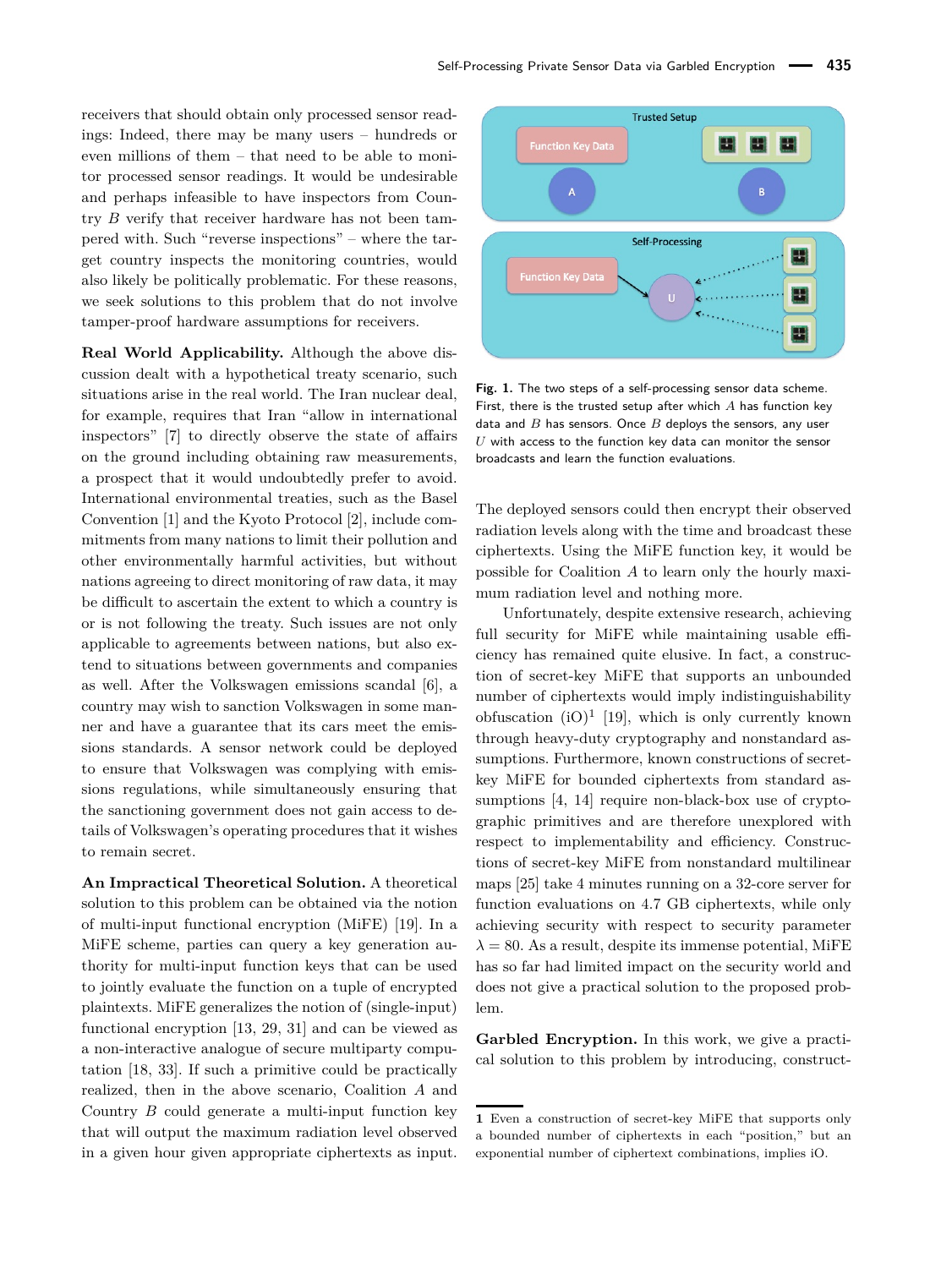ing, and implementing a new primitive called *garbled encryption*. Garbled encryption is built from one-way functions (in particular, AES) and can support function evaluations in a few microseconds on modest hardware, while achieving security with respect to the standard security parameter value of  $\lambda = 128$ .

Our starting observation is that, in practice, one might not always need the full power of secret-key MiFE. For example, a function key in secret-key MiFE needs to be compatible with all ciphertexts, but there are many natural scenarios where it may only be necessary to evaluate a function on *some* of the ciphertexts. To illustrate this, in the treaty problem, we only need the function key to allow for evaluation on ciphertexts all encrypted during the same hour. In fact, using MiFE is actually disadvantageous in this instance, since the function key will be inherently compatible with all ciphertexts, which would require the sensors to encrypt not only the sensor reading, but also the time of the reading and the function key to check that the times of all the ciphertexts are equal.

In order to determine which ciphertexts a function key is compatible with, it is necessary that the ciphertexts be labelled. Therefore, in garbled encryption, every ciphertext has an associated index, and encryptors are required to satisfy a promise that no two ciphertexts have the same index. Instead of querying a key generation (keygen) authority for a key corresponding to a function, in garbled encryption, a party queries the keygen authority for a key corresponding to a function *and* a tuple of indices. The function key issued by the keygen authority can then be used to evaluate the function on the tuple of ciphertexts corresponding to those indices. By introducing this relaxation, we are able to achieve garbled encryption that supports an *unbounded* number of ciphertexts and function keys, using only OWFs (in particular, AES).

**From Garbled Encryption to Self-Processing Private Sensor Data.** Using our new primitive, garbled encryption, we are able to obtain a practical solution to the self-processing private sensor data problem. After Coalition *A* and Country *B* agree on the treaty, they execute a one-time trusted setup that generates all the garbled encryption function keys needed for the duration of the treaty and provides sensors to be deployed in Country *B*. After these sensors have been appropriately deployed, they will periodically broadcast ciphertexts that can be used by Coalition *A* to learn the output of the desired functionality (for example, the hourly maximum radiation level). Note that once the sensors have been deployed, no additional work is needed on the part of Coalition *A* or Country *B* to keep the system running (they can go "offline"). In fact, Coalition *A* can make all the function key information public and any interested user could monitor the system and obtain the function evaluation results. Furthermore, the ciphertexts in our construction will correspond to several pseudorandom function (PRF) evaluations, implemented via AES, so the sensors can be computationally extremely weak and need only support the most basic of cryptographic tools. The functionalities (determined at setup) that are supported by the scheme are quite general. A function evaluation at time  $T'$  may be on data generated at *any* time from setup until  $T'$ , with any number of sensor readings as input coming from as many or as few different sensors as desired.

### **1.1 Our Results**

**Garbled Encryption.** We formally define garbled encryption and provide a construction from one-way functions (in particular, a PRF that can be instantiated using AES) that supports an unbounded number of ciphertexts. We, in fact, provide two constructions: a *selectively* secure scheme in the standard model, and an *adaptively* secure scheme in the random oracle model. In the adaptive security setting, the adversary can adaptively observe ciphertexts and function keys in any order, and thus realistically models scenarios where an adversary may observe broadcast ciphertexts before obtaining key material, and then observe additional broadcast ciphertexts afterwards. We also provide an implementation of our adaptively secure garbled encryption scheme.

A simplified version of our adaptively secure garbled encryption scheme also yields an adaptively secure garbling scheme [\[10\]](#page-16-9) where the wire keys are the *same size* as in non-adaptive garbling schemes. To the best of our knowledge, such a garbling scheme was not known previously. In particular, all previously known adaptive garbling schemes required larger wire keys (even in the random oracle model). We believe that our adaptive garbling scheme with short wire keys may be applicable to other scenarios where such a property is desirable.

Our scheme requires the encryption algorithm to have a state in a manner which we call *index dependence*. This is the constraint that each ciphertext is labeled with an index and that no two ciphertexts share the same index. Since index dependence still supports parallelism, we don't view this as a major limitation.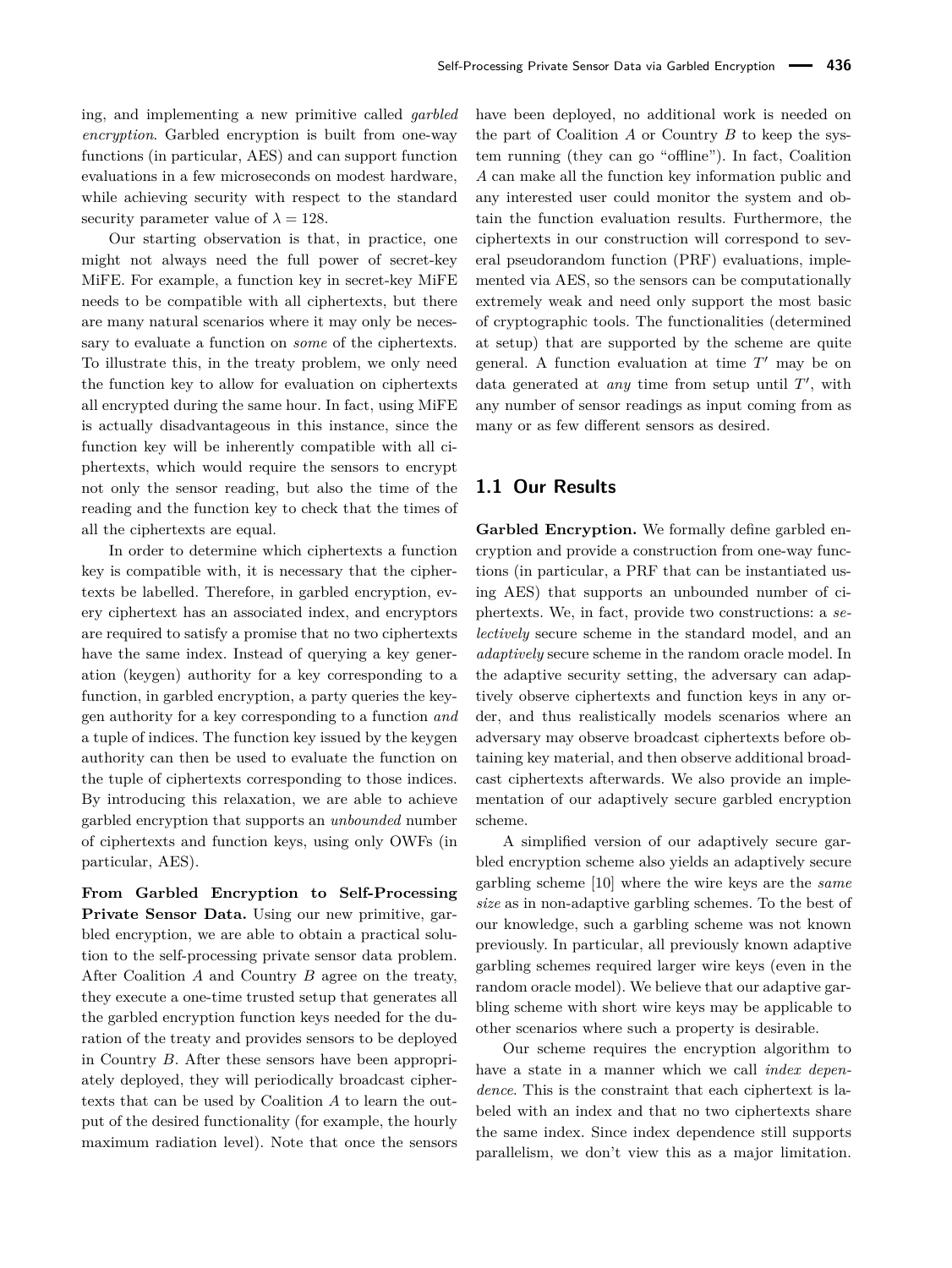<span id="page-3-0"></span>**Table 1.** Self-Processing Private Sensor Data via Garbled Encryption Performance Summary

| <b>Function</b> | $#$ Inputs | $\ell$    | <b>GE.KeyGen GE.Dec</b> |                           | GE.ct | GE.sk             |
|-----------------|------------|-----------|-------------------------|---------------------------|-------|-------------------|
| <b>DNF</b>      | 64         | 1-bit     | $27 \mu s$              | 14 $\mu$ s                | 16 B  | 8.7 kB            |
| Thresh          | 16         | $32$ -bit | $523 \mu s$             | $319 \mu s$               | 512 B | $42.8 \text{ kB}$ |
| Max             | 16         | $32$ -bit | 613 $\mu$ s             | $385 \text{ }\mu\text{s}$ | 512 B | $58.2 \text{ kB}$ |

<sup>∗</sup> For all settings of parameters, running GE*.*Setup and GE*.*Enc took *<*

 $1 \mu s$  and therefore this information is omitted from the table.

However, by introducing this natural relaxation, we are able to achieve a practical construction of this primitive from standard assumptions.

**Self-Processing Private Sensor Data and Implementation.** Finally, we give evaluation results for our adaptively secure garbled encryption scheme. We find that it performs quite well, with decryptions in the tens to hundreds of microseconds when run on a standard commodity laptop. Table [1](#page-3-0) gives some of our evaluation results for self-processing private sensor data via garbled encryption for a variety of functionalities. Based on our evaluation results, we observe that our garbled encryption scheme could be applied to an automated warning system on 64 sensors that lasts for 10 years and issues an all clear vs. anomaly detected reading every 10 minutes. In such a setup, we find that the trusted authority need only be online for 14 seconds and that users who wish to monitor the warning system can do so by downloading a few kilobytes of data and performing a 14 *µ*s computation every 10 minutes. Furthermore, for Coalition *A* and Country *B* to realize their 25-year treaty, they would need to perform a 2*.*2 minute computation during the setup ceremony to generate the necessary garbled circuits, which, when handed over to Coalition *A*, would allow each country in Coalition *A* to learn the maximum radiation levels observed every hour for the next 25 years by performing a 385 *µ*s computation every hour.

In summary, we believe that garbled encryption achieves a practical solution for the self-processing private sensor data problem and other situations that may arise requiring computing on encrypted data without compromising data privacy through leakage or the use of nonstandard assumptions.

**Practical Deployment Challenges.** Even though our performance results show the practicality of our selfprocessing private sensor data scheme, there are various

challenges that one would need to address before being confident in deploying such a system. These include issues such as sensor failure, sensor compromise, and clock synchronization between sensors. We discuss how to address such challenges in Section [8.](#page-14-0)

# **2 System Setting and Threat Model**

A self-processing private sensor data system consists of the following components that are created during a onetime trusted ceremony.

- **Sensors:** These are weak computational devices with small storage (enough to hold an AES key) that are deployed in the field. Their job is, at each time step, to take sensor readings, broadcast encryptions of the sensor readings, and update their stored key for the next time step. They do not communicate with each other or any other parties.
- **Function Key Data:** This information is needed by any user that wishes to monitor the sensor system. For scenarios where anybody is allowed to monitor the system, these data can be stored in a publicly accessible location. Observe that the function key data is generated *before* any sensor readings have taken place and the sensors do not have access to the function key data.

The following entities make use of the self-processing private sensor data system.

– **Private Data Owner:** The private data owner appropriately places the sensors in the field. To protect their privacy, they are unwilling to divulge the sensor readings in the clear. However, they have agreed to allow monitoring users to learn various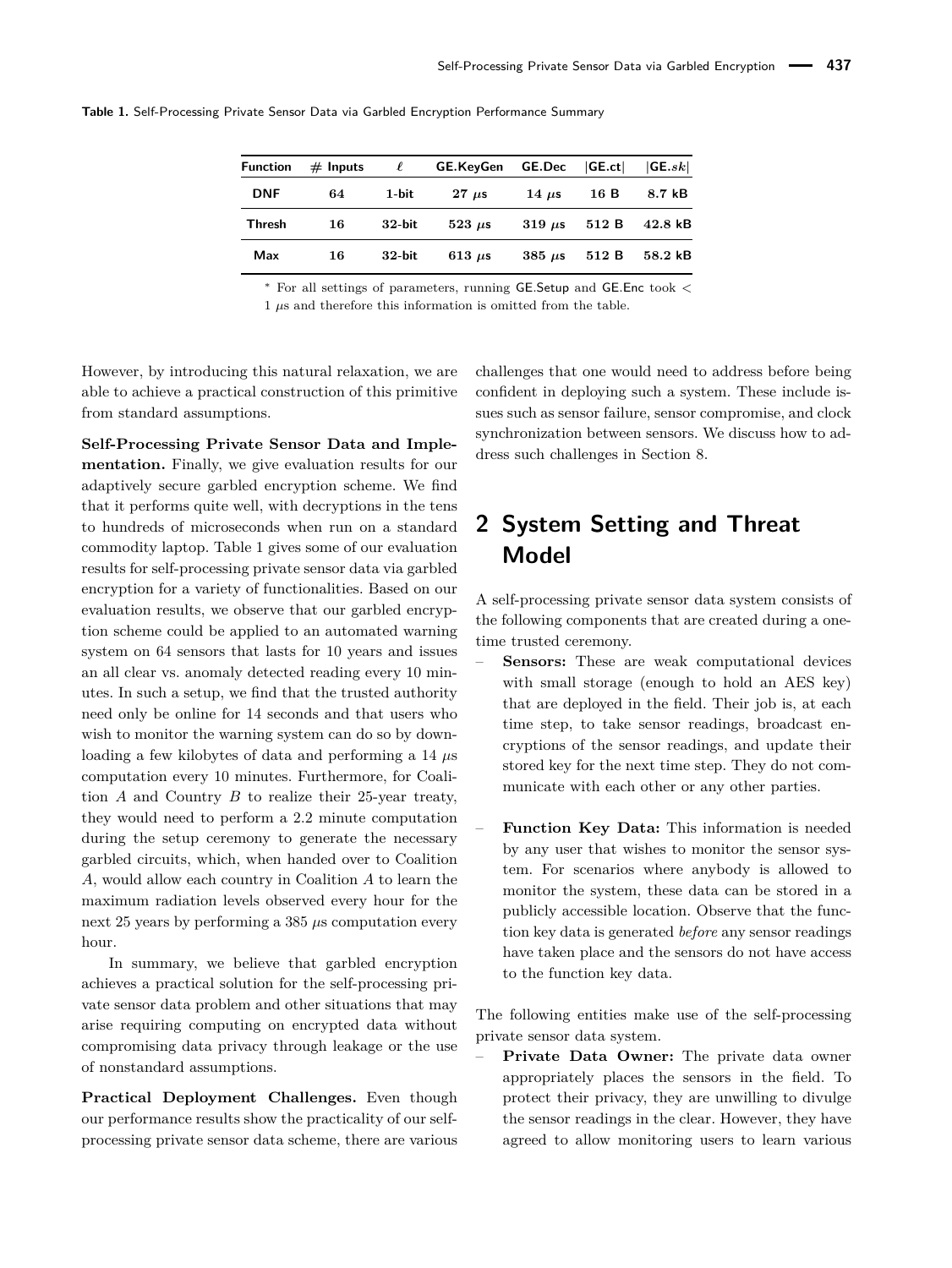functions of the sensors readings.

– **Monitoring Users:** A monitoring user is any interested party with access to the function key data that wishes to monitor the sensor system. At each time step, they receive the encrypted broadcasts from the sensors and use these, along with the function key data, to learn predetermined functions of sensor readings, potentially taken during different time steps.

### **2.1 Threat Model**

The goal of a self-processing private sensor data system is to allow monitoring users to learn agreed-upon functions of the sensor readings taken at various time steps, without violating the privacy of the data owner. An attacker is allowed to observe all broadcasts from sensors and is given all the function key data. Such an attacker should not be able to "learn anything" about the data owner's private data beyond what they have agreed to disclose as part of the monitoring process. This notion is captured formally via an indistinguishability security game. We also allow an attacker to compromise sensors at any point during the lifetime of the system and learn the secret key stored on the sensor. In this event, we require that the past privacy of the data owner be upheld. In particular, the adversary should not be able to "learn anything" about previous sensor readings beyond what is allowed. We discuss how to handle deployment challenges outside the threat model in Sec. [8.](#page-14-0)

### **3 Preliminaries**

Throughout the paper, we denote the security parameter by  $\lambda$ . For an integer  $n \in \mathbb{N}$ , we use [*n*] to denote the set  $\{1, 2, \ldots, n\}$ . We use  $\mathcal{D}_0 \approx_c \mathcal{D}_1$  to denote that the distributions  $\mathcal{D}_0$ ,  $\mathcal{D}_1$  are computationally indistinguishable. Let  $\text{bin}(n)$  denote the binary representation of *n* and  $\sin(n)$ <sup>*i*</sup> denote the *i*th bit of the binary representation. We use the symbol  $\mathcal O$  to denote random oracles and  $\mathcal{O}^{(t)}(x)$  to mean  $\mathcal{O}(\mathcal{O}(\ldots(x)))$ , where  $\mathcal O$  is applied *t* times.

### **3.1 Garbling Schemes**

We recall the definition of garbling schemes [\[11,](#page-16-10) [33\]](#page-17-2).

**Definition 1** (Garbling Schemes [\[11,](#page-16-10) [33\]](#page-17-2))**.** *A garbling scheme* GC = (Gen*,* GrbI*,* GrbC*,* EvalGC) *defined for a class of circuits* C *consists of the following polynomial time algorithms:*

- **Setup,** Gen( $1^{\lambda}$ )*: On input security parameter*  $\lambda$ *, it generates the secret parameters* gcsk*.*
- **Generation of Wire Keys,** GrbI(gcsk)*: On input secret parameters* gcsk*, it generates the wire keys*  $\vec{k} = (\mathbf{k}_1, ..., \mathbf{k}_\ell)$ , where  $\mathbf{k}_i = (k_i^0, k_i^1)$ . (Through*out, we will use the terms wire keys and labels interchangeably when referring to keys given out for each input bit to a garbled circuit.)*
- **Garbled Circuit Generation,** GrbC(gcsk*, C, ~***k**)*: On input secret parameters* gcsk, *circuit*  $C \in \mathcal{C}$ , and *wire keys*  $\vec{k}$ *, it generates the garbled circuit*  $\hat{C}$ *.*
- $-$ **Evaluation,** EvalGC $(\widehat{C}, (k_1^{x_1}, \ldots, k_\ell^{x_\ell}))$ *: On input* garbled circuit  $\widehat{C}$  and wire keys  $(k_1^{x_1}, \ldots, k_\ell^{x_\ell})$ , it *generates the output* out*.*
- *It satisfies the following properties:*
- *Correctness: For every circuit*  $C \in \mathcal{C}$  *of input length*  $\ell, x \in \{0,1\}^{\ell}$ , for every security parameter  $\lambda \in \mathbb{N}$ , *it should hold that:*

$$
\Pr\left[\begin{array}{c} C(x) \leftarrow \textsf{EvalGC}(\widehat{C},(k_1^{x_1},\ldots,k_\ell^{x_\ell}))\;:\;\\ \textsf{gcsk} \leftarrow \textsf{Gen}(1^\lambda),\\ ((k_1^0,k_1^1),\ldots,(k_\ell^0,k_\ell^1)) \leftarrow \textsf{Grbl}(\textsf{gcsk}),\\ \widehat{C} \leftarrow \textsf{GrbC}(\textsf{gcsk},C,((k_1^0,k_1^1),\ldots\\ \ldots,(k_\ell^0,k_\ell^1)))\end{array}\right] = 1
$$

– *Security: There exists a PPT simulator* SimGC *such that the following holds for every circuit*  $C \in \mathcal{C}$  *of input length*  $\ell, x \in \{0,1\}^{\ell}$ ,

$$
\left(\widehat{C}, k_1^{x_1}, \ldots, k_\ell^{x_\ell}\right) \cong_c \text{SimGC}(1^{\lambda}, \phi(C), C(x)),
$$

*where:*

- $\mathsf{gcsk} \leftarrow \mathsf{Gen}(1^{\lambda})$
- $\qquad \quad \quad \left( (k_1^0, k_1^1), \ldots, (k_\ell^0, k_\ell^1) \right) \leftarrow \mathsf{Grbl}(\mathsf{gcsk})$
- $\widehat{C} \leftarrow \mathsf{GrbC}(\mathsf{gcsk},C,((k_1^0,k_1^1),\ldots,(k_\ell^0,k_\ell^1)))$
- $\phi(C)$  *is the topology of*  $C$ *.*

<span id="page-4-0"></span>**Theorem 1** ([\[11,](#page-16-10) [26,](#page-17-4) [33\]](#page-17-2))**.** *Assuming the existence of one-way functions, there exists a secure garbling scheme* GC *where* GrbI *outputs wire keys by choosing uniformly random values over their domain. Furthermore, the scheme satisfies correctness regardless of the choice of wire keys provided that*  $k_i^0$  *and*  $k_i^1$  *are distinct for all*  $i \in [\ell]$ .

In our proof of selective security of garbled encryption, we actually need a stronger notion of security for garbling schemes, which we will refer to as chosen-wire key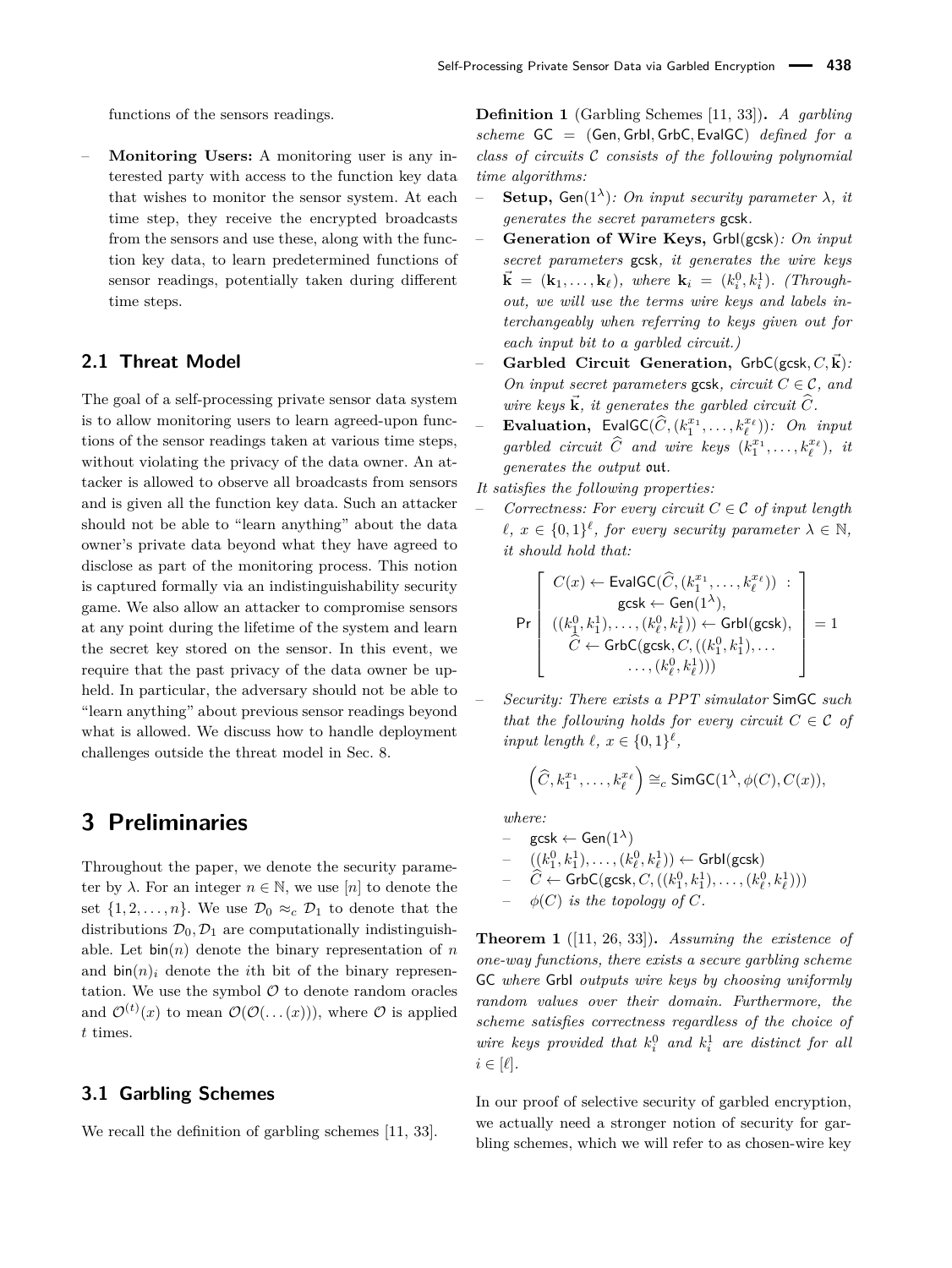security. In this notion of security, the adversary is additionally allowed to choose the wire keys that correspond to its chosen input *x* in the garbled circuit.

<span id="page-5-4"></span>**Definition 2** (Chosen-Wire Key Security)**.** *A garbling scheme* GC *is said to be chosen-wire key secure if there exists a PPT simulator* SimGC *such that the following holds for every circuit*  $C \in \mathcal{C}$  *of input length*  $\ell, x \in$  $\{0,1\}^{\ell}$ *, and wire keys*  $\mathbf{k} = (k_1, \ldots, k_{\ell}).$ 

$$
\left(\widehat{C},\mathbf{k}\right)\cong_c \left(\mathsf{SimGC}\left(1^{\lambda},\phi\left(C\right),C\left(x\right),\mathbf{k}\right),\mathbf{k}\right),\,
$$

*where:*

 $\textsf{gcsk} \leftarrow \textsf{Gen}(1^{\lambda})$ 

 $((k_1^0,k_1^1), \ldots, (k_\ell^0,k_\ell^1)) \leftarrow \mathsf{Grbl}(\mathsf{gcsk})$ 

 $\widehat{C} \leftarrow$  GrbC(gcsk,  $C, \vec{k}$ )

 $\phi(C)$  *is the topology of*  $C$ 

*where*  $\vec{\bf{k}} = ({\bf{k}}_1, ..., {\bf{k}}_\ell)$  *with*  ${\bf k}_i = (k_i, k_i^1)$  *if*  $x_i = 0$  *and*  $\mathbf{k}_i = (k_i^0, k_i)$  *if*  $x_i = 1$ *.* 

Note that in the above definition, the wire keys corresponding to the input *x* are fixed ahead of time and the other wire keys (those corresponding to the bitwise negation of *x*) are generated by GrbI.

<span id="page-5-0"></span>**Theorem 2.** *Assuming the existence of one-way functions, there exists a chosen-wire key secure garbling scheme* GC *where* GrbI *outputs wire keys by choosing uniformly random values over their domain. Furthermore, the scheme satisfies correctness regardless of the choice of wire keys provided that*  $k_i^0$  *and*  $k_i^1$  *are distinct for all*  $i \in [\ell]$ .

We give a proof of Thm. [2](#page-5-0) in Appendix [B.1.](#page-18-0)

### <span id="page-5-3"></span>**3.2 Adaptive Garbling Schemes**

In order to obtain adaptively secure garbled encryption, we will need to make use of adaptively secure garbling schemes. Intuitively, an adaptively secure garbling scheme is secure even if an adversary chooses the input to evaluate the circuit on *after* it sees the garbled circuit. We require a strong notion of an adaptively secure garbling scheme (referred to as "fine-grained adaptive security [\[10\]](#page-16-9)) where the adversary may submit input queries bit by bit and choose future input queries after it receives some of the input labels.

<span id="page-5-5"></span>**Definition 3** (Adaptively Secure Garbling Schemes)**.** *A garbling scheme* GC *for circuit class* C *is adaptively secure if for any PPT adversary* A*, there exists a PPT* *simulator* SimGC *and a negligible function µ*(·) *such that for all sufficiently large*  $\lambda \in \mathbb{N}$ *, the advantage of* A *is* 

$$
\begin{aligned} \mathsf{Adv}^{\mathsf{GC}}_{\mathcal{A}} & = \\ \Big| \mathsf{Pr}[\mathsf{Expt}^{\mathsf{GC}}_{\mathcal{A}}(1^{\lambda},0) = 1] - \mathsf{Pr}[\mathsf{Expt}^{\mathsf{GC}}_{\mathcal{A}}(1^{\lambda},1) = 1] \Big| \\ & \leq \mu(\lambda), \end{aligned}
$$

*where for each*  $b \in \{0,1\}$  *and*  $\lambda \in \mathbb{N}$ *, the experiment*  $\mathsf{Expt}_{\mathcal{A}}^{\mathsf{GC}}(1^{\lambda},b)$  *is defined below:* 

- *1. Circuit query:* A *submits a circuit query*  $C \in \mathcal{C}$  *to the challenger* Chal. Let  $\ell$  *denote the length of the input to C.*
- 2. *If*  $b = 0$ , Chal *computes* – gcsk ← Gen(1*λ*)  $\hspace{1cm} - \quad ((k_1^0,k_1^1), \ldots, (k_\ell^0,k_\ell^1)) \leftarrow \mathsf{Grbl}(\mathsf{gcsk})$  $C \leftarrow \mathsf{GrbC}(\mathsf{gcsk}, C, ((k_1^0, k_1^1), \ldots, (k_\ell^0, k_\ell^1)))$ and sends  $\widehat{C}$  to  $\mathcal{A}$ *. If b* = 1*,* Chal *computes* – *<sup>C</sup>*<sup>b</sup> <sup>←</sup> SimGC(1*λ, φ*(*C*))*, where*  $\phi(C)$  *is the topology of C and sends*  $\widehat{C}$  *to*  $\mathcal{A}$ *. 3. Input queries: The following is repeated at most*
- *` times.* A *submits an index i and a bit value v to the challenger.* Chal *keeps a set of queried indices* S*, initially set to* ∅ *and a value y, initially set to* ⊥*. If*  $i \notin \{ \ell \} \setminus S$ , Chal *returns* ⊥*. Else*, Chal *sets*  $x_i$  *to v* and sets *S* to *S* ∪ {*i*}*. If*  $|S| = \ell$ *, then* Chal *sets*  $x = x_1 \ldots x_\ell$  *and sets*  $y = C(x)$ *. If*  $b = 0$ *, then* Chal *returns*  $k_i = k_i^{x_i}$ .

*If*  $b = 1$ *, then* Chal *returns*  $k_i \leftarrow \text{SimGC}(\perp, i, |\mathcal{S}|)$  *if*  $|S| < \ell$  and  $k_i \leftarrow$  SimGC(*y, i,*  $|S|$ ) *if*  $|S| = \ell$ .

*4. The output of the experiment is then set to the output of* A*.*

<span id="page-5-1"></span>**Theorem 3** ([\[10\]](#page-16-9))**.** *Assuming the existence of one-way functions, there exists an adaptive garbling scheme* GC *in the random oracle model. This can be obtained by applying a transformation to any garbling scheme.*

<span id="page-5-2"></span>**Remark 1.** *Our construction of adaptively secure garbled encryption uses the adaptive garbling scheme from Thm. [3](#page-5-1) in a non-black-box manner. The adaptive garbling scheme from Thm. [3](#page-5-1) shows how to transform a selectively secure garbling scheme into an adaptively secure one. This works as follows. Let C*ˆ *and*  $(X_i^b)_{i \in [n], b \in \{0,1\}}$  *be the garbled circuit and wire keys, respectively, of the selective secure scheme, with each*  $X_i^b \in \{0,1\}^{\lambda}$ *. For each*  $i \in [n]$ *, a uniformly random mask*  $Z_i \leftarrow \{0,1\}^{\lambda}$  *is sampled. Set*  $Z = Z_1 \oplus \ldots \oplus Z_n$ *.* Let  $Y_i = Z||i$ *. The adaptively secure garbled circuit is*  $\hat{C'} = \hat{C} \oplus \mathcal{O'}(Y_0)$  and the wire keys are of length  $2\lambda$  and *are*  $(X_i^b \oplus \mathcal{O}(Y_i), Z_i)$  *(assume the output lengths of the*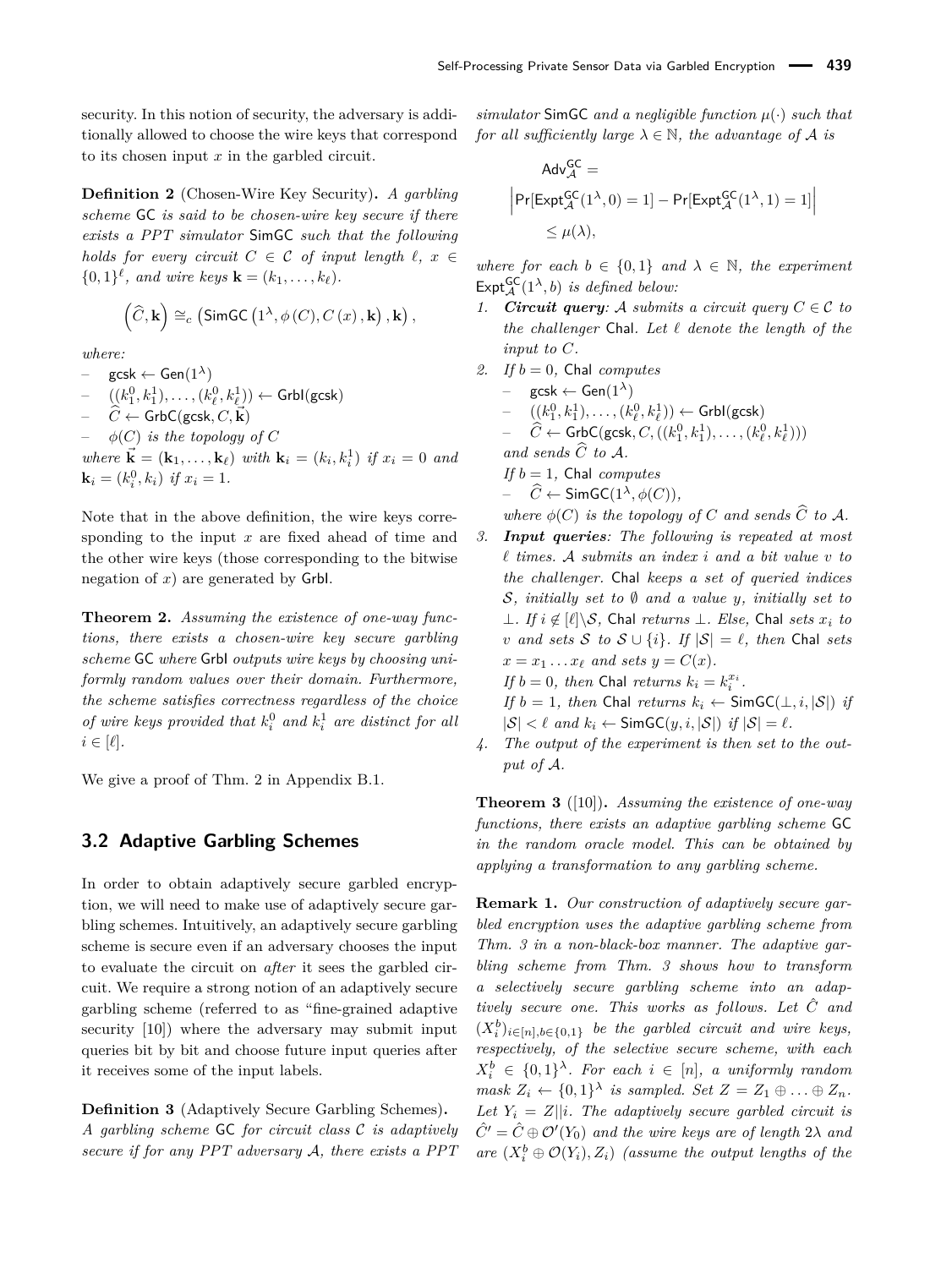*random oracles are set appropriately). Correctness follows since once one has a wire key for each of the n input wires, one can compute Z and unmask the garbled circuit and wire keys of the selectively secure scheme. Adaptive security follows from the fact that until one learns all n wire keys, Z is information theoretically hidden and so the garbled circuit and wire keys look uniform. In the proof of security, the simulator also samples*  $\hat{C}'$ , all the  $X_i^b$ 's, and the  $Z_i$ 's uniformly at random.

### **3.3 Index Dependence**

Throughout, we will require various algorithms to satisfy a notion of statefulness, which we call index dependence.

**Definition 4** (Index Dependence)**.** *An algorithm* A *is said to be* index dependent *if it maintains a state S of the form*  $\{i_1, i_2, \ldots, i_\ell\}$  *with each*  $i_j \in \mathbb{N}$ . *S begins as the empty set* ∅ *and on each call to the algorithm,* A *is given an index i such that*  $i \notin S$ *. It then adds i to S and runs with i as one of its inputs.*

*An algorithm is said to be q-index dependent if the indices in the state are all in* [*q*]*.*

Index dependence is necessary in order to ensure that no two ciphertexts have the same index. In implementations of our schemes, an encryptor can simply keep a counter of the next free index and encrypt sequentially.

### **3.4 Garbled Encryption**

Garbled encryption can be thought of as an indexed version of secret-key MiFE where every ciphertext has an associated index and the key generation algorithm takes sets of indices as an additional input and generates a function key that can only evaluate on ciphertexts with corresponding indices. As such, we model our definition of garbled encryption in a manner similar to the definition of MiFE found in the literature [\[19\]](#page-16-4).

#### **Syntax.**

Let  $\mathcal{X} = {\mathcal{X}_{\lambda}}_{\lambda \in \mathbb{N}}$  and  $\mathcal{Y} = {\mathcal{Y}_{\lambda}}_{\lambda \in \mathbb{N}}$  be ensembles where X*λ*, Y*<sup>λ</sup>* are sets each with size dependent on *λ*. Let  $\mathcal{F} = {\mathcal{F}_{\lambda}}_{\lambda \in \mathbb{N}}$  be an ensemble where each  $\mathcal{F}_{\lambda}$  is a finite collection of *n*-ary functions. Each function  $f \in \mathcal{F}_{\lambda}$ takes as input strings  $x_1, \ldots, x_n$ , where each  $x_i \in \mathcal{X}_{\lambda}$ , and outputs  $f(x_1, \ldots, x_n) \in \mathcal{Y}_\lambda$ . Let  $\mathcal Q$  denote a set of sets, where each set  $Q \in \mathcal{Q}$  is a subset of  $\mathbb{N}^n$ . (We note that our constructions of garbled encryption do not require all the functions in the function class to have the same arity. That is, our construction can simultaneously handle, say a 2-ary and a 3-ary function. However, we define garbled encryption for fixed arity functions for notational simplicity throughout.)

A garbled encryption scheme GE for *n*-ary functions  $F$  and query pattern  $Q$  consists of four algorithms

(GE*.*Setup*,* GE*.*KeyGen*,* GE*.*Enc*,* GE*.*Dec) described below:

- **Setup.** GE. Setup( $1^{\lambda}$ ) is a PPT algorithm that takes as input a security parameter  $\lambda$  and outputs the master secret key GE*.*msk.
- **Key Generation.** GE*.*KeyGen(GE*.*msk*, f, Q*) is a PPT algorithm that takes as input the master secret key GE.msk, a function  $f \in \mathcal{F}_{\lambda}$ , and a set  $Q \in \mathcal{Q}$ . It outputs a functional key GE*.skf,Q*.
- **Encryption.** GE*.*Enc(GE*.*msk*, m, i*) is a PPT algorithm that takes as input the master secret key GE.msk, a message  $m \in \mathcal{X}_{\lambda}$ , and an index  $i \in \mathbb{N}$ . It outputs a ciphertext GE*.*ct. GE*.*Enc is index dependent and the ciphertext GE*.*ct has an associated index *i*. If GE*.*Enc is asked to encrypt to an index *j* to which it has previously encrypted, it will output ⊥.
- **Decryption.** GE*.*Dec(GE*.skf,Q,* GE*.*ct1*, . . . ,* GE*.*ct*n*) is a deterministic algorithm that takes as input a functional key GE*.skf,Q* and *n* ciphertexts  $G_{\text{E}.\text{ct}_1, \ldots, G_{\text{E}.\text{ct}_n}$ . It outputs a value  $y \in \mathcal{Y}_\lambda \cup \{\perp\}.$

#### **Correctness.**

There exists a negligible function  $neg(\cdot)$  such that for all sufficiently large  $\lambda \in \mathbb{N}$ , every *n*-ary function  $f \in$  $\mathcal{F}_{\lambda}$ , set  $Q \in \mathcal{Q}$ , point  $(j_1, \ldots, j_n) \in Q$ , and input tuple  $(x_1, \ldots, x_n) \in \mathcal{X}_{\lambda}^n$ ,

$$
\Pr\left[\begin{array}{c} \mathsf{GE}.\mathsf{msk} \leftarrow \mathsf{GE}.\mathsf{Setup}\left(1^{\lambda}\right) \ ; \\ \mathsf{GE}.sk_{f,Q} \leftarrow \mathsf{GE}.\mathsf{KeyGen}\left(\mathsf{GE}.\mathsf{msk}, f, Q\right) \ ; \\ \mathsf{GE}.\mathsf{Dec}(\mathsf{GE}.sk_{f,Q}, \\ \left(\mathsf{GE}.\mathsf{Enc}\left(\mathsf{GE}.\mathsf{msk}, x_i, j_i\right)\right)_{i=1}^n\right) \\ \neq f\left(x_1,\ldots,x_n\right) \\ \leq \mathsf{negl}(\lambda) \end{array}\right]
$$

where the probability is taken over the random coins of all the algorithms.

### **Selective Security.**

We model indistinguishability-based selective security for garbled encryption in a similar manner as that for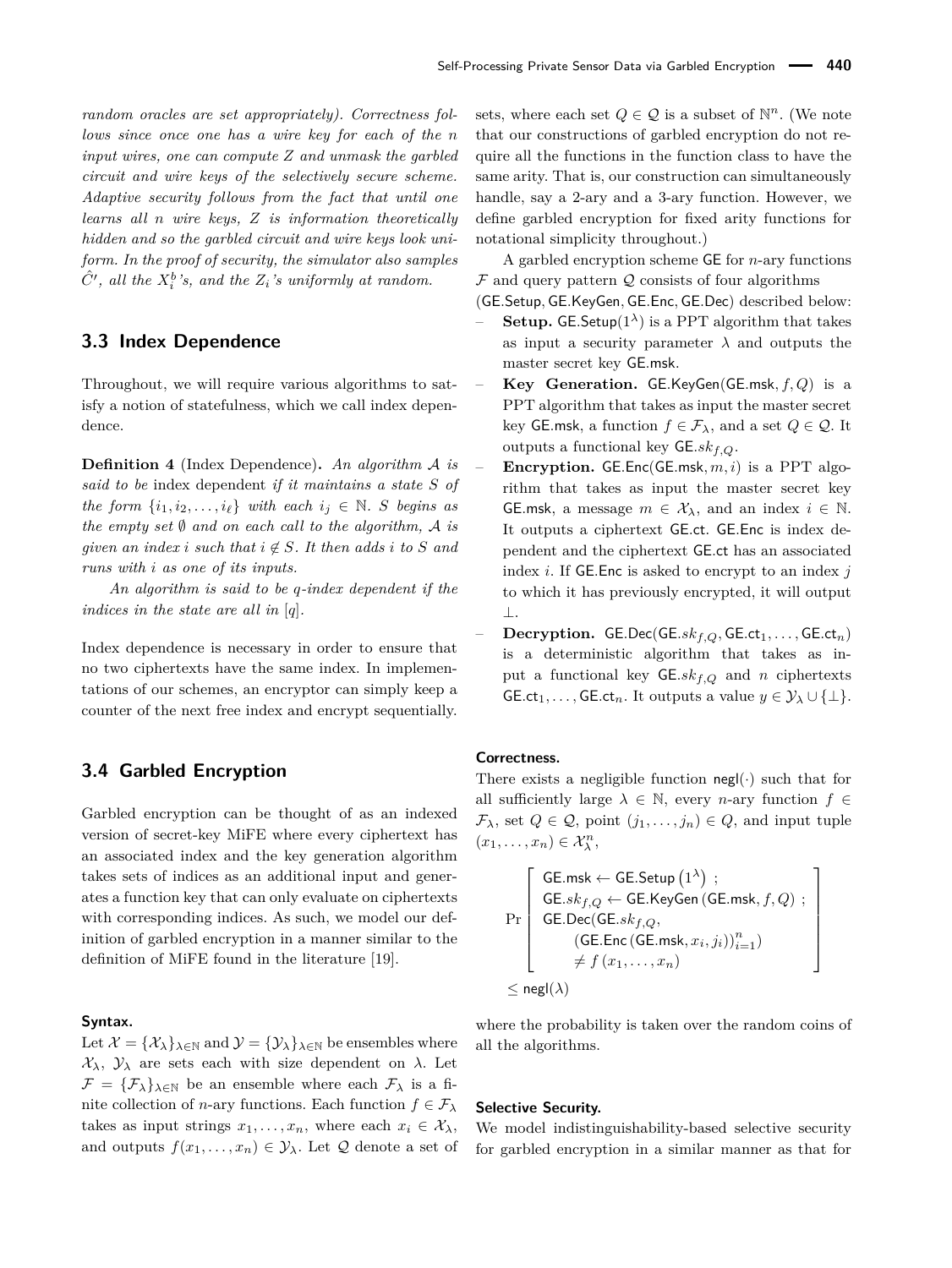MiFE. The difference is that a function query in the game for garbled encryption consists of both a function  $f \in \mathcal{F}_{\lambda}$  and a set  $Q \in \mathcal{Q}$  and returns a function key GE. $sk_{f,Q}$  corresponding to  $(f,Q)$ . We defer the full description of this game to Appendix [A.1.](#page-17-5)

### **Adaptive Security.**

One can consider a stronger notion of security, called *adaptive security*, where the adversary can interleave the challenge messages and the function queries in any arbitrary order. We will construct adaptively secure garbled encryption in the random oracle model. We defer the full description of this game to Appendix [A.1.](#page-17-5)

In this paper, we will focus on garbled encryption where  $Q$  is taken to be the set containing all sets of singletons. That is, a valid function query consists of a function *f* and a tuple of indices  $(j_1, \ldots, j_n)$ , and the resulting function key allows for the function evaluation on the tuple of ciphertexts corresponding to these indices. We leave constructions of garbled encryption where  $Q$  is defined differently to future work.

### **3.5 Time-Based Garbled Encryption**

Using garbled encryption as defined above, it is possible to build a self-processing private sensor data system. However, the system that results does not allow sensors to update their stored keys, which causes *all* sensor readings to be compromised if a sensor is compromised by the attacker. To address this, we propose a more general version of garbled encryption called time-based garbled encryption that supports key updates. This will improve the security of the resulting self-processing private sensor data system by preserving the privacy of past sensor readings in the event of a sensor compromise.

The syntax of time-based garbled encryption is the same as that of garbled encryption except that it additionally has the key generation and encryption algorithms take as input a time offset  $t \in \mathbb{N}$ . Intuitively, a time offset *t* corresponds to the number of times that the sensor will have updated its stored key (by hashing) before encrypting a particular message. A function key with time offset *t* is compatible with encryptions generated with time offset *t*. We define and construct time-based garbled encryption in Appendix [C.](#page-22-0)

## <span id="page-7-0"></span>**4 Selectively Secure Garbled Encryption**

We construct a selectively-secure garbled encryption scheme that supports an unbounded number of ciphertexts in the standard model from one-way functions. The idea behind the construction relies heavily on garbled circuits, hence the name garbled encryption. In our construction, a ciphertext is simply a set of wire keys corresponding to the message, which can be used to evaluate garbled circuits. These wire keys will be derived by a PRF evaluation that depends on the secret key and the index  $j \in \mathbb{N}$  of the encryption. Intuitively, there are wire keys associated with every index *j* and when we encrypt to this index, we select the wire keys that correspond to the message. Since no two ciphertexts have the same index, only one set of wire keys will ever be revealed for each index. A function key for a function *f* and a tuple of indices  $(j_1, \ldots, j_n)$  is then simply a garbled circuit that computes *f* with wire keys corresponding to the indices  $(j_1, \ldots, j_n)$ .

### **4.1 Construction**

Let PRF = (PRF*.*Gen*,* PRF*.*Eval) be a pseudorandom function family with  $\lambda$ -bit keys that outputs in  $\{0,1\}^{\lambda}$ and let GC = (Gen*,* GrbI*,* GrbC*,* EvalGC) be a garbling scheme. Our garbled encryption scheme GE for *n*-ary functions  $\mathcal F$  and query pattern  $\mathcal Q$ , where  $\mathcal Q$  is the set containing all sets of singletons, is defined as follows:

Let  $\ell = n \cdot \log |\mathcal{X}_{\lambda}|$  denote the input length to circuits *C* representing functions  $f \in \mathcal{F}$ . We note that the indices  $(i - 1) \cdot \log |\mathcal{X}_{\lambda}| + 1, \ldots, i \cdot \log |\mathcal{X}_{\lambda}|$  correspond to the indices of the input  $x_i$  to  $C$ . Letting  $r_i = (i - 1) \cdot \log |\mathcal{X}_\lambda|$  and  $\ell_m = \log |\mathcal{X}_\lambda|$ , we denote these indices as  $r_i + 1, \ldots, r_i + \ell_m$ .

- $\sim$  **Setup.** On input the security parameter  $1^{\lambda}$ , GE*.*Setup runs PRF*.*Gen(1*λ*) to obtain a PRF key *K* and outputs  $GE.msk = K$ .
- **Key Generation.** On input the master secret key GE.msk, a function  $f \in \mathcal{F}_{\lambda}$ , and a set  $Q =$  $\{(j_1, \ldots, j_n)\}\in \mathcal{Q}$ , GE.KeyGen runs as follows: Let *C* be a circuit for *f*. GE*.*KeyGen runs the garbled circuit generation algorithm  $Gen(1^{\lambda})$  to obtain the secret parameters gcsk. It then sets the garbling keys  $\mathbf{k}_j = (k_j^0, k_j^1)$  for  $j \in [\ell]$  as follows: For  $i \in [n]$ , it sets the garbling keys  $\mathbf{k}_{r_i+\alpha} = (k_{r_i+\alpha}^0, k_{r_i+\alpha}^1)$  for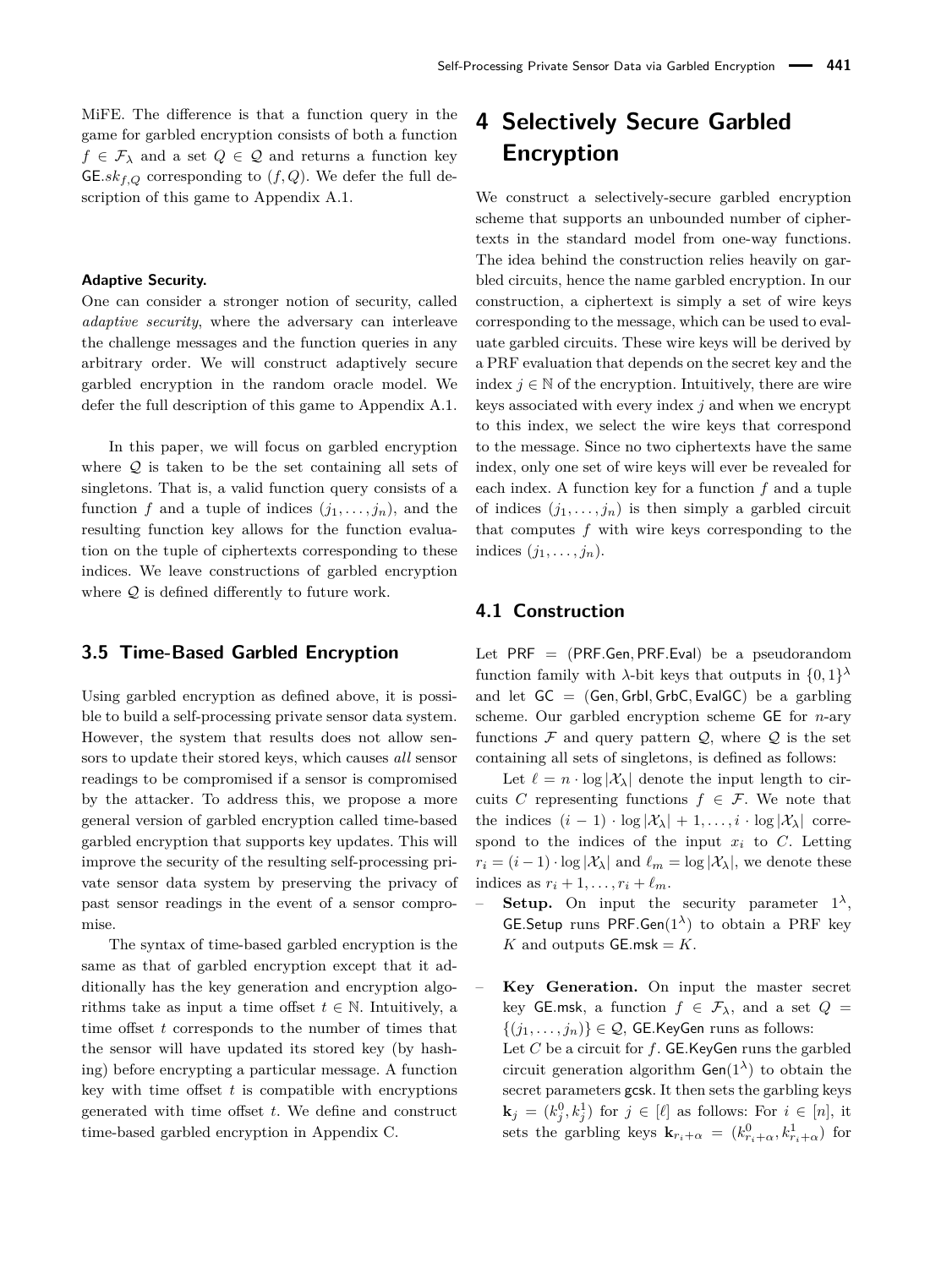$\alpha \in [\ell_m]$  to be

$$
\begin{aligned} k_{r_i+\alpha}^0 = \textsf{PRF.Eval}(\textsf{GE}.\textsf{msk},j_i||\alpha||0) \\ k_{r_i+\alpha}^1 = \textsf{PRF.Eval}(\textsf{GE}.\textsf{msk},j_i||\alpha||1). \end{aligned}
$$

Setting  $\vec{k} = (k_1, \ldots, k_\ell)$ , it then runs  $GrbC(gcsk, C, \vec{k})$  to obtain a garbled circuit  $\hat{C}$ . GE*.*KeyGen outputs

 $(\widehat{C}, Q)$ 

as GE*.skf,Q*.

**Encryption.** On input the master secret key GE.msk, a message *m* and an index  $j \in \mathbb{N}$ , GE.Enc runs as follows: GE*.*Enc is index dependent and maintains a state *S* initialized to the empty set  $\emptyset$ . It first checks that  $j \notin S$ . If  $j \in S$ , it returns ⊥. Otherwise, it adds *j* to *S* and proceeds. Defining  $k_{\alpha}^0$  and  $k_{\alpha}^1$  for  $\alpha \in [\ell_m]$  by

$$
\begin{aligned} & k_{\alpha}^0 = \text{PRF.Eval}(\text{GE}.\text{msk},j||\alpha||0) \\ & k_{\alpha}^1 = \text{PRF.Eval}(\text{GE}.\text{msk},j||\alpha||1) \end{aligned}
$$

as above, GE*.*Enc computes

$$
\mathbf{k} = \left(k_1^{\mathsf{bin}(m)_1}, \ldots, k_{\ell_m}^{\mathsf{bin}(m)_{\ell_m}}\right)
$$

and outputs

$$
(j,\mathbf{k})
$$

as GE*.*ct. We refer to *j* as the index of this ciphertext.

**Decryption.** On input a functional key  $GE..sk_{f,Q}$  $(\widehat{C}, Q)$  and *n* ciphertexts GE.ct<sub>1</sub>, ..., GE.ct<sub>n</sub>, GE.Dec first parses each  $\mathsf{GE}.\mathsf{ct}_i$  as  $(j_i, \mathbf{k}_i)$  and asserts that  $(j_1, \ldots, j_n) \in Q$ . If not, it outputs  $\perp$ . GE*.*Dec runs

 $\textsf{EvalGC}(\widehat{\textit{C}}, (\mathbf{k}_1, \ldots, \mathbf{k}_n))$ 

to obtain out and outputs this value.

### **4.2 Correctness**

The correctness of our garbled encryption scheme follows directly from the correctness of the garbling scheme GC and Thm. [2.](#page-5-0) Consider any input tuple  $(x_1, \ldots, x_n) \in$  $\mathcal{X}_{\lambda}^{n}$ , *n*-ary function  $f \in \mathcal{F}_{\lambda}$ , and set  $Q = \{(j_1, \ldots, j_n)\}.$ Let  $GE.\mathfrak{sk}_{f,Q}$  denote the function key for  $(f,Q)$  and GE.ct<sub>1</sub>, ..., GE.ct<sub>n</sub> denote encryptions of  $(x_1, j_1), \ldots$ ,  $(x_n, j_n)$ , respectively. GE.sk<sub>f,Q</sub> is of the form  $(C, Q)$  and ciphertexts  $GE$ *ct<sub>i</sub>* are of the form  $(j_i, \mathbf{k}_i)$  for  $i \in [n]$ . If we let

$$
\mathbf{k}=(\mathbf{k}_1,\ldots,\mathbf{k}_n),
$$

we see that **k** is a vector of wire keys of length  $\ell$  and for  $i \in [n]$  and  $\alpha \in [\ell_m]$ , we note that

$$
k_{r_i+\alpha} = \mathsf{PRF.Eval}(\mathsf{GE}.\mathsf{msk},j_i||\alpha||b_\alpha)
$$

where  $b_{\alpha}$  is the  $\alpha$ <sup>th</sup> bit of  $x_i$ . But,  $C$  is the garbled circuit obtained by running

$$
\mathsf{gcsk} \leftarrow \mathsf{Gen}(1^\lambda), \\ \widehat{C} \leftarrow \mathsf{GrbC}(\mathsf{gcsk}, C, ((k^0_1, k^1_1), \ldots, (k^0_\ell, k^1_\ell)))
$$

where

$$
k_{r_i+\alpha}^b = \mathsf{PRF.Eval}( \mathsf{GE}.\mathsf{msk}, j_i || \alpha || b )
$$

for  $i \in [n], \alpha \in [\ell_m]$ . Since PRF is pseudorandom, it follows that  $k_{\alpha}^0$  and  $k_{\alpha}^1$  will be distinct for all  $\alpha \in [\ell]$ with all but  $negl(\lambda)$  probability, and therefore, by the correctness of GC and Thm. [2,](#page-5-0) it follows that GE*.*Dec will output

$$
\mathsf{EvalGC}(\widehat{C}, \mathbf{k}) = C(x_1, \dots, x_n) = f(x_1, \dots, x_n)
$$

with overwhelming probability.

### **4.3 Security**

<span id="page-8-0"></span>**Theorem 4.** *Assuming that* PRF *is a pseudorandom function family and* GC *is a chosen-wire key secure garbling scheme implied by Thm. [2,](#page-5-0) then* GE *is a selectivelysecure garbled encryption scheme.*

We give a proof of Thm. [4](#page-8-0) in Appendix [B.2.](#page-19-0)

# <span id="page-8-1"></span>**5 Adaptively Secure Garbled Encryption**

We now describe our construction of adaptively secure garbled encryption in the random oracle model. A natural idea for obtaining such a scheme is to instantiate our construction of selectively secure garbled encryption in Section [4](#page-7-0) with an *adaptively* secure garbling scheme. We, note, however, that all known adaptive garbling schemes require larger wire key sizes than non-adaptive garbling schemes. For example, wire keys in the scheme of [\[10\]](#page-16-9) have size twice that of keys in non-adaptive garbling. If used naively, this would double the size of the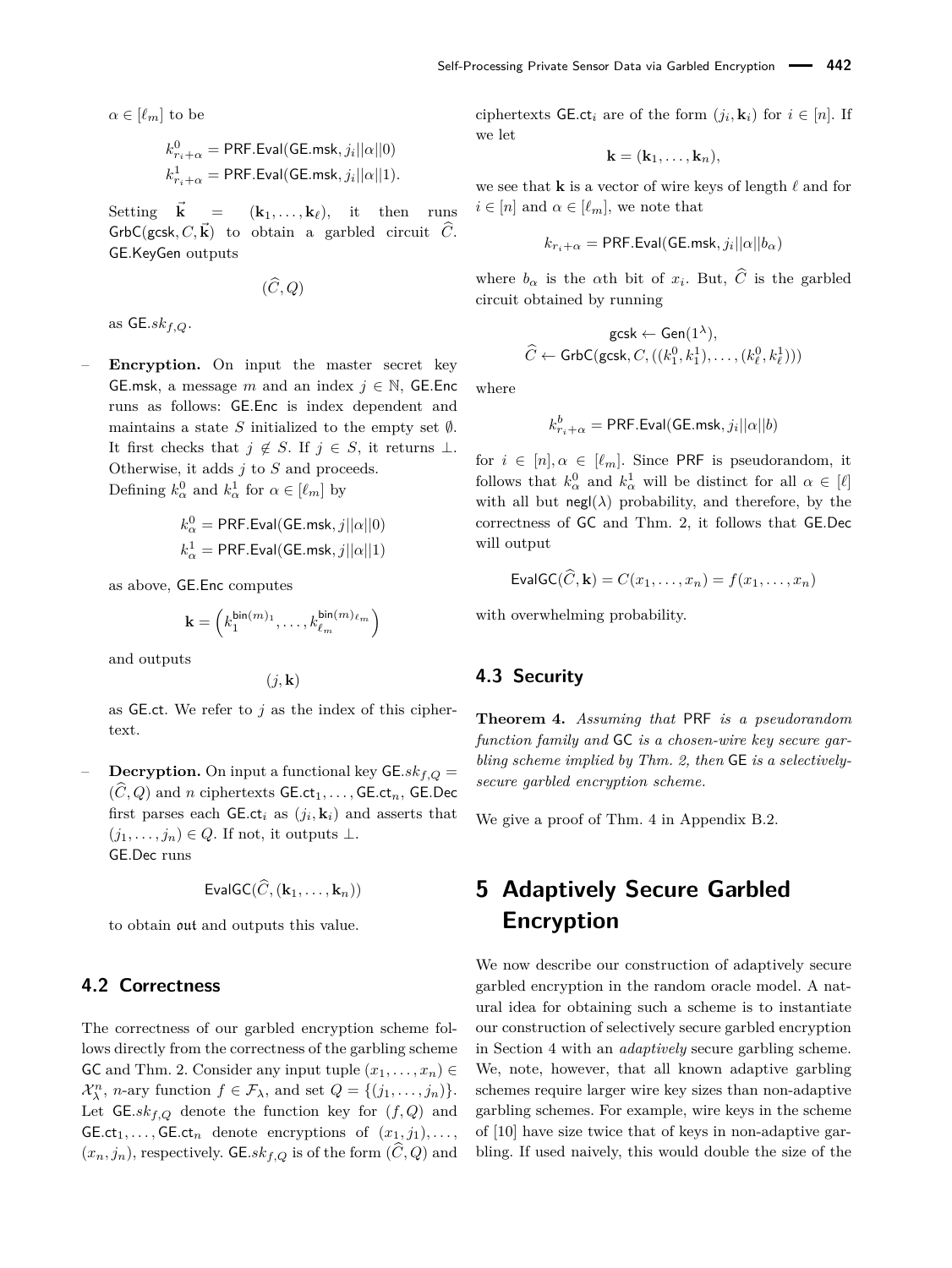ciphertexts in the garbled encryption scheme, which in turn increases the amount of information that the sensors need to broadcast in our self-processing sensor data application.

In order to avoid an increase in the requirements on the sensors, we build an adaptive garbled encryption scheme where the ciphertext size remains the *same* as in our selectively secure construction; however, the function key sizes are larger.<sup>[2](#page-0-0)</sup> We achieve this effect by using the adaptive garbling scheme of [\[10\]](#page-16-9) in a slightly *non-black-box* manner as well as by making some modifications to our selectively secure garbled encryption scheme.

Recall that each wire key in the scheme of [\[10\]](#page-16-9) is a tuple of the form  $(\widetilde{X}_i^b, Z_i)$ , where  $\widetilde{X}_i^b$  is a "masked" label, and  $Z_i$ 's denote the information that is used for computing the masks. (See Remark [1](#page-5-2) in Section [3.2.](#page-5-3)) A potential way to ensure that wire keys are of size *λ* and not 2 $\lambda$  is to decouple the tuple  $(\widetilde{X}_i^b, Z_i)$  such that the wire key now consists of  $\tilde{X}_i^b$  and the  $Z_i$  value (for every wire key) is added to the garbled circuit description (thereby increasing its size). This, however, has the effect of prematurely "fixing" the masks which breaks the proof of adaptive security. To address this issue, we use another masking layer, i.e., we carefully mask the *Z<sup>i</sup>* values themselves such that the evaluator can obtain the corresponding masks only once it has fixed its input to the garbled circuit. Now, we can once again rely on the adaptive security of the underlying garbling scheme, with the added benefit that the wire keys are short. We refer the reader to the formal construction below for more details.

We note that our adaptively secure garbled encryption scheme for the simplified case of a single function key and without any indexing, implies an adaptively secure garbling scheme where the wire key sizes are the same as in non-adaptive garbling schemes. To the best of our knowledge, such a garbling scheme was not known previously. To compare the tradeoff in the size of the wire keys vs. the size of the garbled circuit, we observe that for a circuit  $C$  with  $\ell$  inputs, the adaptively se-cure garbling scheme of [\[10\]](#page-16-9) has wire keys of size  $2\lambda$ . Our adaptively secure garbling scheme reduces the size of the wire keys to be  $\lambda$ , but increases the size of the garbled circuit by an additive amount of  $\lambda + (4\lambda)\ell$  compared to the garbled circuit of [\[10\]](#page-16-9). If both the garbled circuit and wire keys are given out together, then this

tradeoff is not worth it. However, in a self-processing sensor data scheme, all the garbled circuits are generated during trusted setup and stored. The sensors then generate the appropriate wire keys over the lifetime of the system and broadcast them. In our situation, we view this tradeoff as desirable since the pro of decreasing the amount of transmitted data outweighs the con of increasing the amount of initial storage. We believe that there may be other settings where adaptively secure garbling schemes with short wire keys are also desirable, in which case, our adaptive garbling scheme would come in handy.

### **5.1 Construction**

We now proceed to give a formal description. Let  $\mathcal{O}_1$ :  $\{0,1\}^{3\lambda} \rightarrow \{0,1\}^{\lambda}$  and  $\mathcal{O}_2$  :  $\{0,1\}^{2\lambda} \rightarrow \{0,1\}^{2\lambda}$  be random oracles. Let PRF = (PRF*.*Gen*,* PRF*.*Eval) be a pseudorandom function family with *λ*-bit keys that outputs in the range  $\{0,1\}^{\lambda}$  and let  $\mathsf{GC} = \mathsf{(Gen, Grbl, GrbC)}$ EvalGC) be the adaptively secure garbling scheme speci-fied by Thm. [3.](#page-5-1) Let  $\mathcal O$  be the random oracle used by the adaptively secure garbling scheme. Our garbled encryption scheme GE for *n*-ary functions  $\mathcal F$  and query pattern  $Q$ , where  $Q$  is the set containing all sets of singletons, is defined as follows:

Recall our notation from Section [4.](#page-7-0) Let  $\ell = n$ .  $\log |\mathcal{X}_\lambda|$  denote the input length to circuits *C* representing functions  $f \in \mathcal{F}$ . We note that the indices  $(i-1)\cdot \log |\mathcal{X}_{\lambda}|+1, \ldots, i\cdot \log |\mathcal{X}_{\lambda}|$  correspond to the indices of the input  $x_i$  to C. Letting  $r_i = (i-1) \cdot \log |\mathcal{X}_\lambda|$  and  $\ell_m = \log |\mathcal{X}_\lambda|$ , we denote these indices as  $r_i + 1, \ldots, r_i + \ell_m$  $\ell_m$ .

 $\sim$  **Setup.** On input the security parameter  $1^{\lambda}$ , GE*.*Setup runs PRF*.*Gen(1*λ*) to obtain a PRF key *K* and outputs  $GE.msk = K$ .

– **Key Generation.** On input the master secret key GE.msk, a function  $f \in \mathcal{F}_{\lambda}$ , and a set  $Q =$  $\{(j_1, \ldots, j_n)\} \in \mathcal{Q}$ , GE.KeyGen runs as follows: Let *C* be a circuit for *f*. GE*.*KeyGen then runs the garbled circuit generation algorithm  $Gen(1^{\lambda})$  to obtain the secret parameters gcsk. It then generates a uniformly random string  $V \in \{0,1\}^{\lambda}$ . It then sets  $\mathbf{k}_{\alpha} = (k_{\alpha}^0, k_{\alpha}^1)$  for  $\alpha \in [\ell]$  as follows:

For  $i \in [n]$ , it sets the garbling keys  $\mathbf{k}_{r_i+\alpha}$  $(k_{r_i+\alpha}^0, k_{r_i+\alpha}^1)$  for  $\alpha \in [\ell_m]$  to be

$$
\begin{aligned} & k_{r_i+\alpha}^0 = \mathsf{PRF.Eval}(\mathsf{GE}.\mathsf{msk}, j_i||\alpha||0) \\ & k_{r_i+\alpha}^1 = \mathsf{PRF.Eval}(\mathsf{GE}.\mathsf{msk}, j_i||\alpha||1). \end{aligned}
$$

**<sup>2</sup>** For the self-processing sensor data application, we find this to be a desirable trade-off.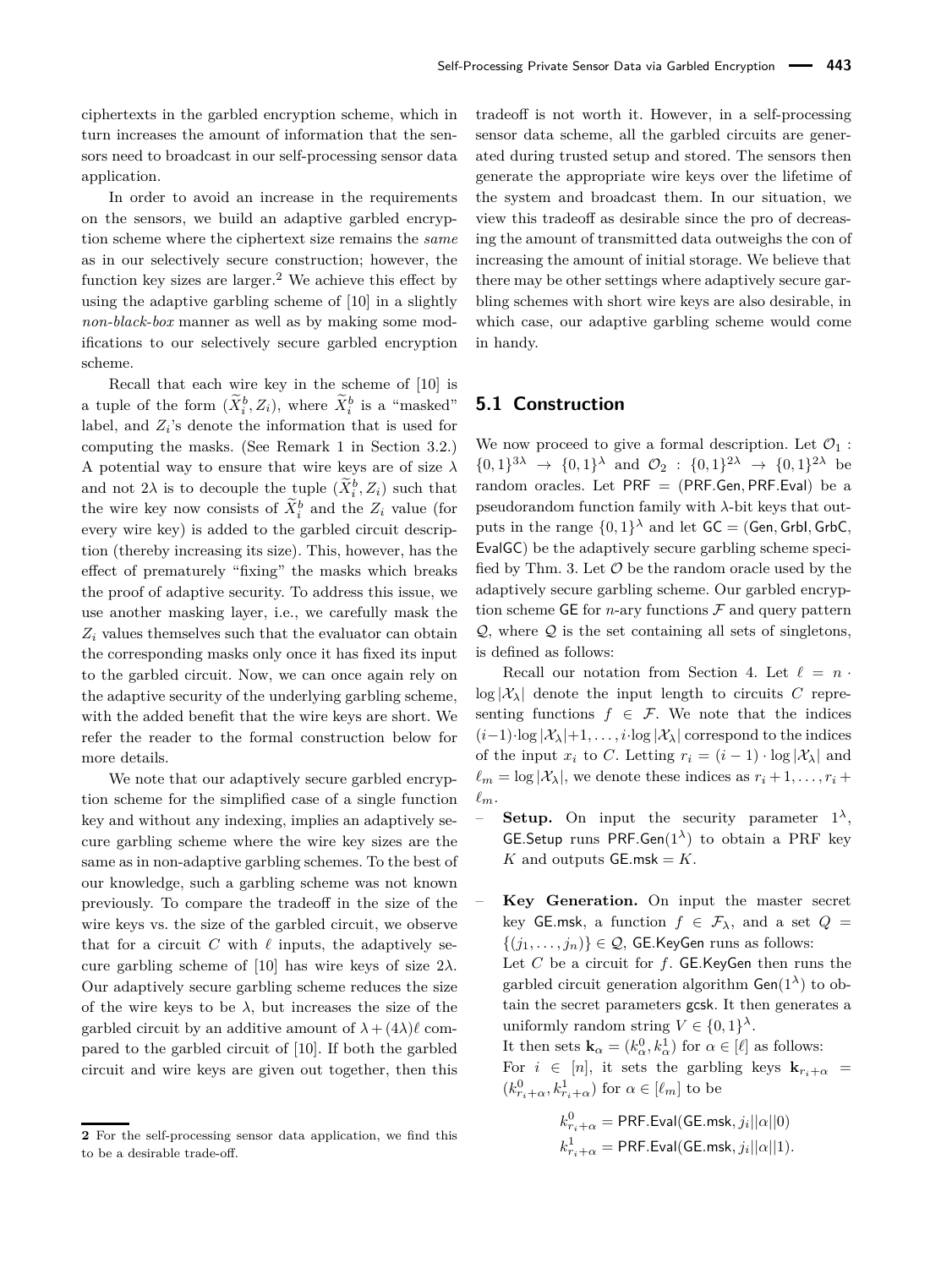For  $\alpha \in [\ell],$  it sets  $Z_{\alpha}$  uniformly at random. Set  $Z = Z_1 \oplus \ldots \oplus Z_\ell$ . For  $\alpha \in [\ell],$  it sets  $Y_\alpha$  according to the procedure specified by the garbling scheme of Thm. [3](#page-5-1) and then sets  $X^b_\alpha$  as  $\mathcal{O}_1(k^b_\alpha||V||Z) \oplus \mathcal{O}(Y_\alpha)$ . Let  $\vec{k}'$  denote the garbling keys as determined by the  $X_{\alpha}^{b}$ 's,  $Y_{\alpha}$ 's and  $Z_{\alpha}$ 's. It then runs GrbC(gcsk,  $C, \vec{\mathbf{k}}'$ ) to obtain a garbled circuit  $\widehat{C}$ . For  $\alpha \in [\ell], b \in \{0, 1\},$ let

$$
T_{\alpha}^{b} = (Z_{\alpha}||0^{\lambda}) \oplus \mathcal{O}_{2}(k_{\alpha}^{b}||V).
$$

For each  $\alpha$ , with probability 1/2, swap the values of  $T^0_\alpha$  and  $T^1_\alpha$ .

GE*.*KeyGen outputs

$$
(\widehat{C}, V, \{T^0_{\alpha}, T^1_{\alpha}\}_{{\alpha}\in[\ell]}, Q)
$$

as GE*.skf,Q*.

– **Encryption.** On input the master secret key GE.msk, a message *m* and an index  $j \in \mathbb{N}$ , GE.Enc runs as follows: GE*.*Enc is index dependent and maintains a state *S* initialized to the empty set  $\emptyset$ . It first checks that  $j \notin S$ . If  $j \in S$ , it returns ⊥. Otherwise, it adds *j* to *S* and proceeds. Defining  $k_{\alpha}^0$  and  $k_{\alpha}^1$  for  $\alpha \in [\ell_m]$  by

$$
\begin{aligned} & k_{\alpha}^0 = \text{PRF.Eval}(\text{GE}.\text{msk},j||\alpha||0) \\ & k_{\alpha}^1 = \text{PRF.Eval}(\text{GE}.\text{msk},j||\alpha||1) \end{aligned}
$$

as above, GE*.*Enc computes

$$
\mathbf{k}=\left(k_1^{\mathsf{bin}(m)_1},\ldots,k_{\ell_m}^{\mathsf{bin}(m)_{\ell_m}}\right)
$$

and outputs

$$
(j, \mathbf{k})
$$

as GE*.*ct. We refer to *j* as the index of this ciphertext.

#### – **Decryption.** On input a functional key

 $G \in sk_{f,Q} = (\widehat{C}, V, \{T_\alpha^0, T_\alpha^1\}_{\alpha \in [\ell]}, Q)$  and *n* ciphertexts  $GExct_1, \ldots, GExct_n$ ,  $GExC_1$ ,  $GExC_2$  first parses each GE.ct<sub>*i*</sub> as  $(j_i, \mathbf{k}_i)$  and asserts that  $(j_1, \ldots, j_n) \in Q$ . If not, it outputs ⊥.

Let  $\mathbf{k} = (\mathbf{k}_1, \dots, \mathbf{k}_n)$ . For  $\alpha \in [\ell],$  GE. Dec recovers  $Z_{\alpha}$  by computing  $\mathcal{O}_2(k_{\alpha}||V) \oplus T_{\alpha}^b$  for  $b \in \{0, 1\}$  and setting  $Z_{\alpha}$  to be the *λ*-bit prefix of the recovered value whose last  $\lambda$  bits are all 0. Once all the  $Z_{\alpha}$ 's are recovered, GE.Dec computes the  $Y_\alpha$ 's and  $Z =$  $\bigoplus Z_\alpha$  and then sets  $X_\alpha$  as  $\mathcal{O}_1(k_\alpha||V||Z) \oplus \mathcal{O}(Y_\alpha)$ . It then runs EvalGC on  $\widehat{C}$  with the  $X_{\alpha}$ 's to recover the output.

### **5.2 Correctness**

The correctness of our garbled encryption scheme follows directly from the correctness of the garbling scheme GC and Thm. [3.](#page-5-1) Consider any input tuple  $(x_1, \ldots, x_n) \in$  $\mathcal{X}_{\lambda}^{n}$ , *n*-ary function  $f \in \mathcal{F}_{\lambda}$ , and set  $Q = \{(j_1, \ldots, j_n)\},\$ where  $x_i = x_{i'}$  if  $j_i = j_{i'}$ . Let  $\mathsf{GE}.sk_{f,Q}$  denote the function key for  $(f, Q)$  and  $\mathsf{GE}.\mathsf{ct}_1, \ldots, \mathsf{GE}.\mathsf{ct}_n$  denote encryptions of  $(x_1, j_1), \ldots, (x_n, j_n)$ , respectively (where GE.ct<sub>*i*</sub> = GE.ct<sub>*i*</sub></sub>, if  $(x_i, j_i) = (x_{i'}, j_{i'})$ . GE.sk<sub>*f*,Q</sub> is of the form  $(\hat{C}, V, \{T^0_{\alpha}, T^1_{\alpha}\}_{{\alpha \in}[\ell]}, Q)$  and ciphertexts GE.ct<sub>*i*</sub> are of the form  $(j_i, \mathbf{k}_i)$  for  $i \in [n]$ . If we let

$$
\mathbf{k}=(\mathbf{k}_1,\ldots,\mathbf{k}_n),
$$

we see that **k** is a vector of wire keys of length  $\ell$ . For  $\alpha \in$ [ $\ell$ ], decryption proceeds by computing  $\mathcal{O}_2(k_\alpha||V) \oplus T_\alpha^0$ and  $\mathcal{O}_2(k_\alpha||V) \oplus T_\alpha^1$ . For  $b \in \{0,1\}$ , we see that

$$
\mathcal{O}_2(k_\alpha||V) \oplus T_\alpha^b = \mathcal{O}_2(k_\alpha||V) \oplus (Z_\alpha||0^\lambda) \oplus \mathcal{O}_2(k_\alpha^{b'}||V)
$$

and thus decryption obtains  $(Z_{\alpha}||0^{\lambda})$  when  $k_{\alpha} = k_{\alpha}^{b'}$  and a uniformly random looking value otherwise. Thus, we see decryption correctly recovers  $Z_\alpha$  with overwhelming probability. Then, we note that  $\mathcal{O}_1(k_\alpha||V||Z) \oplus \mathcal{O}(Y_\alpha)$  is the  $X_\alpha$  used by the garbling algorithm. So, decryption correctly recovers the labels  $X_\alpha$  and therefore, by the correctness of the garbling scheme, EvalGC run on  $\hat{C}$ and the  $X_{\alpha}$ 's will give us  $f(x_1, \ldots, x_n)$ .

### **5.3 Security**

<span id="page-10-0"></span>**Theorem 5.** *Assuming that* PRF *is a pseudorandom function family and* GC *is the adaptively secure garbling scheme of Thm. [3,](#page-5-1) then* GE *is an adaptively secure garbled encryption scheme.*

We give a proof of Thm. [5](#page-10-0) in Appendix [B.3.](#page-20-0)

#### **Note on Concrete Security.**

For a practical deployment of garbled encryption, one might be interested in the concrete security of our scheme. The concrete security depends on and follows immediately from the concrete security of the underlying garbling scheme and the number/size of garbled circuits released. In our implementation, we used the garbled circuit implementation of [\[21\]](#page-16-11), which improves on the JustGarble [\[9\]](#page-16-12) garbled circuit implementation by implementing half-gates [\[34\]](#page-17-6). In order to obtain adaptively secure garbled circuits, we applied the random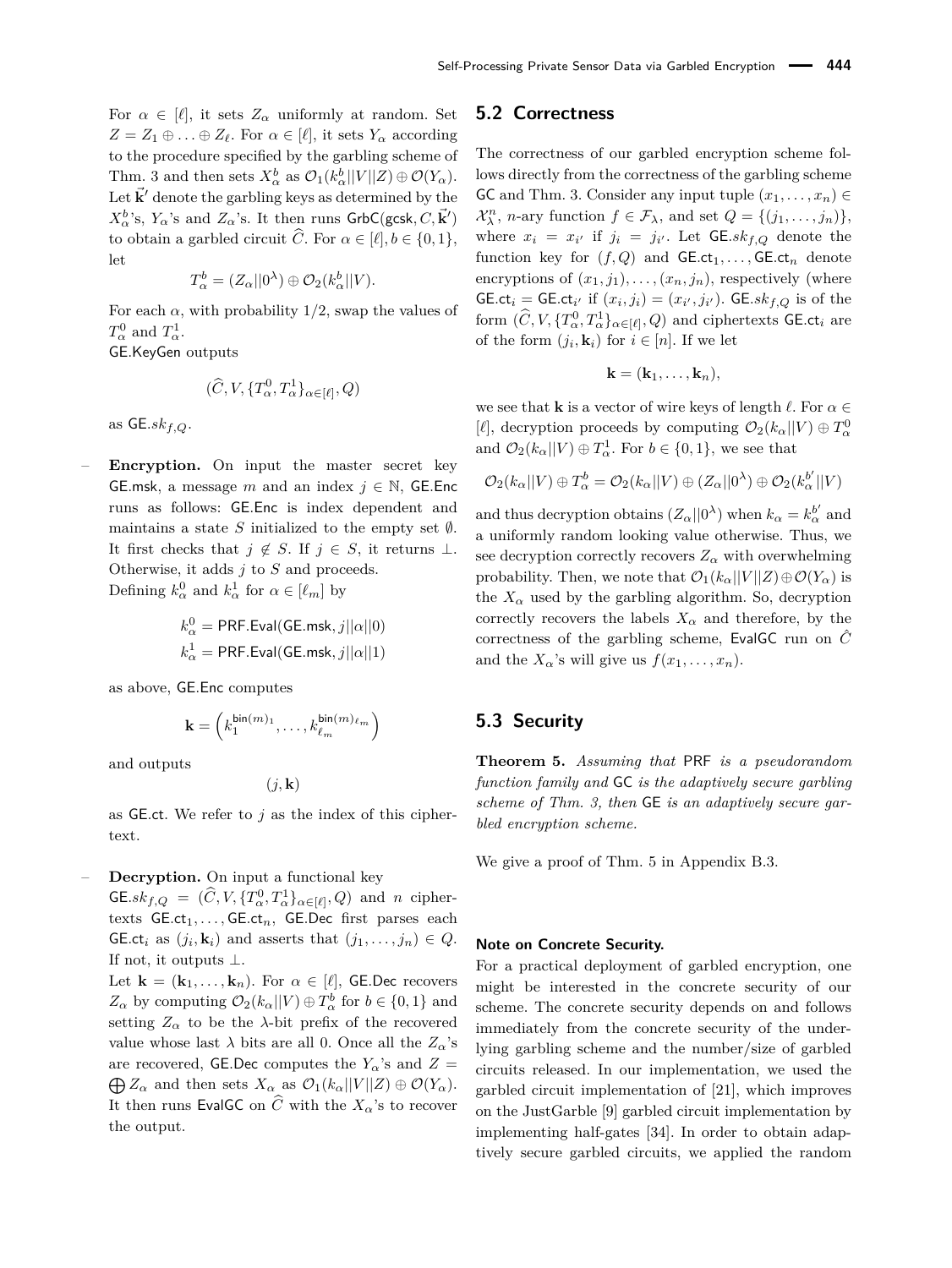oracle model transformation of [\[10\]](#page-16-9). Both [\[9\]](#page-16-12) and [\[10\]](#page-16-9) provide thorough concrete security analysis in the random oracle model of the garbled circuit constructions, and we refer an interested reader to these papers for further details.

# <span id="page-11-0"></span>**6 From Garbled Encryption to a Self-Processing Private Sensor Data System**

The garbled encryption constructions of Secs. [4](#page-7-0) and [5](#page-8-1) immediately give rise to a self-processing private sensor data system.

Let GE = (GE*.*Setup*,* GE*.*KeyGen*,* GE*.*Enc*,* GE*.*Dec) be a garbled encryption scheme. Let *n* denote the number of sensors and let *T* denote the number of time steps for the sensors and  $f_t$  for  $t \in [T]$  denote the function to be computed on the sensor readings during the *t*th time step (for notational simplicity, we only consider one function and one sensor reading per time step, but the scheme can naturally be extended to support multiple functions and sensor readings per time step). During the trusted ceremony, a key  $K \leftarrow$  GE. Setup(1<sup> $\lambda$ </sup>) is generated and stored on each of the sensors. For  $t \in [T]$ , compute  $GE..sk_t \leftarrow GE.KeyGen(K, f_t, (i_1, i_2, \ldots, i_n)),$  where  $(i_1, i_2, \ldots, i_n)$  are the indices of the sensor readings that  $f_t$  is computed on. The function key data is set to be  $(GE.\mathfrak{sk}_t)_{t\in[T]}.$ 

Once the trusted setup is completed, at time step *t*, the sensor *i* takes a measurement  $m_i$  and broadcasts GE.Enc $(K, m_i, i||t)$ . By the correctness of garbled encryption, any monitoring user with access to the function key data is able to learn the desired function evaluation of the sensor readings at every time step. By the security of garbled encryption, the private data owner's privacy is protected against an attacker that does not compromise the sensors.

Unfortunately, the above self-processing private sensor data system is rendered completely insecure in the event of a sensor compromise, as an attacker that learns the key  $K$  is able to decrypt all encrypted readings and learn all the private sensor data. To address this, we propose having the sensors update their keys at each time step by hashing them. We formalize this intuition by defining, constructing, and proving adaptive security for time-based garbled encryption in Appendix [C.](#page-22-0) In the security notion for time-based garbled encryption, the adversary is able to adaptively

choose a time *t* at which to compromise the sensors and learn the key stored on them. In a similar manner, we can use time-based garbled encryption to instantiate a self-processing private sensor data system. Let TGE = (TGE*.*Setup*,*TGE*.*KeyGen*,*TGE*.*Enc*,*TGE*.*Dec) be a time-based garbled encryption scheme. Let *B* be a bound on the maximum number of time steps from the current time in which a sensor reading will be used in a function computation. As before, a key  $K \leftarrow \textsf{TGE}.\textsf{Setup}(1^{\lambda})$  is generated and stored on each of the sensors. For  $t \in [T]$ , function keys  $TGE$ . TGE.KeyGen $(K, f_t, (i_1, i_2, \ldots, i_n), t)$  are generated. Once this setup is complete, at time step *t*, the sensor *i* storing key  $K_i$  takes measurement  $m_i$  and broadcasts **TGE.Enc**( $K_i$ ,  $m_i$ ,  $i||t+j$ ,  $j$ ) for  $j=0,\ldots,B$ . After that time step has elapsed, it updates its stored key  $K_i$  to be  $\mathcal{O}(K_i)$ , where  $\mathcal O$  is the random oracle used in the timebased garbled encryption construction to ratchet keys forward. Observe that since the key stored on a sensor at time *t* is  $\mathcal{O}^{(t)}(K)$ , sensor *i*'s outputs at time *t* are equivalent to if it had run  $\mathsf{TGE}.\mathsf{Enc}(K, m_i, i||t+j, t+j).$ However, the sensor only knows  $\mathcal{O}^{(t)}(K)$  and not K, so an attacker that compromises the sensor only recovers  $\mathcal{O}^{(t)}(K)$ . By adaptive security of time-based garbled encryption (see Appendix [C\)](#page-22-0), the private data owner's privacy for past sensor readings is protected against an attacker that compromises the sensors.

**Remark 2.** *Observe that in the above scheme, if the attacker compromises one sensor, all sensors are compromised. Ideally, one would want* only *the single sensor to be compromised. Unfortunately, our approach cannot achieve this due to the fact that garbled circuits do not provide any security guarantee if the adversary is able to learn both wire keys for one of the inputs. Thus, compromising a single sensor allows the adversary to learn both wire keys for a single input, and we can no longer appeal to garbled circuit security to argue that the other sensors' readings remain hidden. Similarly, we require that all function computations are performed on ciphertexts that were computed using the same underlying key (even if the sensor readings were taken at different time steps). The reason for this is that if ciphertexts were generated with respect to different keys, then if the adversary compromises the sensors and learns one of the keys, we will be in a similar situation where the adversary can learn both labels for some of the input wires, and we will be unable to appeal to garbled circuit security. To avoid requiring computation only on sensor readings taken during the same time step, we introduce a bound B and have the sensors encrypt the same reading*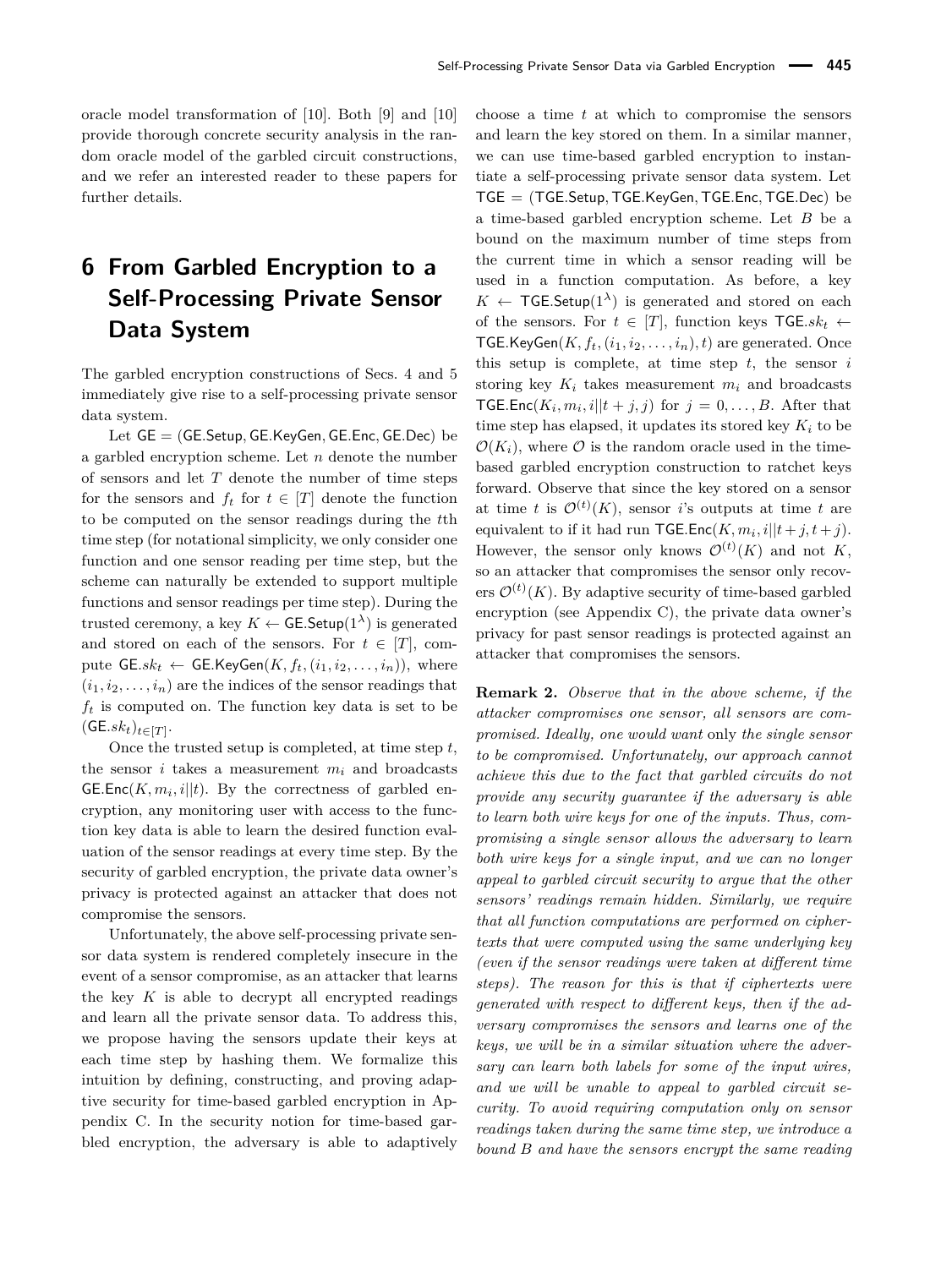| <b>Function</b> | $#$ Inputs | $\ell$    | <b>GE.KeyGen</b> | <b>GE.Dec</b> | GE.ct | GE.sk             | $ \mathsf{selGE}.sk $ |
|-----------------|------------|-----------|------------------|---------------|-------|-------------------|-----------------------|
| <b>DNF</b>      | 64         | $1$ -bit  | $27 \mu s$       | 14 $\mu$ s    | 16 B  | 8.7 kB            | $2.0 \text{ kB}$      |
| <b>DNF</b>      | 128        | $1$ -bit  | $54 \mu s$       | $28 \mu s$    | 16 B  | 17.4 kB           | $4.1 \text{ kB}$      |
| <b>DNF</b>      | 256        | $1$ -bit  | $107 \mu s$      | $56 \mu s$    | 16 B  | 34.8 kB           | 8.2 kB                |
| <b>Thresh</b>   | 8          | $32$ -bit | $129 \mu s$      | $78 \mu s$    | 512 B | $20.9$ kB         | $7.2 \; \text{kB}$    |
| <b>Thresh</b>   | 16         | $32$ -bit | $523 \mu s$      | $319 \mu s$   | 512 B | $42.8 \text{ kB}$ | $15.4 \text{ kB}$     |
| Max             | 8          | $16$ -bit | $77 \mu s$       | $48 \mu s$    | 256 B | 14.2 kB           | $7.2 \; \text{kB}$    |
| Max             | 8          | $32$ -bit | 171 $\mu$ s      | $107 \mu s$   | 512 B | 28.0 kB           | $14.3 \text{ kB}$     |
| Max             | 16         | $32$ -bit | 613 $\mu$ s      | $385 \mu s$   | 512 B | $58.2$ kB         | $30.7$ $kB$           |

<span id="page-12-0"></span>**Table 2.** Garbled Encryption Evaluation Results<sup>∗</sup>

<sup>∗</sup> For all settings of parameters, running GE*.*Setup and GE*.*Enc took *<* 1 *µ*s and therefore this information is omitted from the table. The results in this table are for adaptively secure garbled encryption except for |selGE*.sk*|, which is the size of function keys if we only require selective security.

*under future keys in order to use this reading in future computations. We note that introducing this bound is only one solution; if the functions f<sup>t</sup> follow some known pattern, then the sensors could be programmed to easily know which time step the sensor reading will be computed upon and encrypt under the key for that time step by hashing the stored key.*

### **7 Implementation and Evaluation**

In order to determine the practical performance of garbled encryption for our self-processing private sensor data application, we implemented it and ran several tests on a variety of parameter choices. We implemented both the selectively secure and adaptively secure variants, but report on the performance numbers for the adaptively secure variant.

Our starting point was the garbled circuit implementation of [\[21\]](#page-16-11), which improves on JustGarble [\[9\]](#page-16-12), an open source library for garbling and evaluating boolean circuits, by implementing half-gates [\[34\]](#page-17-6), among other improvements.

### **7.1 Implementation Details**

The entire implementation was done in C. We used the standard 128-bit value for the security parameter, setting  $\lambda = 128$ . We viewed messages as binary strings and allowed the length of messages,  $\ell$ , and the number of inputs to be specified by the user. We instantiated the underlying PRF in our construction using AES128 and for adaptively secure garbled encryption, used fixed-key AES as the random oracle. To ratchet keys forward, one can use SHA256 as the underlying hash function. We used the JustGarble library to build all circuits needed in SCD (Simple Circuit Description) format and garble them. We used the circuits of [\[23\]](#page-16-13) as building blocks. Although our scheme is easily parallelizable (different garbled circuits and wire keys can be computed independently), we did not utilize multiple threads and ran on a single core. Further implementation details of Just-Garble can be found in [\[9\]](#page-16-12) and the updated library that supports half-gates can be found in [\[21\]](#page-16-11).

The garbling libraries of [\[21\]](#page-16-11) and JustGarble [\[9\]](#page-16-12) implement selectively secure garbled circuits. They do not support chosen wire-keys since the 0 and 1 labels must XOR to some fixed secret block. For adaptively secure garbled encryption, it was necessary to use our chosen wire-key transformation and the transformations of [\[10\]](#page-16-9) to obtain a fine-grained adaptively secure garbled circuit implementation. We then used this adaptively secure garbled circuit scheme as the building block for our garbled encryption implementation. In our construction, when we padded by 0's to ensure correctness of encryption, we used correctness parameter of 80. With this parameter setting, a crude union bound for Coalition *A*-Country *B* treaty example gives around a  $1/2^{53}$  chance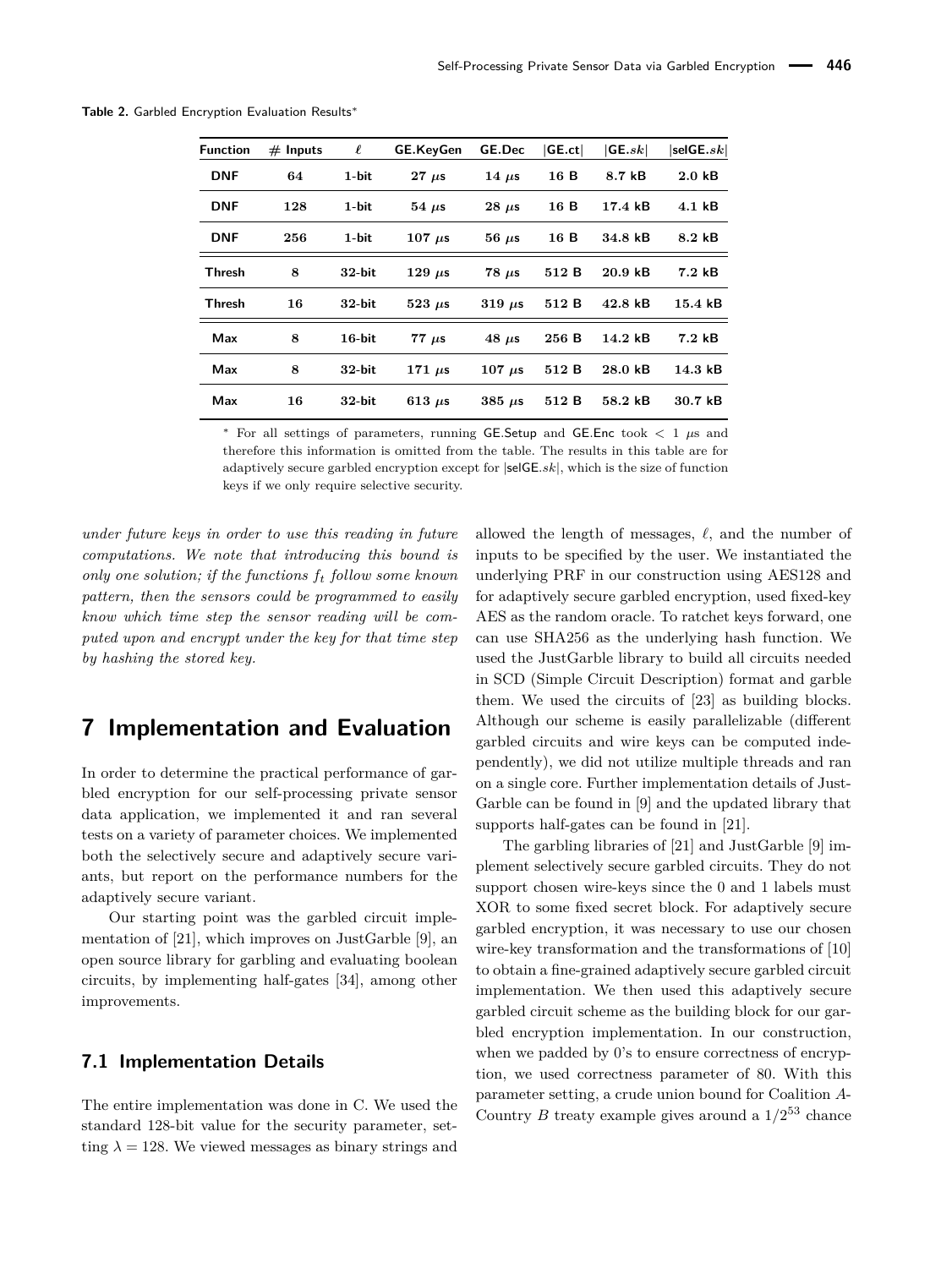of a single decryption error at any point over the course of the 25 years of the treaty.

### **7.2 Evaluation**

All evaluations were ran on a 2012 MacBook Pro laptop running Ubuntu 16.04 LTS that supports the AES-NI instruction set. The laptop has a 2.6 GHz Intel Core i7 processor and 16 GB RAM. Since we did not leverage parallelism, all evaluations were performed using a single core. The evaluation results for our adaptively secure garbled encryption scheme for various functionalities, numbers of inputs, and input lengths can be found in Table [2.](#page-12-0) All timings were taken with microsecond resolution and were the average of 100*,* 000 trials. We give timings for the functions DNF, Thresh, and Max. DNF is the function that takes an  $\ell$ -bit input, breaks it into 8 blocks of  $\ell/8$  bits each, computes the AND of all the bits in each block, and then computes the OR of all of the AND computations. Thresh is the standard threshold function that sums all the inputs and outputs whether the resulting sum is larger than some specified threshold value. Max is the standard maximum function that outputs the largest value in a series of input values. We include the sizes of all ciphertexts and function keys to give a sense of the amount of data that may need to be transmitted. Furthermore, we also include the size of garbled encryption secret keys for the selectively secure variants in Table [2](#page-12-0) in order to give a sense of the amount of space that can be saved if one is satisfied with the weaker notion of selective security.

### **7.3 Self-Processing Private Sensor Data Performance Analysis**

Our garbled encryption implementation can be immediately used to build self-processing private sensor data schemes (see Sec. [6\)](#page-11-0). Looking at the performance of our implementation (Table [2\)](#page-12-0), we see that setup and encryption are extremely fast  $(< 1 \mu s$ ) for all parameter settings and functionalities. Additionally, since the ciphertext is simply  $\ell$  128-bit wire keys, the ciphertexts are very small, with sizes in the bytes. This is particularly useful if the data collectors have limited computational power and cryptographic capabilities, as they need to only be able to run several AES evaluations and transmit a few hundred bytes of data. Key generation and decryption, which correspond to garbling a circuit and evaluating it, respectively, are also both extremely

fast, with timings in the tens to hundreds of microseconds. With function keys in the kilobytes, downloading a function key from a public source is feasible for users wishing to monitor the system.

From our evaluation results, we observe the practicality of garbled encryption to the following selfprocessing sensor data scenarios:

**Scenario 1:** Suppose there are 64 sensors, 8 each in 8 different locations, taking pressure readings every 10 minutes. The sensors either report normal pressure (0) or abnormal pressure (1). We would like to issue a warning if all of the sensors in an area report abnormal pressure for 4 consecutive measurements, while keeping the readings hidden as we do not want the public to know which location has an issue and the sensors may be prone to false positives, which may cause undue panic if the data is released in the clear.

This corresponds to evaluating DNF on an input  $x_1 || \dots || x_8$  with each  $x_i \in \{0, 1\}^{32}$ , where each  $x_i$  corresponds to a location and contains the last 4 readings of all 8 sensors at that location. So, we will need to compute wire keys for these inputs, garble the DNF function, and then evaluate the garbled circuit to determine the function output on these inputs.

Based on our results in Table [2,](#page-12-0) we see that if we wanted such a warning system to remain online for 10 years and output a signal ("everything fine" or "anomaly detected") every 10 minutes, this would require generating 525*,* 600 garbled circuits, which could be done in 56*.*2 seconds and would take 18*.*3 GB of storage. Moreover, once the trusted authority is done generating these garbled circuits (56*.*2 seconds into the 10 years), it could go offline forever after it uploaded the 18*.*3 GB of garbled circuits, and the system would function correctly for the next 10 years. Furthermore, an interested party who wishes to monitor this warning system needs to download only 34*.*8 kB of garbled circuit data and 4*.*1 kB of ciphertext data every 10 minutes and perform a 56 *µ*s computation. Note that the sensors can be very weak computational devices and need only be capable of performing a single AES evaluation and broadcasting 16 bytes every 10 minutes. Additionally, anyone wishing to shut down the warning system would need to tamper with the sensors deployed in the field, since after 56*.*2 seconds, all information necessary to perform the evaluation (apart from the still to be generated sensor data and its published AES evaluations) is publicly available.

**Scenario 2:** Recalling the example in the introduction, we saw that a coalition of countries (Coalition *A*)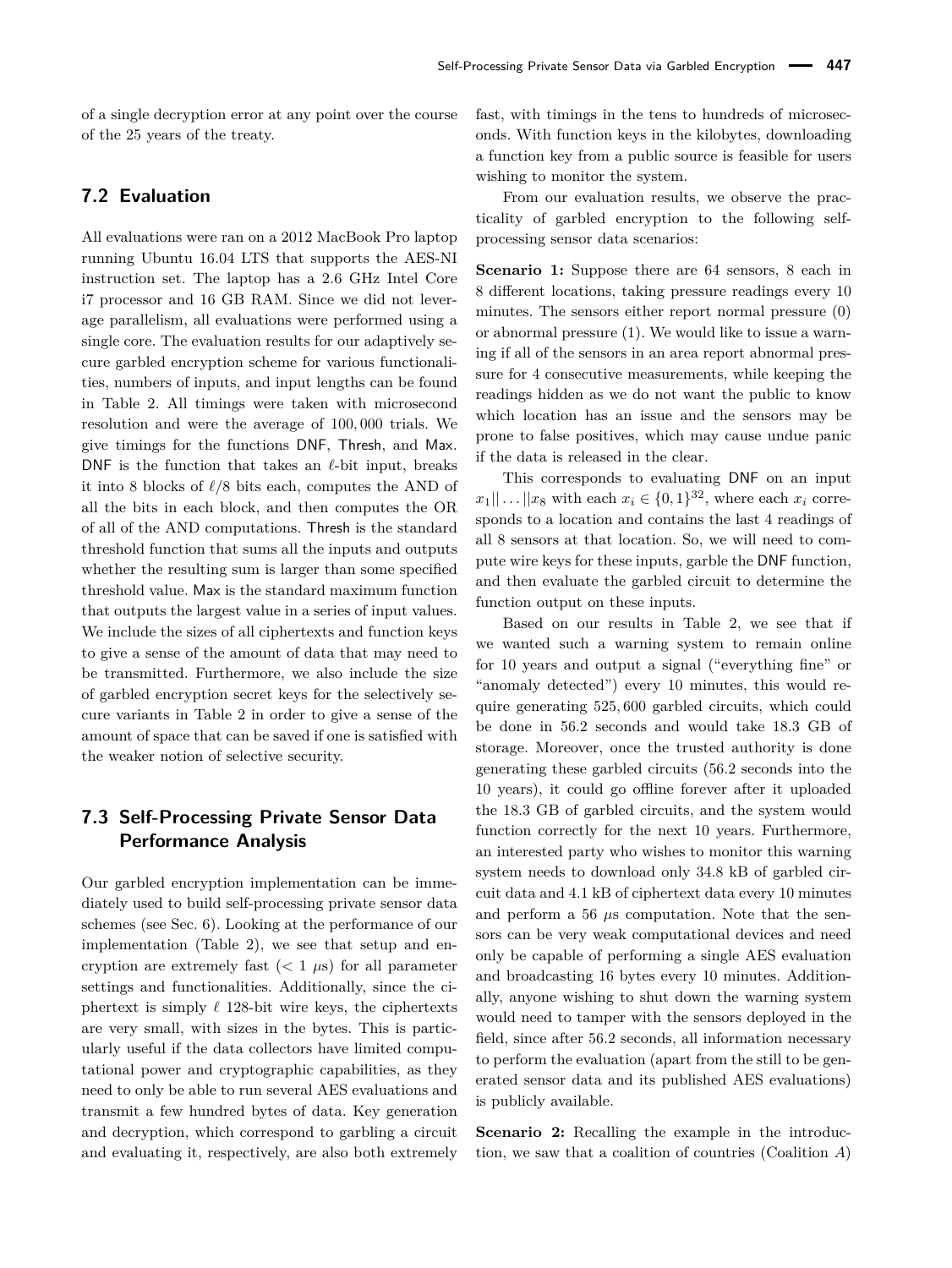<span id="page-14-1"></span>

|            | $\#$ Sensors | <b>Evaluation Frequency</b> |          |              | System Duration Trusted Setup Time Data Size/Evaluation Evaluation Time |                           |
|------------|--------------|-----------------------------|----------|--------------|-------------------------------------------------------------------------|---------------------------|
| Scenario 1 | 64           | $10 \text{ min.}$           | 10 years | 56.2 seconds | $38.9 \text{ kB}$                                                       | $56 \mu s$                |
| Scenario 2 | 16           | 1 hour                      | 25 years | 2.2 minutes  | 66.4 kB                                                                 | $385 \text{ }\mu\text{s}$ |

**Table 3.** Self-Processing Private Sensor Data Performance Summary

Scenario 1 corresponds to the DNF functionality on 256 1-bit inputs. Scenario 2 corresponds to the Max functionality on 16 32-bit inputs.

wanted to negotiate a 25-year treaty with Country *B* that would allow each country in Coalition *A* to learn the maximum radiation level observed every hour at any of the 16 sensors deployed throughout Country *B*. Assuming the radiation measurement can be given as a 32-bit integer, we see from our results in Table [2](#page-12-0) that at the trusted setup ceremony, Country *B* would need to generate 219*,* 000 garbled circuits, which could be done in 2*.*2 minutes and would take 12*.*7 GB of storage. Once the garbled circuits have been given to Coalition *A* and the sensors appropriately deployed in Country *B*, each member of Coalition *A* could learn the maximum radiation level observed every hour for the next 25 years by downloading 8*.*2 kB of ciphertext data every hour and performing a 385 *µ*s computation.

We summarize these results in Table [3.](#page-14-1) We observe that, in general, the trusted setup time scales linearly with the total system duration divided by the evaluation frequency, as this corresponds to the number of garbled circuits that must be generated at setup time. The data size/evaluation corresponds to the size of the function key and ciphertext data that will need to be downloaded to perform a function evaluation. The evaluation time is simply the time to run GE*.*Dec. Both of these values do not depend on the evaluation frequency or the system duration, but rather only on the complexity of the function to be evaluated (which, in turn, is dependent on the number of sensors times the bit-length of the sensor readings as this is the length of the input to the circuit). We view this as a significant positive, as increasing the system duration only increases the initial trusted setup time and the amount of function key data to be stored, but does *not* affect the performance of the system at each time step.

# <span id="page-14-0"></span>**8 Practical Deployment Challenges**

Our garbled encryption implementation is intended as a proof of concept, and its performance suggests that our construction could be used to build practical selfprocessing sensor data schemes. However, there are various challenges that would need to be addressed before one would be confident in deploying such a system.

One desirable property would be for our system to be robust to sensor failures. As currently described, a single sensor failure can render the entire system unusable. To mitigate this, in practice, one can either (i) run several trusted setups and deploy the entire system several times in parallel or (ii) deploy the sensors in a redundant manner. If *N* copies of the system are deployed according to solution (i), then the amount of stored function key data increases by a factor of *N* and the system stays intact unless one sensor from each of the *N* copies fails. If *N* copies of each sensor are deployed (with different labels, but measuring the same data), then the amount of stored function key data increases by  $N^m$ , where *m* is the arity of the functions the scheme supports. However, this system remains intact unless all *N* copies of the *same* sensor fail. Which method to employ must be determined based on the likelihood of sensor failure and the arity of functions that the scheme intends to support. Additionally, for systems intended to remain functional for a long period of time, it may be necessary to periodically replace sensors. This can be done by executing the trusted setup again every so often, or preferably, having the initial trusted setup also procure "replacement" sensors to be installed at an appropriate point in the future.

Another deployment consideration is the potential compromise of sensors. Indeed, each sensor must be equipped with a secret key, which, if extracted, compromises the entire system from that point forward. Our first observation is that the sensors are deployed by the data owner. That is, in our treaty scenario, Country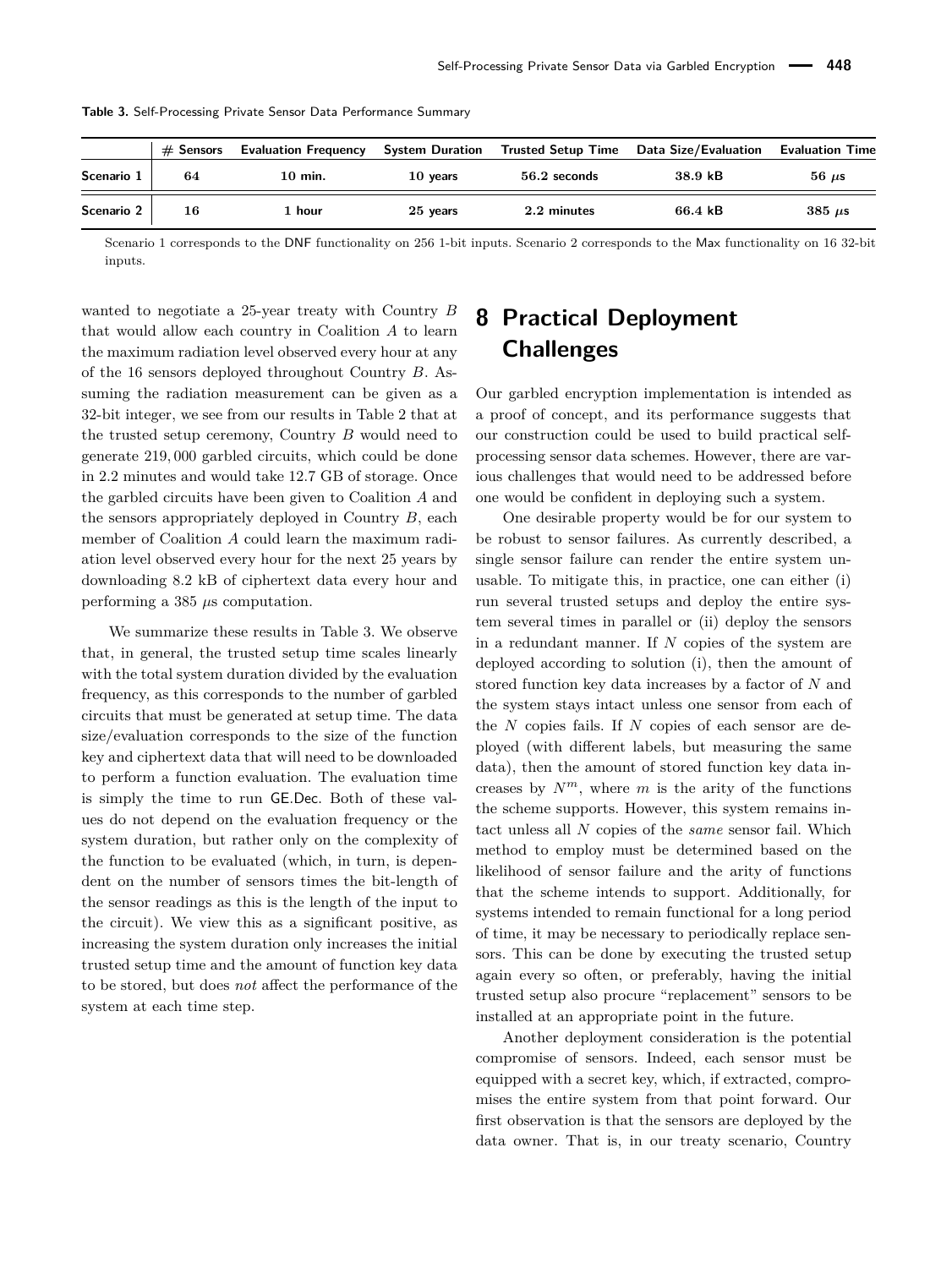*B* deploys the sensors in its own territory and should be greatly incentivized to protect them from outside tampering. However, in situations where Country *B* is incentivized to lie about the sensor readings, we want protection from tampering by Country *B* itself as well. To this end, the sensors can be equipped with a tamperresistant module [\[5\]](#page-16-14) to prevent Country *B* from tampering with the sensor without destroying the key in the process. Moreover, the sensors can be equipped with a trusted platform module (TPM) or a secure hardware enclave to protect the key, with all encryption operations carried out in the trusted execution environment. We can also require Country *B* to be subject to periodic inspections that would verify that the sensors remain correctly deployed and have not been tampered with if the protection provided by the tamper-resistant module is not sufficient.

A final concern is that of clock synchronization. In particular, in order for the system to remain accurate, we need noncommunicating sensors to have the same system time. Over the course of the lifetime of the system, the various clocks on the different sensors may fall out of sync. A first observation is that in a variety of scenarios (for example, in cases where we are taking a reading every hour), taking the reading exactly on the hour is not of importance, and we would not expect the clocks to go out of sync by more than an hour. For situations with much more frequent readings, clock synchronization may be an issue. In such cases, one would use the various techniques on clock synchronization found in the literature, which can handle even a limited connectivity network between the sensors (see, for example, [\[16\]](#page-16-15)).

### **9 Conclusions and Related Work**

#### **Conclusions**

Our garbled encryption implementation was intended as a proof of concept to show that our construction is practical for various self-processing sensor data scenarios. We believe that garbled encryption itself is a useful primitive that may be useful for other applications beyond self-processing sensor data.

#### **Garbled Circuits**

Garbled circuits were first introduced by Yao [\[33\]](#page-17-2) and have been studied extensively over the years. [\[26\]](#page-17-4) provides a formal proof and a rigorous treatment of Yao's construction and [\[11\]](#page-16-10) gives abstractions of garbling

schemes and formal proofs of security. There have been many works, such as [\[8,](#page-16-16) [22–](#page-16-17)[24,](#page-17-7) [27,](#page-17-8) [30,](#page-17-9) [34\]](#page-17-6), dedicated to reducing the amount of data that must be transmitted per garbled gate. Additionally, there have been various implementations (for example, [\[9,](#page-16-12) [20,](#page-16-18) [21,](#page-16-11) [32,](#page-17-10) [34\]](#page-17-6)) of garbled circuits.

#### **Multi-input Functional Encryption and Practical FE**

MiFE was first introduced in [\[19\]](#page-16-4). Constructing such schemes and variants has been a topic of much research in recent years [\[3,](#page-16-19) [4,](#page-16-7) [12,](#page-16-20) [14,](#page-16-8) [15,](#page-16-21) [17,](#page-16-22) [25\]](#page-17-3). [\[28\]](#page-17-11) introduced a relaxation of functional encryption, called *controlled* functional encryption, in order to obtain an implementable variant of FE. While our study of garbled encryption comes from a similar motivation (namely, efficient improvements), our approach is quite different. Specifically, unlike garbled encryption, controlled FE requires a trusted authority to remain online at all times and issue function keys for a function and ciphertext pair that depend on the ciphertext. Furthermore, their work focuses on the single-input setting, whereas we focus on the multi-input setting.

### **10 Acknowledgements**

We thank David J. Wu for pointing us to the garbled circuit library of [\[21\]](#page-16-11) and the anonymous PETS reviewers for suggesting key evolution to protect the data owner's past privacy in the event that a sensor is compromised.

Nathan Manohar and Amit Sahai are supported in part from DARPA SAFEWARE and SIEVE awards, NTT Research, NSF Frontier Award 1413955, NSF grant 1619348, BSF grant 2012378, a Xerox Faculty Research Award, a Google Faculty Research Award, an equipment grant from Intel, and an Okawa Foundation Research Grant. This material is based upon work supported by the Defense Advanced Research Projects Agency through Award HR00112020024 and the ARL under Contract W911NF-15-C- 0205. The views expressed are those of the authors and do not reflect the official policy or position of the Department of Defense, the National Science Foundation, NTT Research, or the U.S. Government.

Abhishek Jain is supported in part by DARPA Safeware grant W911NF-15-C-0213, NSF grant 1814919, Samsung research award, Johns Hopkins University Catalyst award, and NSF CAREER award 1942789.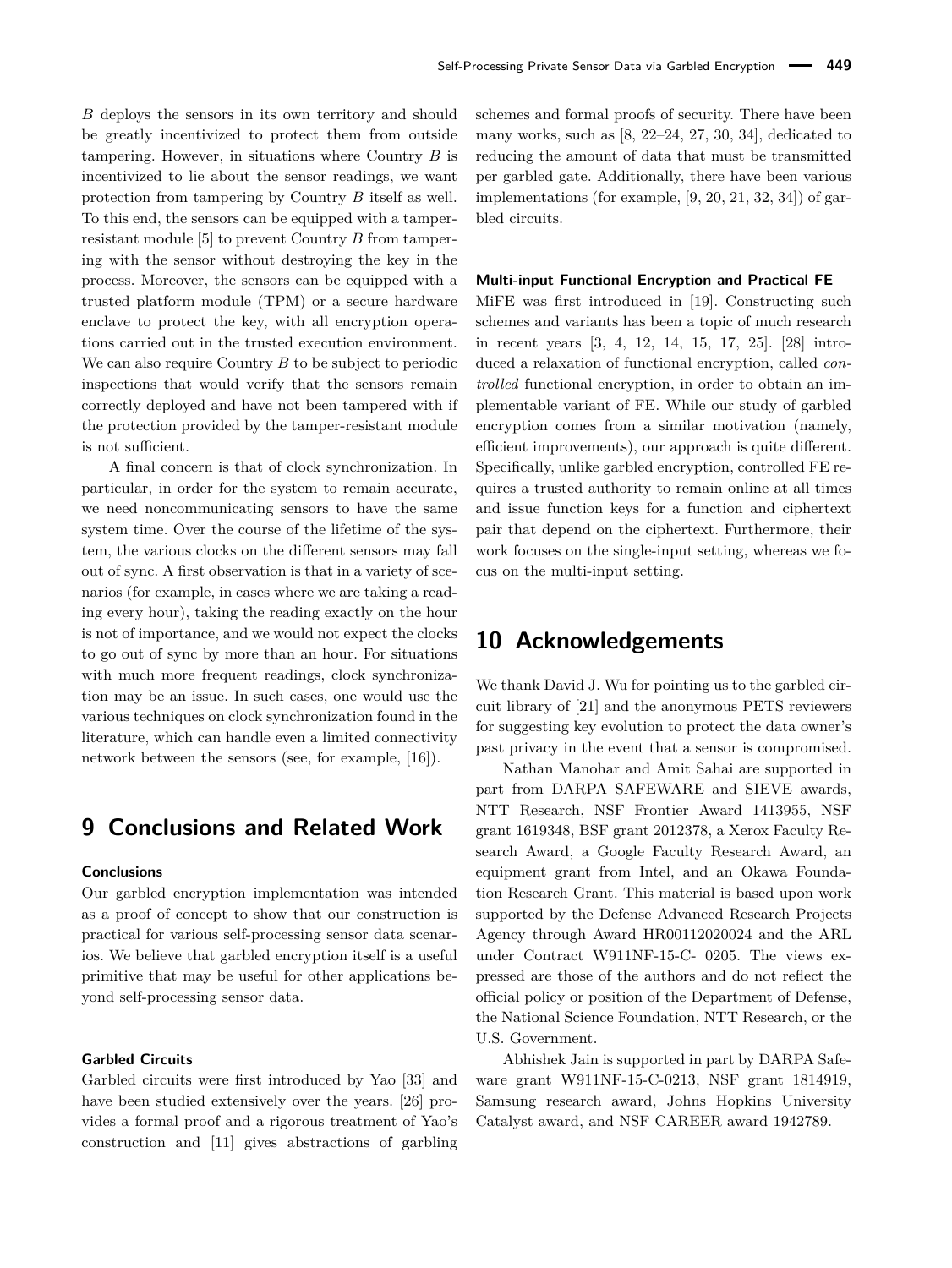### **References**

- <span id="page-16-1"></span>[1] [n.d.].<http://www.basel.int/>
- <span id="page-16-2"></span>[2] [n.d.].<https://unfccc.int/process/the-kyoto-protocol>
- <span id="page-16-19"></span>[3] Michel Abdalla, Romain Gay, Mariana Raykova, and Hoeteck Wee. 2017. Multi-input Inner-Product Functional Encryption from Pairings. In Advances in Cryptology - EU-ROCRYPT 2017 - 36th Annual International Conference on the Theory and Applications of Cryptographic Techniques, Paris, France, April 30 - May 4, 2017, Proceedings, Part I. 601–626.
- <span id="page-16-7"></span>[4] Prabhanjan Ananth and Abhishek Jain. 2015. Indistinguishability Obfuscation from Compact Functional Encryption. In Advances in Cryptology – CRYPTO 2015: 35th Annual Cryptology Conference, Santa Barbara, CA, USA, August 16-20, 2015, Proceedings, Part I, Rosario Gennaro and Matthew Robshaw (Eds.). Springer Berlin Heidelberg, Berlin, Heidelberg, 308–326. [https://doi.org/10.1007/978-](https://doi.org/10.1007/978-3-662-47989-6_15) [3-662-47989-6\\_15](https://doi.org/10.1007/978-3-662-47989-6_15)
- <span id="page-16-14"></span>[5] Ross J. Anderson. 2008. Security Engineering: A Guide to Building Dependable Distributed Systems (2 ed.). Wiley Publishing.
- <span id="page-16-3"></span>[6] BBC. [n.d.]. [https://www.bbc.com/news/business-](https://www.bbc.com/news/business-34324772)[34324772](https://www.bbc.com/news/business-34324772)
- <span id="page-16-0"></span>[7] BBC. [n.d.]. Iran nuclear deal: Key details. [https://www.](https://www.bbc.com/news/world-middle-east-33521655) [bbc.com/news/world-middle-east-33521655](https://www.bbc.com/news/world-middle-east-33521655)
- <span id="page-16-16"></span>[8] D. Beaver, S. Micali, and P. Rogaway. 1990. The Round Complexity of Secure Protocols. In Proceedings of the Twenty-second Annual ACM Symposium on Theory of Computing (STOC '90). ACM, New York, NY, USA, 503–513. <https://doi.org/10.1145/100216.100287>
- <span id="page-16-12"></span>[9] Mihir Bellare, Viet Tung Hoang, Sriram Keelveedhi, and Phillip Rogaway. 2013. Efficient Garbling from a Fixed-Key Blockcipher. In Proceedings of the 2013 IEEE Symposium on Security and Privacy (SP '13). IEEE Computer Society, Washington, DC, USA, 478–492. [https://doi.org/10.1109/](https://doi.org/10.1109/SP.2013.39) [SP.2013.39](https://doi.org/10.1109/SP.2013.39)
- <span id="page-16-9"></span>[10] Mihir Bellare, Viet Tung Hoang, and Phillip Rogaway. 2012. Adaptively Secure Garbling with Applications to One-Time Programs and Secure Outsourcing. In Advances in Cryptology – ASIACRYPT 2012, Xiaoyun Wang and Kazue Sako (Eds.). Springer Berlin Heidelberg, Berlin, Heidelberg, 134– 153.
- <span id="page-16-10"></span>[11] Mihir Bellare, Viet Tung Hoang, and Phillip Rogaway. 2012. Foundations of Garbled Circuits. In Proceedings of the 2012 ACM Conference on Computer and Communications Security (CCS '12). ACM, New York, NY, USA, 784–796. <https://doi.org/10.1145/2382196.2382279>
- <span id="page-16-20"></span>[12] Dan Boneh, Kevin Lewi, Mariana Raykova, Amit Sahai, Mark Zhandry, and Joe Zimmerman. 2015. Semantically Secure Order-Revealing Encryption: Multi-input Functional Encryption Without Obfuscation. In Advances in Cryptology - EUROCRYPT 2015: 34th Annual International Conference on the Theory and Applications of Cryptographic Techniques, Sofia, Bulgaria, April 26-30, 2015, Proceedings, Part II. Springer Berlin Heidelberg, Berlin, Heidelberg, 563–594. [https://doi.org/10.1007/978-3-662-46803-6\\_19](https://doi.org/10.1007/978-3-662-46803-6_19)
- <span id="page-16-5"></span>[13] Dan Boneh, Amit Sahai, and Brent Waters. 2011. Functional Encryption: Definitions and Challenges. In Theory of

Cryptography - 8th Theory of Cryptography Conference, TCC 2011, Providence, RI, USA, March 28-30, 2011. Proceedings. 253–273.

- <span id="page-16-8"></span>[14] Zvika Brakerski, Ilan Komargodski, and Gil Segev. 2016. Multi-input Functional Encryption in the Private-Key Setting: Stronger Security from Weaker Assumptions. In Advances in Cryptology - EUROCRYPT 2016 - 35th Annual International Conference on the Theory and Applications of Cryptographic Techniques, Vienna, Austria, May 8-12, 2016, Proceedings, Part II. 852–880.
- <span id="page-16-21"></span>[15] Brent Carmer, Alex J. Malozemoff, and Mariana Raykova. 2017. 5Gen-C: Multi-input Functional Encryption and Program Obfuscation for Arithmetic Circuits. In Proceedings of the 2017 ACM SIGSAC Conference on Computer and Communications Security, CCS 2017, Dallas, TX, USA, October 30 - November 03, 2017. 747–764.
- <span id="page-16-15"></span>[16] Flaviu Cristian. 1989. Probabilistic Clock Synchronization. Distrib. Comput. 3, 3 (Sept. 1989), 146–158. [https://doi.](https://doi.org/10.1007/BF01784024) [org/10.1007/BF01784024](https://doi.org/10.1007/BF01784024)
- <span id="page-16-22"></span>[17] Ben Fisch, Dhinakaran Vinayagamurthy, Dan Boneh, and Sergey Gorbunov. 2017. IRON: Functional Encryption using Intel SGX. In Proceedings of the 2017 ACM SIGSAC Conference on Computer and Communications Security, CCS 2017, Dallas, TX, USA, October 30 - November 03, 2017. 765–782.<https://doi.org/10.1145/3133956.3134106>
- <span id="page-16-6"></span>[18] Oded Goldreich, Silvio Micali, and Avi Wigderson. 1987. How to Play any Mental Game or A Completeness Theorem for Protocols with Honest Majority. In STOC.
- <span id="page-16-4"></span>[19] Shafi Goldwasser, S. Dov Gordon, Vipul Goyal, Abhishek Jain, Jonathan Katz, Feng-Hao Liu, Amit Sahai, Elaine Shi, and Hong-Sheng Zhou. 2014. Multi-input Functional Encryption. In Advances in Cryptology – EURO-CRYPT 2014: 33rd Annual International Conference on the Theory and Applications of Cryptographic Techniques, Copenhagen, Denmark, May 11-15, 2014. Proceedings. Springer Berlin Heidelberg, Berlin, Heidelberg, 578–602. [https://doi.org/10.1007/978-3-642-55220-5\\_32](https://doi.org/10.1007/978-3-642-55220-5_32)
- <span id="page-16-18"></span>[20] Adam Groce, Alex Ledger, Alex J. Malozemoff, and Arkady Yerukhimovich. 2016. CompGC: Efficient Offline/Online Semi-honest Two-party Computation. Cryptology ePrint Archive, Report 2016/458. [https://eprint.iacr.org/2016/](https://eprint.iacr.org/2016/458) [458.](https://eprint.iacr.org/2016/458)
- <span id="page-16-11"></span>[21] Karthik A. Jagadeesh, David J. Wu, Johannes A. Birgmeier, Dan Boneh, and Gill Bejerano. 2017. Deriving genomic diagnoses without revealing patient genomes. Science 357, 6352 (2017), 692– 695.<https://doi.org/10.1126/science.aam9710> arXiv:http://science.sciencemag.org/content/357/6352/692.full.pdf
- <span id="page-16-17"></span>[22] Vladimir Kolesnikov, Payman Mohassel, and Mike Rosulek. 2014. FleXOR: Flexible Garbling for XOR Gates That Beats Free-XOR. In Advances in Cryptology - CRYPTO 2014 - 34th Annual Cryptology Conference, Santa Barbara, CA, USA, August 17-21, 2014, Proceedings, Part II. 440–457.
- <span id="page-16-13"></span>[23] Vladimir Kolesnikov, Ahmad-Reza Sadeghi, and Thomas Schneider. 2009. Improved Garbled Circuit Building Blocks and Applications to Auctions and Computing Minima. In Proceedings of the 8th International Conference on Cryptology and Network Security (CANS '09). Springer-Verlag, Berlin, Heidelberg, 1–20. [https://doi.org/10.1007/978-3-](https://doi.org/10.1007/978-3-642-10433-6_1) [642-10433-6\\_1](https://doi.org/10.1007/978-3-642-10433-6_1)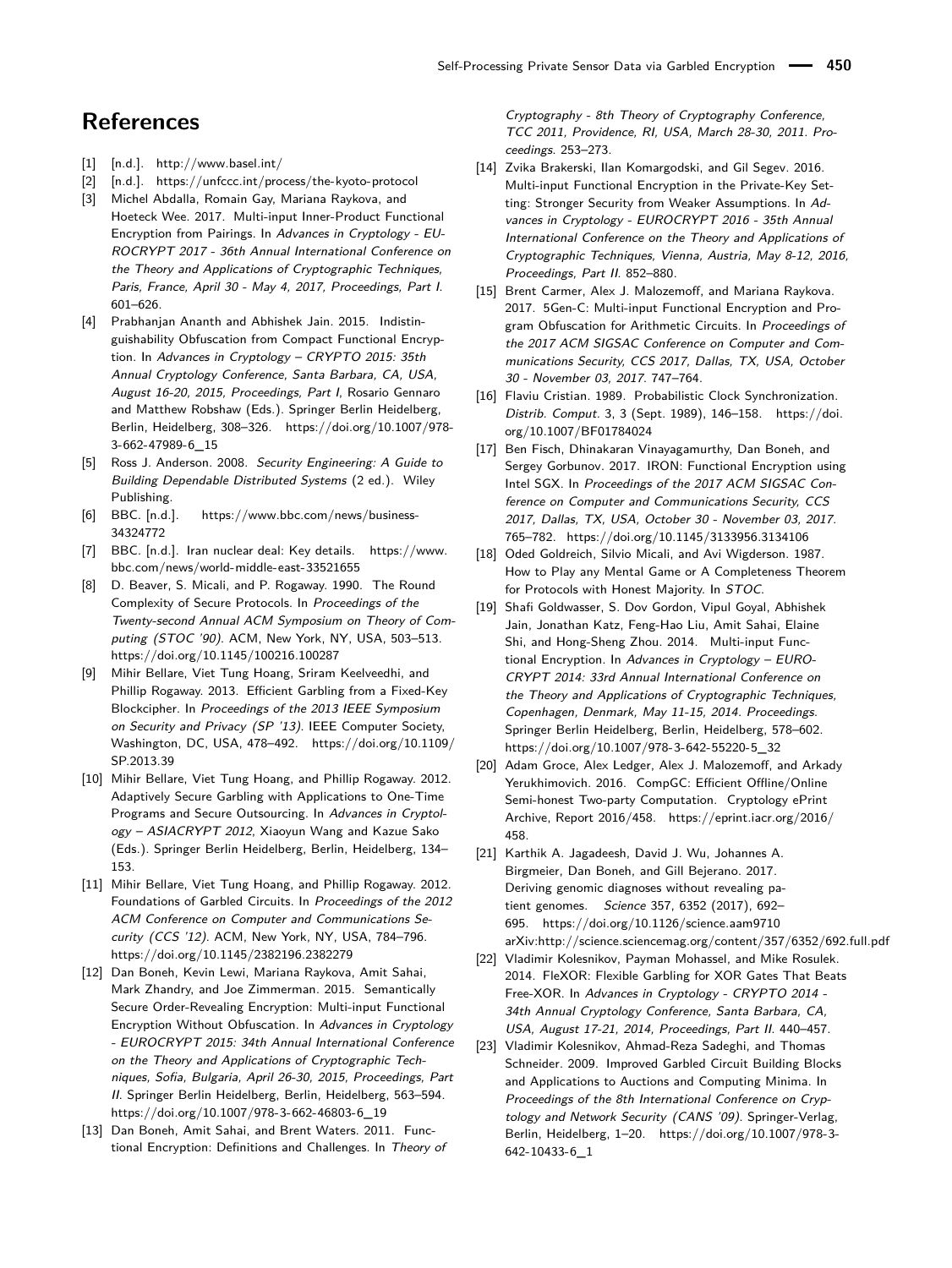- <span id="page-17-7"></span>[24] Vladimir Kolesnikov and Thomas Schneider. 2008. Improved Garbled Circuit: Free XOR Gates and Applications. In Proceedings of the 35th International Colloquium on Automata, Languages and Programming, Part II (ICALP '08). Springer-Verlag, Berlin, Heidelberg, 486–498. [https://doi.org/10.1007/978-3-540-70583-3\\_40](https://doi.org/10.1007/978-3-540-70583-3_40)
- <span id="page-17-3"></span>[25] Kevin Lewi, Alex J. Malozemoff, Daniel Apon, Brent Carmer, Adam Foltzer, Daniel Wagner, David W. Archer, Dan Boneh, Jonathan Katz, and Mariana Raykova. 2016. 5Gen: A Framework for Prototyping Applications Using Multilinear Maps and Matrix Branching Programs. In Proceedings of the 2016 ACM SIGSAC Conference on Computer and Communications Security (CCS '16). ACM, New York, NY, USA, 981–992.<https://doi.org/10.1145/2976749.2978314>
- <span id="page-17-4"></span>[26] Yehuda Lindell and Benny Pinkas. 2009. A Proof of Security of Yao's Protocol for Two-Party Computation. J. Cryptol. 22, 2 (April 2009), 161–188. [https://doi.org/10.1007/](https://doi.org/10.1007/s00145-008-9036-8) [s00145-008-9036-8](https://doi.org/10.1007/s00145-008-9036-8)
- <span id="page-17-8"></span>[27] Moni Naor, Benny Pinkas, and Reuban Sumner. 1999. Privacy Preserving Auctions and Mechanism Design. In Proceedings of the 1st ACM Conference on Electronic Commerce (EC '99). ACM, New York, NY, USA, 129–139. <https://doi.org/10.1145/336992.337028>
- <span id="page-17-11"></span>[28] Muhammad Naveed, Shashank Agrawal, Manoj Prabhakaran, XiaoFeng Wang, Erman Ayday, Jean-Pierre Hubaux, and Carl Gunter. 2014. Controlled Functional Encryption. In Proceedings of the 2014 ACM SIGSAC Conference on Computer and Communications Security (CCS '14). ACM, New York, NY, USA, 1280–1291. <https://doi.org/10.1145/2660267.2660291>
- <span id="page-17-0"></span>[29] Adam O'Neill. 2010. Definitional Issues in Functional Encryption. IACR Cryptology ePrint Archive 2010 (2010), 556. <http://eprint.iacr.org/2010/556>
- <span id="page-17-9"></span>[30] Benny Pinkas, Thomas Schneider, Nigel P. Smart, and Stephen C. Williams. 2009. Secure Two-Party Computation Is Practical. In Proceedings of the 15th International Conference on the Theory and Application of Cryptology and Information Security: Advances in Cryptology (ASI-ACRYPT '09). Springer-Verlag, Berlin, Heidelberg, 250–267. [https://doi.org/10.1007/978-3-642-10366-7\\_15](https://doi.org/10.1007/978-3-642-10366-7_15)
- <span id="page-17-1"></span>[31] Amit Sahai and Brent Waters. 2005. Fuzzy Identity-Based Encryption. In Advances in Cryptology - EUROCRYPT 2005, 24th Annual International Conference on the Theory and Applications of Cryptographic Techniques, Aarhus, Denmark, May 22-26, 2005, Proceedings. 457–473.
- <span id="page-17-10"></span>[32] Ebrahim M. Songhori, Siam U. Hussain, Ahmad-Reza Sadeghi, Thomas Schneider, and Farinaz Koushanfar. 2015. TinyGarble: Highly Compressed and Scalable Sequential Garbled Circuits. In Proceedings of the 2015 IEEE Symposium on Security and Privacy (SP '15). IEEE Computer Society, Washington, DC, USA, 411–428. <https://doi.org/10.1109/SP.2015.32>
- <span id="page-17-2"></span>[33] Andrew Chi-Chih Yao. 1986. How to Generate and Exchange Secrets. In Proceedings of the 27th Annual Symposium on Foundations of Computer Science (SFCS '86). IEEE Computer Society, Washington, DC, USA, 162–167. <https://doi.org/10.1109/SFCS.1986.25>
- <span id="page-17-6"></span>[34] Samee Zahur, Mike Rosulek, and David Evans. 2015. Two Halves Make a Whole - Reducing Data Transfer in Garbled Circuits Using Half Gates. In Advances in Cryptology - EU-

ROCRYPT 2015 - 34th Annual International Conference on the Theory and Applications of Cryptographic Techniques, Sofia, Bulgaria, April 26-30, 2015, Proceedings, Part II. 220– 250.

### **A Deferred Definitions**

### <span id="page-17-5"></span>**A.1 Security Definition for Garbled Encryption**

**Definition 5** (IND-secure Garbled Encryption)**.** *A garbled encryption scheme* GE *for n-ary functions*  $\mathcal{F} \;=\; \{\mathcal{F}_{\lambda}\}_{\lambda \in [\mathbb{N}]},\; \textit{message space}\; \mathcal{X} \;=\; \{\mathcal{X}_{\lambda}\}_{\lambda \in [\mathbb{N}]},\; \textit{ana}$ *query pattern* Q *is selectively secure if for any PPT adversary* A, there exists a negligible function  $\mu(\cdot)$  such *that for all sufficiently large*  $\lambda \in \mathbb{N}$ *, the advantage of* A *is*

$$
\begin{aligned} \mathsf{Adv}_{\mathcal{A}}^{\mathsf{GE}} &= \\ \Big|\mathsf{Pr}[\mathsf{Expt}_{\mathcal{A}}^{\mathsf{GE}}(1^{\lambda},0) = 1] - \mathsf{Pr}[\mathsf{Expt}_{\mathcal{A}}^{\mathsf{GE}}(1^{\lambda},1) = 1] \Big| \\ &\leq \mu(\lambda), \end{aligned}
$$

*where for each*  $b \in \{0,1\}$  *and*  $\lambda \in \mathbb{N}$ *, the experiment*  $\mathsf{Ext}_{\mathcal{A}}^{\mathsf{GE}}(1^{\lambda},b)$  *is defined below:* 

- *1.* Chal *computes* GE.msk  $\leftarrow$  GE.Setup( $1^{\lambda}$ )*.*
- *2. Challenge message queries: The following is repeated at most a polynomial number of times:* A *submits queries,*  $(x_{i,0}, x_{i,1}, j_i)$ *, with*  $x_{i,0}, x_{i,1} \in \mathcal{X}_{\lambda}$ *and*  $j$ <sup>*i*</sup> ∈  $\mathbb{N}$ *, to the challenger* Chal*.* Chal *computes*  $G_{i} \leftarrow G_{i} \leftarrow G_{i} \left( G_{i} \right) \left( G_{i} \right) \left( G_{i} \right) \left( G_{i} \right) \left( G_{i} \right) \left( G_{i} \right) \left( G_{i} \right) \left( G_{i} \right) \left( G_{i} \right) \left( G_{i} \right) \left( G_{i} \right) \left( G_{i} \right) \left( G_{i} \right) \left( G_{i} \right) \left( G_{i} \right) \left( G_{i} \right) \left( G_{i} \right) \left( G_{i} \right) \left( G_{i} \right) \left( G_{i} \right) \left$ Chal *then sends* GE*.*ct*<sup>i</sup> to the adversary* A*.*
- *3. Function queries: The following is repeated at most a polynomial number of times:* A *submits a function query*  $(f, Q) \in \mathcal{F}_{\lambda} \times \mathcal{Q}$  *to* Chal. The  $challenger$  Chal  $computes$  GE. $sk_{f,Q}$   $\leftarrow$  GE.KeyGen( GE*.*msk*, f, Q*) *and sends it to* A*.*
- *4. If there exists a function query* (*f, Q*) *and challenge message queries*  $((x_{1,0}, x_{1,1}, j_1), \ldots, (x_{n,0}, x_{n,1}, j_n))$  $such that f(x_1,0,\ldots,x_{n,0}) \neq f(x_1,1,\ldots,x_{n,1})$  and  $(j_1, \ldots, j_n) \in Q$  *for*  $j_1, \ldots, j_n \in \mathbb{N}$ *, then the output of the experiment is set to* ⊥*. Otherwise, the output of the experiment is set to*  $b'$ , where  $b'$  *is the output of* A*.*

**Definition 6** (Adaptive IND-secure Garbled Encryption)**.** *A garbled encryption scheme* GE *for n-ary functions*  $\mathcal{F} \;=\; \{\mathcal{F}_{\lambda}\}_{\lambda\in[\mathbb{N}]},\;\; message\;\; space\;\; \mathcal{X} \;=\; \{\mathcal{X}_{\lambda}\}_{\lambda\in[\mathbb{N}]},\;\; and$ *query pattern* Q *is adaptively secure if for any PPT adversary* A, there exists a negligible function  $\mu(\cdot)$  such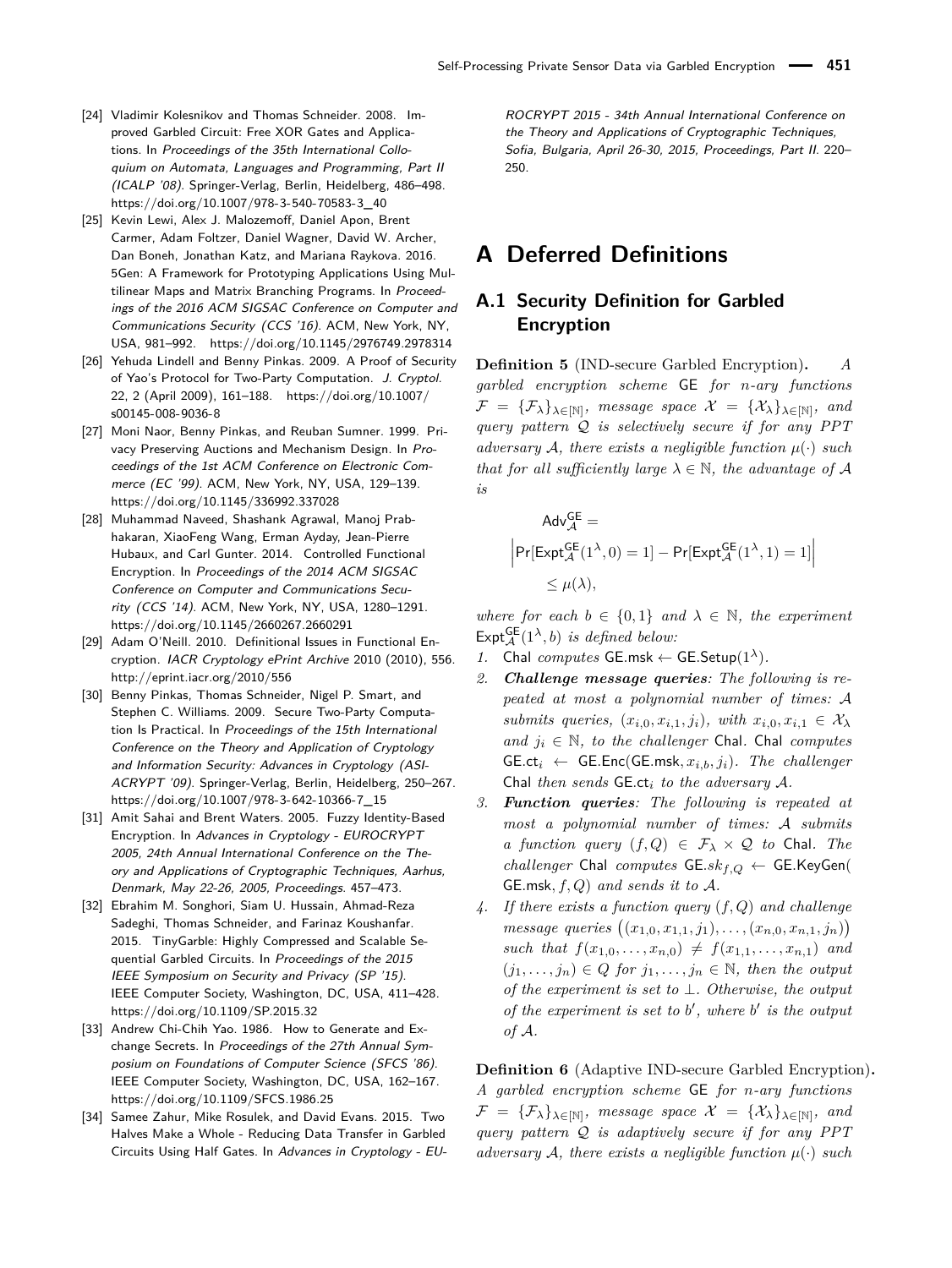*that for all sufficiently large*  $\lambda \in \mathbb{N}$ *, the advantage of* A *is*

$$
\begin{aligned} \mathsf{Adv}_{\mathcal{A}}^{\mathsf{GE}} & = \\ \Big|\mathsf{Pr}[\mathsf{Expt}_{\mathcal{A}}^{\mathsf{GE}}(1^{\lambda},0)=1] - \mathsf{Pr}[\mathsf{Expt}_{\mathcal{A}}^{\mathsf{GE}}(1^{\lambda},1)=1] \Big| \\ & \leq \mu(\lambda), \end{aligned}
$$

*where for each*  $b \in \{0,1\}$  *and*  $\lambda \in \mathbb{N}$ *, the experiment*  $\mathsf{Expt}_{\mathcal{A}}^{\mathsf{GE}}(1^{\lambda},b)$  *is defined below:* 

- *1.* Chal *computes* GE.msk  $\leftarrow$  GE.Setup( $1^{\lambda}$ )*.*
- *2. The adversary is allowed to make the following two types of queries in any arbitrary order.*
	- *Challenge message query:* A *submits a*  $query, (i, x_{i,0}, x_{i,1}), with x_{i,0}, x_{i,1} \in \mathcal{X}_{\lambda} and$ *i* ∈ N*, to the challenger* Chal*.* Chal *computes*  $G_{i} \leftarrow G_{i} \leftarrow G_{i} \left( G_{i} \right) \left( G_{i} \right) \left( G_{i} \right) \left( G_{i} \right) \left( G_{i} \right) \left( G_{i} \right) \left( G_{i} \right) \left( G_{i} \right) \left( G_{i} \right) \left( G_{i} \right) \left( G_{i} \right) \left( G_{i} \right) \left( G_{i} \right) \left( G_{i} \right) \left( G_{i} \right) \left( G_{i} \right) \left( G_{i} \right) \left( G_{i} \right) \left( G_{i} \right) \left( G_{i} \right) \left$ *lenger* Chal *then sends* GE*.*ct*<sup>i</sup> to the adversary* A*.*
	- *Function query:* A *submits a function query*  $(f,Q) \in \mathcal{F}_{\lambda} \times \mathcal{Q}$  to Chal. The challenger Chal *computes* GE*.skf,Q* ← GE*.*KeyGen(GE*.*msk*, f, Q*) *and sends it to* A*.*
- *3. If there exists a function query* (*f, Q*) *and challenge*  $message$   $queries$   $((i_1, x_{1,0}, x_{1,1}), \ldots, (i_n, x_{n,0}, x_{n,1}))$ *such that*  $f(x_{1,0},...,x_{n,0}) \neq f(x_{1,1},...,x_{n,1})$  and  $(i_1, \ldots, i_n) \in Q$  *for*  $i_1, \ldots, i_n \in \mathbb{N}$ *, then the output of the experiment is set to* ⊥*. Otherwise, the output of the experiment is set to b* 0 *, where b* 0 *is the output of* A*.*

### **B Deferred Proofs**

### <span id="page-18-0"></span>**B.1 Proof of Thm. [2](#page-5-0)**

By Thm. [1,](#page-4-0) there exists GC = (Gen*,* GrbI*,* GrbC*,* EvalGC), a secure garbling scheme. Let Π = (KeyGen*,* Enc*,* Dec) be an IND-CPA secure symmetric key encryption scheme. Consider the following garbling scheme  $GC' = (Gen',$ Grbl', GrbC', EvalGC') that is chosen-wire key secure.

 $Gen' = Gen$  and  $Grbl' = Grbl$ .

- GrbC'(gcsk, C,  $\vec{\bf k}$ ): GrbC' first generates wire keys  $\vec{\bf k}'$ uniformly at random. It then runs  $\mathsf{GrbC}(\mathsf{gcsk}, C, \vec{k}')$ to obtain  $\widehat{C}$ . For all  $i \in [\ell]$  and  $j \in \{0,1\}$ , GrbC' computes  $\mathsf{ct}_{i}^{j} = \mathsf{Enc}(k_{i}^{j}, k'_{i}^{j} || 0 \dots 0)$  where there are *λ* 0's padded at the end of the message. For each  $i \in [\ell]$ , it generates a random bit  $b_i \in \{0, 1\}$  and sets  $ct'^0_i = ct^{b_i}_i$  and  $ct'^1_i = ct^{-b_i}_i$ . It then outputs

$$
\left(\widehat{C}, \{\mathsf{ct'}_i^j\}_{i \in [\ell], j \in \{0,1\}}\right)
$$

as its garbled circuit.

 $-$  EvalGC'( $(\widehat{C}, \{ct_i^j\}_{i \in [\ell], j \in \{0,1\}}), (k_1^{x_1}, \ldots, k_\ell^{x_\ell}))$ : For all  $i \in [\ell], \text{EvalGC}$  runs  $\text{Dec}(k_i^{x_i}, \text{ct}_i^0)$  and  $\mathsf{Dec}(k_i^{x_i}, \mathsf{ct}_i^1).$  If neither or both of these resulting decryptions have  $\lambda$  0's padded at the end, EvalGC<sup>'</sup> returns ⊥. Otherwise, it removes the *λ* 0's from the decryption that has them and sets the result to be  $k'^{x_i}_i$ . EvalGC<sup>'</sup> then runs EvalGC( $\widehat{C}$ ,  $(k'^{x_1}_1, \ldots, k'^{x_\ell}_{\ell})$ ) and outputs the result.

### **Correctness:**

This follows immediately from the correctness of the original garbling scheme GC and the correctness and security of the encryption scheme Π. If we are given a garbled circuit  $(\widehat{C}, \{ct_i^j\}_{i \in [\ell], j \in \{0,1\}})$  and wire keys  $(k_1^{x_1}, \ldots, k_\ell^{x_\ell})$ , then by construction, for each  $i \in [\ell]$ , one of the  $ct_i^j$ 's will decrypt using  $k_i^{x_i}$  to give  $k_i'^{x_i}||0...0$ . With all but  $negl(\lambda)$  probability, none of the others will decrypt to a value that has  $\lambda$  0's at the end. Therefore with overwhelming probability,  $EvalGC'$  will correctly recover  $(k'^{x_i}_i, \ldots, k'^{x_\ell}_\ell)$  and by the correctness of GC, the EvalGC computation will output  $C(x)$ .

#### **Chosen Wire-Key Security:**

The simulator  $\mathsf{SimGC}'(1^{\lambda}, \phi(C), C(x), \mathbf{k})$  for  $\mathsf{GC}'$  runs as follows: It first runs the simulator for GC,  $\text{SimGC}(1^{\lambda},$  $\phi(C), C(x)$  to obtain  $(\widehat{C}, (k'_1, \ldots, k'_\ell))$ . It then computes, for all  $i \in [\ell], \mathsf{ct}_i = \mathsf{Enc}(k_i, k'_i || 0 \dots 0)$  where  $k_i'$  is padded by  $\lambda$  0's. It then generates wire keys  $r_1, \ldots, r_\ell$  and  $r'_1, \ldots, r'_\ell$  uniformly at random and computes  $ct'_{i} = Enc(r_{i}, r'_{i}||0...0)$  for all  $i \in [\ell]$ . Then, for all  $i \in [\ell]$ , it uniformly generates a bit  $b_i \in \{0, 1\}$  and sets  $ct_i^{b_i} = ct_i$  and  $ct_i^{-b_i} = ct'_i$ . It then outputs

$$
\left(\widehat{C},\{\mathsf{ct}_i^j\}_{i\in[\ell],j\in\{0,1\}}\right)
$$

as its garbled circuit.

We will now show that the output of  $\mathsf{SimGC}'$  is indistinguishable from the honestly generated garbled circuit.

Let  $\mathcal{H}_0$  denote the "real" game where on input a circuit  $C \in \mathcal{C}$  of input length  $\ell, x \in \{0,1\}^{\ell}$ , and wire keys  $\mathbf{k} = (k_1, \ldots, k_\ell)$ , the garbled circuit is generated normally as in Definition [2.](#page-5-4)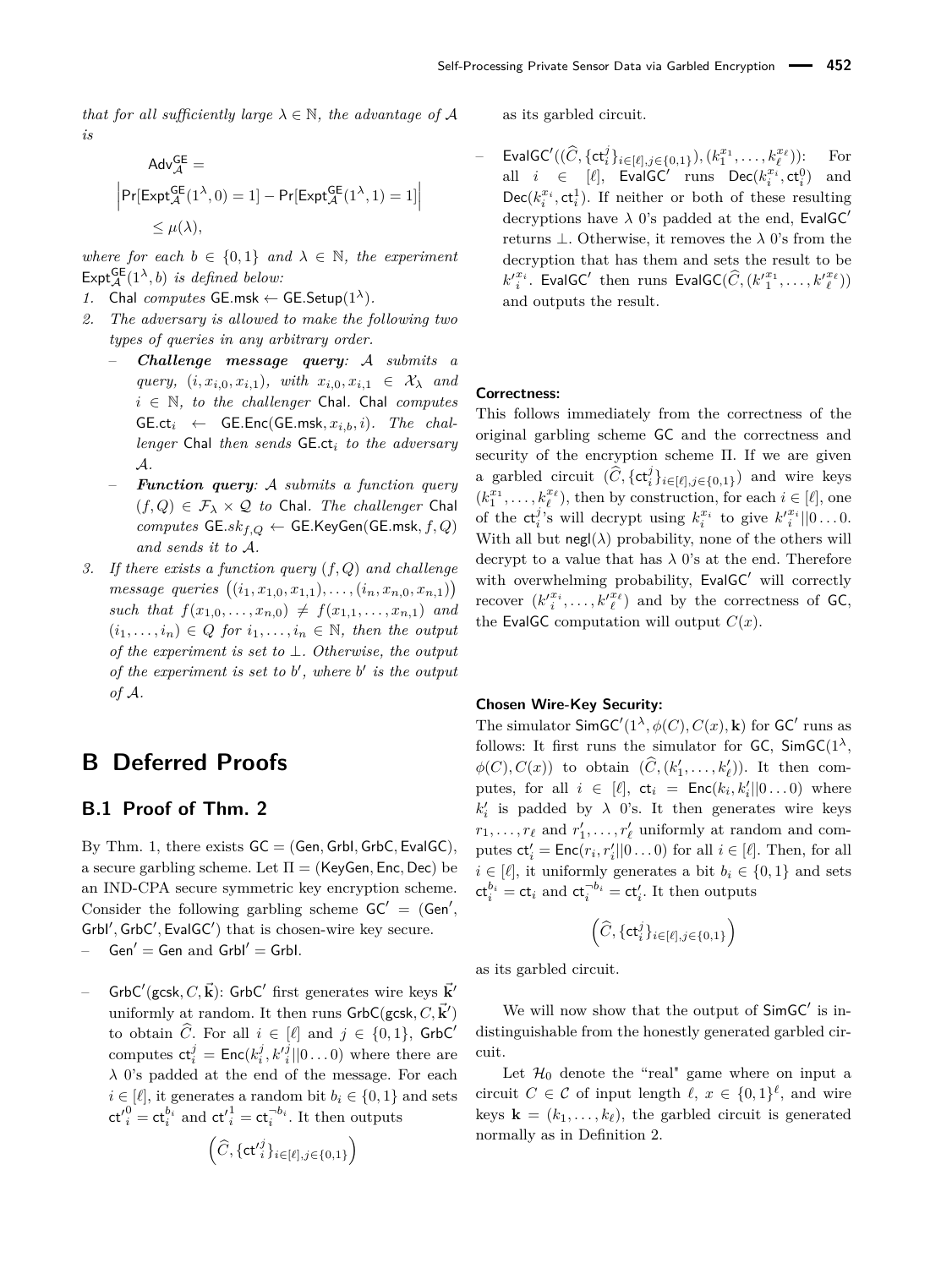Let  $\mathcal{H}_{\ell+1}$  denote the "fake" game where on the above input, the garbled circuit is generated by running  $\textsf{SimGC}'(1^{\lambda}, \phi(C), C(x), \mathbf{k}).$ 

For  $i \in [\ell]$ , let  $\mathcal{H}_i$  denote the intermediate game where on the above input, the garbled circuit is generated as in  $\mathcal{H}_{i-1}$  except when  $\text{GrbC}'$  computes  $\text{ct}_i^{-x_i}$  using Enc, it sets

$$
\mathsf{ct}_i^{-x_i} = \mathsf{Enc}(k_i^{-x_i}, r_i || 0 \dots 0),
$$

where  $r_i$  is a uniformly random wire key. So, in  $\mathcal{H}_\ell$ , the garbled circuit generator only encrypts the wire keys corresponding to *x* from  $\hat{C} \leftarrow$  GrbC(gcsk,  $C, \vec{k}'$ ) using the input wire keys  $\mathbf{k} = (k_1, \ldots, k_\ell)$  and does not encrypt the wire keys of  $\hat{C}$  corresponding to the bitwise negation of *x*.

**Lemma 1.** *For all*  $i \in [\ell]$ *,* 

$$
\mathcal{H}_{i-1} \approx_c \mathcal{H}_i.
$$

Suppose there exists an algorithm  $A$  that can distinguish between  $\mathcal{H}_{i-1}$  and  $\mathcal{H}_i$  with nonnegligible probability. Then, consider the following algorithm  $A'$  that can break the IND-CPA security of  $\Pi$ .  $\mathcal{A}'$  runs  $\mathcal A$  and when A makes an oracle query  $(C, x, \mathbf{k})$ , A' runs the  $\mathcal{H}_{i-1}$  game except at the step where it would usually compute

$$
\mathsf{ct}_i^{-x_i} = \mathsf{Enc}(k_i^{-x_i}, k_i'^{-x_i}||0\ldots 0).
$$

Instead, it submits the pair of messages  $(k'^{-x_i}_{i}||0...0,r_i||0...0)$  to its oracle and sets  $ct_i^{-x_i}$  to be its result.  $A'$  then outputs the response of  $A$ . Note that if the random bit  $b$  of  $A$ 's oracle was set to 0, then it perfectly simulates  $\mathcal{H}_{i-1}$  and if its random bit was set to 1, it perfectly simulates  $\mathcal{H}_i$ . Therefore, if  $\mathcal A$ can distinguish these two hybrids, then  $A'$  can break the IND-CPA security of Π. Therefore, it must be that  $\mathcal{H}_{i-1} \approx_c \mathcal{H}_i.$  $\Box$ 

### **Lemma 2.**

$$
\mathcal{H}_\ell \approx_c \mathcal{H}_{\ell+1}.
$$

Suppose there exists an algorithm  $A$  that can distinguish between  $\mathcal{H}_{\ell}$  and  $\mathcal{H}_{\ell+1}$  with nonnegligible probability. Then, there exists an algorithm  $A'$  that can break the security of the secure garbling scheme GC used in the construction of  $GC'$ .  $A'$  simply runs  $\textsf{SimGC}'(1^{\lambda}, \phi(C), C(x), \mathbf{k})$  and when the SimGC' would run SimGC, the simulator for GC,  $A'$  queries its oracle on  $(C, x)$  and uses this as the output of SimGC.

Note that if  $A$ 's oracle is the actual garbling scheme, it perfectly simulates  $\mathcal{H}_\ell$  and if its oracle is SimGC, it perfectly simulates  $\mathcal{H}_{\ell+1}$ . Therefore, if A exists, then  $\mathcal{A}'$  can distinguish between the output of SimGC and the actual garbled circuit, contradicting the security of GC.  $\Box$ 

So, it follows that  $\mathcal{H}_0 \approx_c \mathcal{H}_{\ell+1}$  and therefore, GC' is a chosen-wire key secure garbling scheme.  $\Box$ 

### <span id="page-19-0"></span>**B.2 Proof of Thm. [4](#page-8-0)**

We will show that  $\text{Expt}_{\mathcal{A}}^{\text{GE}}(1^{\lambda},0) \approx_c \text{Expt}_{\mathcal{A}}^{\text{GE}}(1^{\lambda},1)$  via a series of hybrid games.

### **Hybrid game**  $\mathcal{H}_0(1^{\lambda}, b)$ **.**

This game is the same as  $\text{Expt}_{\mathcal{A}}^{\text{GE}}(1^{\lambda},b)$  except for the following: Whenever the challenger Chal would generate wire keys corresponding to an index *j* or a function query  $(f, Q)$ , Chal generates these wire keys uniformly at random instead of running PRF*.*Eval. It then stores these wire keys in a lookup table and if it ever needs a wire key corresponding to an index or function query that was previously generated, it uses the value stored in the table instead of generating a new random value. This can be viewed as modifying  $\text{Expt}_{\mathcal{A}}^{\text{GE}}(1^{\lambda},b)$  by replacing PRF*.*Eval(GE*.*msk*,* ·) by a truly random function.

### **Hybrid game**  $\mathcal{H}_1(1^{\lambda}, b)$ **.**

This game is the same as  $\mathcal{H}_0(1^{\lambda}, b)$  except for the following. Whenever the challenger Chal would generate a garbled circuit  $\widehat{C}$  for a function query  $(f, (j_1, \ldots, j_n)),$ Chal generates the garbled circuit by running the garbled circuit simulator

$$
\mathsf{SimGC}(1^{\lambda}, \phi(C), f(x_1, \ldots, x_n), \mathbf{k})
$$

where  $x_1, \ldots, x_n$  are the messages corresponding to the indices  $j_1, \ldots, j_n$ , respectively and **k** are the wire keys corresponding to  $(x_1, j_1), \ldots, (x_n, j_n)$  (by finding them in the stored lookup table if they had been generated previously or else by choosing them uniformly at random). Note that this is possible because  $A$  must submit all challenge message queries prior to any function key queries. If a message *x<sup>i</sup>* is undefined, Chal samples it uniformly at random so that  $f(x_1, \ldots, x_n)$  is defined.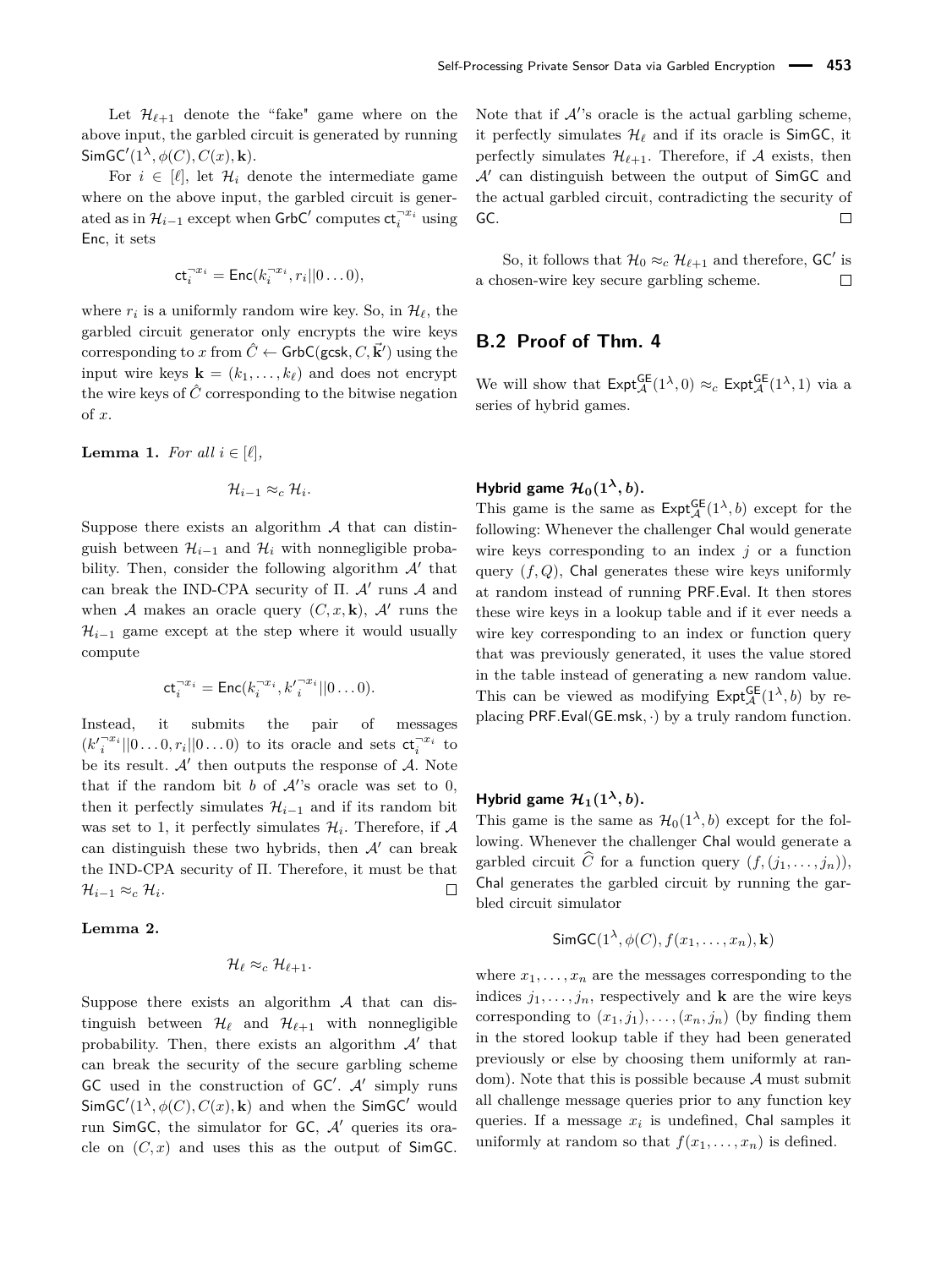**Lemma 3.**

$$
\mathsf{Expt}_{\mathcal{A}}^{\mathsf{GE}}(1^{\lambda},b) \approx_c \mathcal{H}_0(1^{\lambda},b).
$$

Suppose there exists some algorithm  $A$  that can distinguish between the two games with nonnegligible advantage. Then, consider the algorithm  $\mathcal{A}'$  that can distinguish PRF from a truly random function with nonnegligible advantage.

 $\mathcal{A}'$  runs  $\mathcal A$  and simulates the role of the challenger Chal in the game  $\text{Expt}_{\mathcal{A}}^{\text{GE}}(1^{\lambda},b)$  with the following modification. Whenever Chal would compute PRF*.*Eval(GE*.*msk*,* ·) on some input *x*, Chal instead queries its random oracle  $F$  on  $x$ . If  $A$  guesses that it is playing game  $\mathcal{H}_0(1^{\lambda}, b)$ , A' guesses that *F* is a truly random function and if  $A$  guesses that it is playing Expt<sup>GE</sup> $(1^{\lambda}, b)$ , A' guesses that *F* is a PRF.

Note that if  $F$  is a PRF, then  $A'$  simulates the game  $\text{Expt}_{\mathcal{A}}^{\text{GE}}(1^{\lambda}, b)$  exactly. Similarly, if *F* is a truly random function, then  $\mathcal{A}'$  simulates the game  $\mathcal{H}_0(1^{\lambda}, b)$  exactly. Therefore, it follows that  $A'$  could distinguish between PRF and a truly random function with nonnegligible advantage, breaking the pseudorandomness property of PRF.  $\Box$ 

#### **Lemma 4.**

$$
\mathcal{H}_0(1^{\lambda},b) \approx_c \mathcal{H}_1(1^{\lambda},b).
$$

Suppose there exists some algorithm A that can distinguish between the two games with nonnegligible advantage. Then, consider the algorithm  $A'$  that breaks the chosen-wire key security of GC.

 $\mathcal{A}'$  runs  $\mathcal A$  and simulates the role of the challenger Chal in the game  $\mathcal{H}_0(1^{\lambda}, b)$  with the following modification. Whenever Chal would need to output a garbled circuit  $\widehat{C}$  by responding to a function query  $(f,(j_1,\ldots,j_n)), \mathcal{A}'$  instead queries its oracle on circuit *C*, input *x*, and garbled circuit labels  $\vec{k}$  and outputs the resulting circuit. Here, *C* is the circuit computing *f*, *x* is the input  $x_1 || \dots || x_n$ , where  $x_i$  is the message corresponding to index  $j_i$ , and  $\vec{k}$  are the wire keys corresponding to the indices  $(j_1, \ldots, j_n)$ . If any of the messages,  $x_i$  or wire keys in  $\vec{k}$  are undefined (there was no message submitted corresponding to  $j_i$ ),  $A'$  generates them randomly and stores them in a lookup table. If A guesses that it is playing game  $\mathcal{H}_0(1^{\lambda}, b)$ , then  $\mathcal{A}'$ guesses that its oracle is  $GrbC$  and if  $A$  guesses that it is playing  $\mathcal{H}_1(1^{\lambda}, b)$ , then A' guesses that its oracle is SimGC.

Note that if  $A$ 's oracle is GrbC, then  $A'$  simulates the game  $\mathcal{H}_0(1^{\lambda}, b)$  perfectly. Similarly, if  $\mathcal{A}'$ 's oracle is SimGC, then  $\mathcal{A}'$  simulates the game  $\mathcal{H}_1(1^{\lambda}, b)$  perfectly. Therefore, it follows that  $A'$  could distinguish between the output of GrbC with specified input wire keys and SimGC with nonnegligible advantage, contradicting the chosen-wire key security of the garbling scheme  $GC.$   $\Box$ 

#### **Lemma 5.**

$$
\mathcal{H}_1(1^{\lambda},0) \approx_c \mathcal{H}_1(1^{\lambda},1).
$$

Since the adversary's view in both of these games does not depend on the actual value of the messages, but rather on only the function evaluations  $f(x_1, \ldots, x_n)$ that the adversary can compute, and since the adversary can only submit challenge message pairs that agree on all computable function evaluations, it follows that the view of any admissible adversary in these games is  $\Box$ identical.

Combining the above lemmas, it follows that

$$
\mathsf{Expt}_{\mathcal{A}}^{\mathsf{GE}}(1^{\lambda},0)\approx_{c}\mathsf{Expt}_{\mathcal{A}}^{\mathsf{GE}}(1^{\lambda},1)
$$

### <span id="page-20-0"></span>**B.3 Proof of Thm. [5](#page-10-0)**

We will show that  $\text{Expt}_{\mathcal{A}}^{\text{GE}}(1^{\lambda},0) \approx_c \text{Expt}_{\mathcal{A}}^{\text{GE}}(1^{\lambda},1)$  via a series of hybrid games.

### **Hybrid game**  $\mathcal{H}_0(1^{\lambda}, \tau)$ **.**

This game is the same as  $\text{Expt}_{\mathcal{A}}^{\text{GE}}(1^{\lambda}, \tau)$  except for the following: Whenever the challenger Chal would generate wire keys corresponding to an index *j*, Chal generates these wire keys uniformly at random instead of running PRF*.*Eval. It then stores these wire keys in a lookup table and if it ever needs a wire key corresponding to an index that was previously generated, it uses the value stored in the table instead of generating a new random value. This can be viewed as modifying  $\text{Expt}_{\mathcal{A}}^{\text{GE}}(1^{\lambda}, \tau)$  by replacing PRF*.*Eval(GE*.*msk*,* ·) by a truly random function.

### **Hybrid game**  $\mathcal{H}_1(1^{\lambda}, \tau)$ **.**

This game is the same as  $\mathcal{H}_0(1^\lambda, \tau)$  except for the following: Whenever the challenger Chal would respond to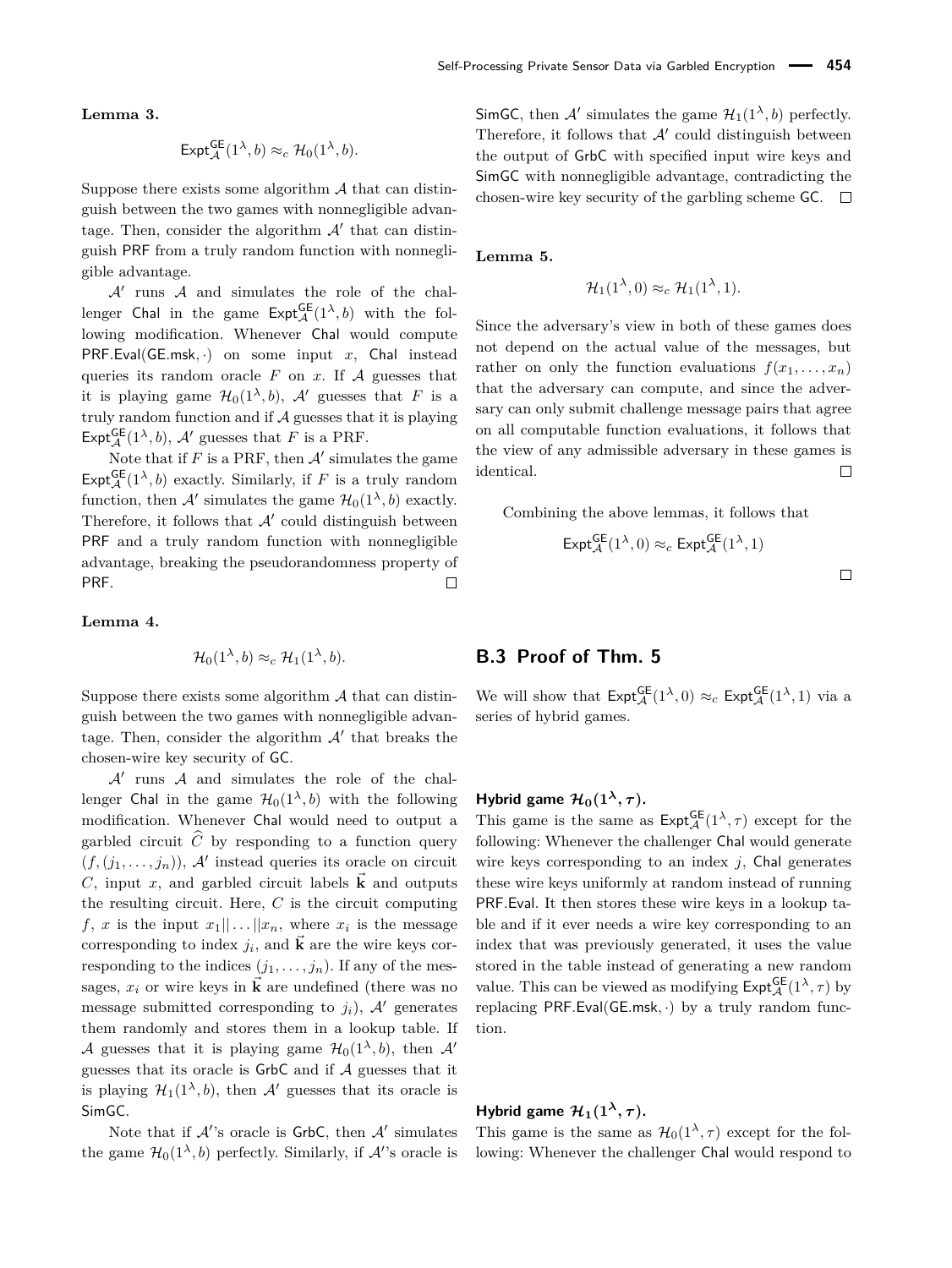a function query, it generates the  $X^b_\alpha$ 's uniformly at random and programs  $\mathcal{O}_1$  so that  $\mathcal{O}_1(k^b_\alpha||V||Z) \oplus \mathcal{O}(Y_\alpha) =$  $X^b_\alpha$ . Similarly, it generates the  $T^b_\alpha$  values uniformly at  $r$  random and programs  $\mathcal{O}_2$  so that  $\mathcal{O}_2(k^b_\alpha||V) \oplus (Z_\alpha||0^\lambda) = 0$ *T b α*.

### **Hybrid game**  $\mathcal{H}_2(1^\lambda, \tau)$ **.**

This game is the same as  $\mathcal{H}_1(1^{\lambda}, \tau)$  except for the following: Whenever the challenger Chal would generate a garbled circuit  $\widehat{C}$  for a function query  $(f, (j_1, \ldots, j_n))$ , Chal generates the garbled circuit  $\widehat{C}$  by running the adaptive garbled circuit simulator

$$
\widehat{C} \leftarrow \mathsf{SimGC}(1^{\lambda}, \phi(C)),
$$

It sets  $T^b_\alpha$  for  $\alpha \in [\ell], b \in \{0,1\}$  to be uniformly random strings.

Whenever the challenger Chal has given out both a function key  $(\widehat{C}, V, \{T^0_\alpha, T^1_\alpha\}_{\alpha \in [\ell]}, Q)$  and an input label  $k_{\alpha}$  for wire  $\alpha \in [\ell],$  it runs SimGC on the same input query to obtain the simulated label  $k'_\n\alpha = (X_\alpha \oplus$  $\mathcal{O}(Y_\alpha), Z_\alpha$ ). It then samples a uniformly random bit *b*<sup>*'*</sup> and programs  $\mathcal{O}_2$  so that  $\mathcal{O}_2(k_\alpha||V) \oplus T_\alpha^{b'} = Z_\alpha||0^\lambda$ . Once it has submitted an input query for every  $\alpha \in [\ell],$ it programs  $\mathcal{O}_1$  so that  $\mathcal{O}_1(k_\alpha||V||Z) \oplus \mathcal{O}(Y_\alpha) = X_\alpha$ .

### **Hybrid game**  $\mathcal{H}_3(1^\lambda, \tau)$ **.**

This game is the same as  $\mathcal{H}_2(1^{\lambda}, \tau)$  except for the following: Whenever the challenger Chal would generate wire keys  $k_{\alpha}^0, k_{\alpha}^1$  for an input index  $\alpha \in [\ell]$ , it instead generates a single wire key  $k_{\alpha}$  and uses this as the value for both  $k_{\alpha}^0$  and  $k_{\alpha}^1$ .

#### **Lemma 6.**

$$
\operatorname{Expt}_{\mathcal A}^{\sf GE}(1^{\lambda},\tau)\approx_c \mathcal H_0(1^{\lambda},\tau).
$$

Suppose there exists some algorithm  $A$  that can distinguish between the two games with nonnegligible advantage. Then, consider the algorithm  $A'$  that can distinguish PRF from a truly random function with nonnegligible advantage.

 $\mathcal{A}'$  runs  $\mathcal A$  and simulates the role of the challenger Chal in the game  $\text{Expt}_{\mathcal{A}}^{\text{GE}}(1^{\lambda}, \tau)$  with the following modification. Whenever Chal would compute PRF*.*Eval(GE*.*msk*,* ·) on some input *x*, Chal instead queries its random oracle  $F$  on  $x$ . If  $A$  guesses that it is playing game  $\mathcal{H}_0(1^{\lambda}, \tau)$ , A' guesses that *F* is a truly random function and if  $A$  guesses that it is playing Expt ${}_{\mathcal{A}}^{\mathsf{GE}}(1^{\lambda}, \tau)$ ,  $\mathcal{A}'$  guesses that *F* is a PRF.

Note that if  $F$  is a PRF, then  $A'$  simulates the game Expt<sup>GE</sup> $(1^{\lambda}, \tau)$  exactly. Similarly, if *F* is a truly random function, then  $\mathcal{A}'$  simulates the game  $\mathcal{H}_0(1^\lambda, \tau)$  exactly. Therefore, it follows that  $A'$  could distinguish between PRF and a truly random function with nonnegligible advantage, breaking the pseudorandomness property of PRF.  $\Box$ 

**Lemma 7.**

$$
\mathcal{H}_0(1^{\lambda}, \tau) \approx_c \mathcal{H}_1(1^{\lambda}, \tau).
$$

These two hybrids have identical behavior and are therefore indistinguishable.

**Lemma 8.**

$$
\mathcal{H}_1(1^{\lambda}, \tau) \approx_c \mathcal{H}_2(1^{\lambda}, \tau).
$$

Suppose there exists some algorithm  $A$  that can distinguish between the two games with nonnegligible advantage. Then, consider the algorithm  $A'$  that breaks the adaptive security of GC.

 $A'$  runs  $A$  and simulates the role of the challenger Chal in the game  $\mathcal{H}_1(1^{\lambda}, \tau)$  with the following modification. Whenever Chal would need to output a garbled circuit  $\hat{C}$  by responding to a function query  $(f,(j_1,\ldots,j_n)),$  A' instead queries its oracle on circuit *C* to receive a garbled circuit  $\widehat{C}$ . Whenever A makes an input query, if a corresponding function query has been made  $\mathcal{A}'$  queries its oracle on this input and sets  $k'_\n\alpha$  to be the received value. If not,  $A'$  will query its oracle on the above once a corresponding function query has been made.

Note that if  $A$ 's oracle is the real garbled circuit, then  $\mathcal{A}'$  perfect simulates  $\mathcal{H}_1(1^{\lambda}, \tau)$  for  $\mathcal{A}$ . If  $\mathcal{A}'$ 's oracle is the simulated garbled circuit, then  $A'$  perfectly simulates  $\mathcal{H}_2(1^{\lambda}, \tau)$  for A.  $\Box$ 

**Lemma 9.**

$$
\mathcal{H}_2(1^{\lambda}, \tau) \approx_c \mathcal{H}_3(1^{\lambda}, \tau).
$$

These two hybrids have identical behavior since at most one of  $k_{\alpha}^0$  or  $k_{\alpha}^1$  is ever used, so the fact that they are identical is irrelevant.

**Lemma 10.**

$$
\mathcal{H}_3(1^{\lambda},0) \approx_c \mathcal{H}_3(1^{\lambda},1).
$$

Since the adversary's view in both of these games does not depend on the actual value of the messages, but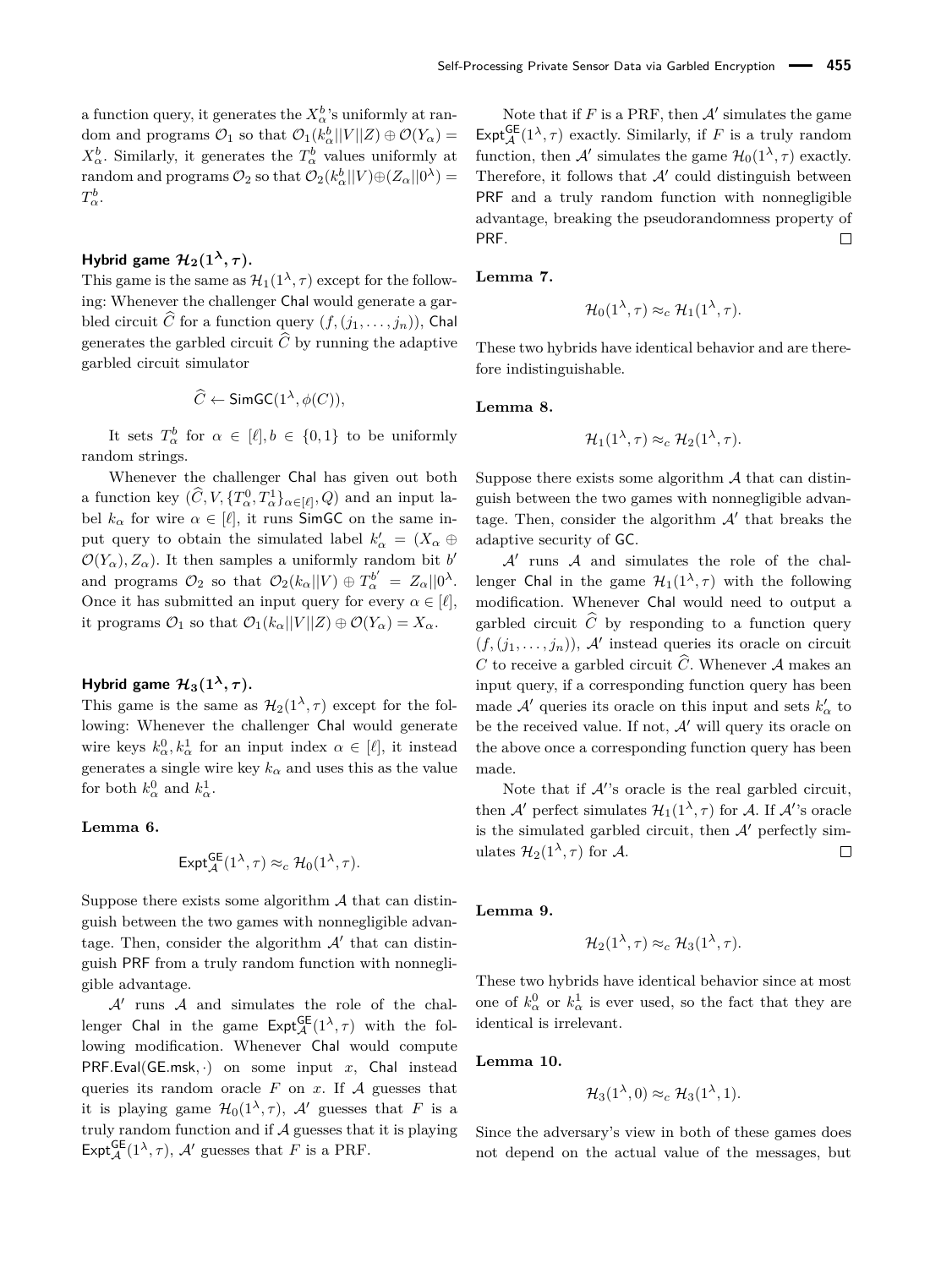rather on only the function evaluations  $f(x_1, \ldots, x_n)$ that the adversary can compute, and since the adversary can only submit challenge message pairs that agree on all computable function evaluations, it follows that the view of any admissible adversary in these games is identical. Note that the input queries to SimGC do depend on the input, but SimGC's behavior is only dependent on the function evaluation and not on the actual input, therefore the views are identical.  $\Box$ 

Combining the above lemmas, it follows that

$$
\mathsf{Expt}_{\mathcal{A}}^{\mathsf{GE}}(1^{\lambda},0) \approx_c \mathsf{Expt}_{\mathcal{A}}^{\mathsf{GE}}(1^{\lambda},1)
$$

# <span id="page-22-0"></span>**C Time-Based Garbled Encryption**

In this section, we formally define, construct, and prove adaptive security for time-based garbled encryption.

### **C.1 Definition**

#### **Syntax.**

Let  $\mathcal{X} = {\mathcal{X}_{\lambda}}_{\lambda \in \mathbb{N}}$  and  $\mathcal{Y} = {\mathcal{Y}_{\lambda}}_{\lambda \in \mathbb{N}}$  be ensembles where X*λ*, Y*<sup>λ</sup>* are sets each with size dependent on *λ*. Let  $\mathcal{F} = {\{\mathcal{F}_{\lambda}\}}_{\lambda \in \mathbb{N}}$  be an ensemble where each  $\mathcal{F}_{\lambda}$  is a finite collection of *n*-ary functions. Each function  $f \in \mathcal{F}_{\lambda}$ takes as input strings  $x_1, \ldots, x_n$ , where each  $x_i \in \mathcal{X}_{\lambda}$ , and outputs  $f(x_1, \ldots, x_n) \in \mathcal{Y}_\lambda$ . Let  $\mathcal Q$  denote a set of sets, where each set  $Q \in \mathcal{Q}$  is a subset of  $\mathbb{N}^n$ .

A time-based garbled encryption scheme TGE for *n*-ary functions  $\mathcal F$  and query pattern  $\mathcal Q$  consists of four algorithms

(TGE*.*Setup*,*TGE*.*KeyGen*,*TGE*.*Enc*,*TGE*.*Dec) described below:

- **Setup.** TGE.Setup $(1^{\lambda})$  is a PPT algorithm that takes as input a security parameter  $\lambda$  and outputs the master secret key TGE*.*msk.
- **Key Generation.** TGE*.*KeyGen(TGE*.*msk*, f, Q, t*) is a PPT algorithm that takes as input the master secret key TGE.msk, a function  $f \in \mathcal{F}_{\lambda}$ , a set  $Q \in \mathcal{Q}$ , and a time offset  $t \in \mathbb{N}$ . It outputs a functional key TGE*.skf,Q,t*.
- **Encryption.** TGE*.*Enc(TGE*.*msk*, m, i, t*) is a PPT algorithm that takes as input the master secret key TGE msk, a message  $m \in \mathcal{X}_{\lambda}$ , an index  $i \in \mathbb{N}$ ,

and a time offset  $t \in \mathbb{N}$ . It outputs a ciphertext TGE*.*ct. TGE*.*Enc is index dependent and the ciphertext TGE*.*ct has an associated index *i*. If TGE*.*Enc is asked to encrypt to an index *j* to which it has previously encrypted, it will output ⊥.

– **Decryption.** TGE*.*Dec(TGE*.skf,Q,t,*TGE*.*ct1*, . . . ,*  $TGE.ct_n$ ) is a deterministic algorithm that takes as input a functional key TGE*.skf,Q,t* and *n* ciphertexts  $TGE.ct_1, \ldots, TGE.ct_n$ . It outputs a value  $y \in \mathcal{Y}_{\lambda} \cup \{\perp\}.$ 

#### **Correctness.**

There exists a negligible function  $\text{neg}(\cdot)$  such that for all sufficiently large  $\lambda \in \mathbb{N}$ , every *n*-ary function  $f \in \mathcal{F}_{\lambda}$ , set  $Q \in \mathcal{Q}$ , point  $(j_1, \ldots, j_n) \in Q$ , time offset  $t \in \mathbb{N}$ , and input tuple  $(x_1, \ldots, x_n) \in \mathcal{X}_{\lambda}^n$ ,

$$
\Pr\left[\begin{array}{c}\mathsf{TGE}.\mathsf{msk} \leftarrow \mathsf{TGE}.\mathsf{Setup}\left(1^{\lambda}\right) \ ; \\ \mathsf{TGE}.sk_{f,Q,t} \leftarrow \mathsf{TGE}.\mathsf{KeyGen}\left(\mathsf{TGE}.\mathsf{msk}, f, Q, t\right) \ ; \\ \mathsf{TGE}.\mathsf{Dec}(\mathsf{TGE}.sk_{f,Q,t}, \\qquad \qquad (\mathsf{TGE}.\mathsf{Enc}\left(\mathsf{TGE}.\mathsf{msk}, x_i, j_i, t\right))_{i=1}^n) \\ \neq f\left(x_1,\ldots,x_n\right) \\ \leq \mathsf{negl}(\lambda) \end{array}\right]
$$

where the probability is taken over the random coins of all the algorithms.

#### **Adaptive Security.**

The adaptive security definition for time-based garbled encryption is analogous to the one for garbled encryption, updated to match the new syntax. Furthermore, we allow the adversary to make key queries for a time  $t \in \mathbb{N}$ , and the adversary is given back  $\mathcal{O}^{(t)}$  (TGE*.msk*), where  $\mathcal{O}: \{0,1\}^{\lambda} \to \{0,1\}^{\lambda}$  is the random oracle used in the construction to ratchet keys forward. In the sensor application, this will correspond to the situation where the adversary compromises a sensor at time *t* and learns the key stored on the sensor.

**Definition 7** (Adaptive Security)**.** *A time-based garbled encryption scheme* TGE *for n*-*ary functions*  $\mathcal{F} =$  $\{\mathcal{F}_{\lambda}\}_{\lambda \in [N]}$ , message space  $\mathcal{X} = \{\mathcal{X}_{\lambda}\}_{\lambda \in [N]}$ , and query *pattern* Q *is adaptively secure with respect to key oracle* O *if for any PPT adversary* A*, there exists a negligible function*  $\mu(\cdot)$  *such that for all sufficiently large*  $\lambda \in \mathbb{N}$ *,* 

 $\Box$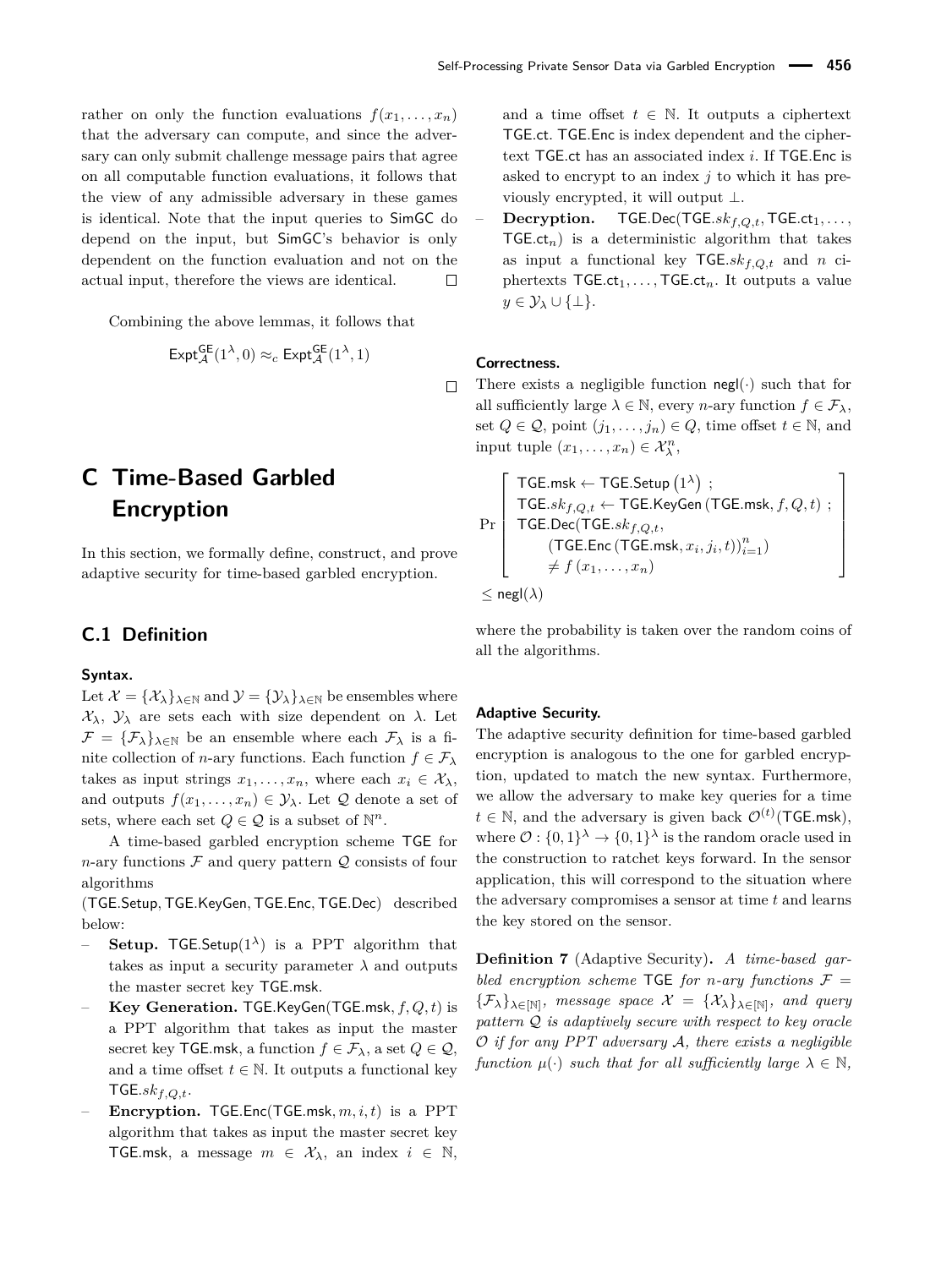*the advantage of* A *is*

$$
\begin{aligned} \mathsf{Adv}_{\mathcal{A}}^{\mathsf{TGE}} & = \\ \Big|\mathsf{Pr}[\mathsf{Expt}_{\mathcal{A}}^{\mathsf{TGE}}(1^{\lambda},0)=1] - \mathsf{Pr}[\mathsf{Expt}_{\mathcal{A}}^{\mathsf{TGE}}(1^{\lambda},1)=1] \Big| \\ & \leq \mu(\lambda), \end{aligned}
$$

*where for each*  $b \in \{0,1\}$  *and*  $\lambda \in \mathbb{N}$ *, the experiment*  $\mathsf{Expt}_{\mathcal{A}}^{\mathsf{TGE}}(1^{\lambda},b)$  *is defined below:* 

- *1.* Chal *computes*  $TGE.msk \leftarrow TGE.Setup(1^{\lambda})$ *.*
- *2. The adversary is allowed to make the following three types of queries in any arbitrary order.*
	- *Challenge message query:* A *submits a query,*  $(i, x_{i,0}, x_{i,1}, t)$ *, with*  $x_{i,0}, x_{i,1} \in \mathcal{X}_{\lambda}, i \in \mathbb{N}$ *,* and  $t$  ∈  $\mathbb N$ *, to the challenger* Chal. Chal *com* $putes$   $TGE.ct_i$  ←  $TGE.Enc(TGE.msk, x_{i,b}, i, t)$ *. The challenger* Chal *then sends* TGE*.*ct*<sup>i</sup> to the adversary* A*.*
	- *Function query:* A *submits a function query*  $(f, Q, t) \in \mathcal{F}_{\lambda} \times \mathcal{Q} \times \mathbb{N}$  *to* Chal*. The challenger* Chal *computes* TGE*.skf,Q,t* ← TGE*.*KeyGen( TGE*.*msk*, f, Q, t*) *and sends it to* A*.*
	- *Key query:* A *submits a time offset*  $t \in \mathbb{N}$ . *The challenger* Chal *computes*  $\mathcal{O}^{(t)}$  (TGE.msk) *and sends the result to* A*.*
- *3. If there exists a function query* (*f, Q, t*) *and challenge message queries*  $((i_1, x_{1,0}, x_{1,1}, t_1), \ldots,$  $(i_n, x_{n,0}, x_{n,1}, t_n)$  such that  $f(x_{1,0}, \ldots, x_{n,0}) \neq$  $f(x_{1,1}, \ldots, x_{n,1})$  *and*  $(i_1, \ldots, i_n) \in Q$  *for*  $i_1, \ldots, i_n \in Q$ N*, then the output of the experiment is set to* ⊥*. Additionally, if there exists a key query t and a challenge message query*  $(i, x_{i,0}, x_{i,1}, t')$  *with*  $t' \geq t$ *, then the output of the experiment is set to* ⊥*. Otherwise, the output of the experiment is set to*  $b'$ , where  $b'$  is *the output of* A*.*

### **C.2 Construction**

The construction is the same as the adaptively secure garbled encryption construction in Section [5](#page-8-1) except that we apply a random oracle *t* times to the master secret key prior to generating the wire keys for a garbled circuit, where *t* is the time offset for the key generation or encryption algorithm in which the wire keys are generated. We provide the full construction for completeness.

Let  $\mathcal{O}_1$  :  $\{0,1\}^{3\lambda} \rightarrow \{0,1\}^{\lambda}, \mathcal{O}_2$  :  $\{0,1\}^{2\lambda} \rightarrow$  $\{0,1\}^{\lambda}$ , and  $\mathcal{O}_3$ :  $\{0,1\}^{\lambda}$   $\rightarrow$   $\{0,1\}^{\lambda}$  be random oracles. Let PRF = (PRF*.*Gen*,* PRF*.*Eval) be a pseudorandom function family with *λ*-bit keys that outputs in the range  $\{0,1\}^{\lambda}$  and let  $\mathsf{GC} = (\mathsf{Gen}, \mathsf{Grbl}, \mathsf{GrbC}, \mathsf{EvalGC})$ be the adaptively secure garbling scheme specified by Thm. [3.](#page-5-1) Let  $\mathcal O$  be the random oracle used by the adaptively secure garbling scheme. Our time-based garbled encryption scheme TGE for *n*-ary functions  $\mathcal F$  and query pattern  $Q$ , where  $Q$  is the set containing all sets of singletons, is defined as follows:

Recalling notation from before, let  $\ell = n \cdot \log |\mathcal{X}_\lambda|$ denote the input length to circuits *C* representing functions  $f \in \mathcal{F}$ . We note that the indices  $(i-1) \cdot \log |\mathcal{X}_\lambda|$  +  $1, \ldots, i \cdot \log |\mathcal{X}_{\lambda}|$  correspond to the indices of the input *x*<sup>*i*</sup> to *C*. Letting  $r_i = (i-1) \cdot \log |\mathcal{X}_\lambda|$  and  $\ell_m = \log |\mathcal{X}_\lambda|$ , we denote these indices as  $r_i + 1, \ldots, r_i + \ell_m$ .

- $\sim$  **Setup.** On input the security parameter  $1^{\lambda}$ , TGE*.*Setup runs PRF*.*Gen(1*λ*) to obtain a PRF key *K* and outputs  $TGE.msk = K$ .
	- **Key Generation.** On input the master secret key TGE.msk, a function  $f \in \mathcal{F}_{\lambda}$ , a set  $Q =$  $\{(j_1, \ldots, j_n)\}\in \mathcal{Q}$ , and a time offset  $t \in \mathbb{N}$ , TGE*.*KeyGen runs as follows:

Let *C* be a circuit for *f*. TGE*.*KeyGen then runs the garbled circuit generation algorithm  $Gen(1^{\lambda})$  to obtain the secret parameters gcsk. It then generates a uniformly random string  $V \in \{0,1\}^{\lambda}$ .

It then sets  $\mathbf{k}_{\alpha} = (k_{\alpha}^0, k_{\alpha}^1)$  for  $\alpha \in [\ell]$  as follows: For  $i \in [n]$ , it sets the garbling keys  $\mathbf{k}_{r_i+\alpha}$  $(k_{r_i+\alpha}^0, k_{r_i+\alpha}^1)$  for  $\alpha \in [\ell_m]$  to be

$$
k_{r_i+\alpha}^0 = \text{PRF.Eval}(\mathcal{O}_3^{(t)}(\text{TGE.msk}), j_i||\alpha||0)
$$
  

$$
k_{r_i+\alpha}^1 = \text{PRF.Eval}(\mathcal{O}_3^{(t)}(\text{TGE.msk}), j_i||\alpha||1).
$$

For  $\alpha \in [\ell],$  it sets  $Z_{\alpha}$  uniformly at random. Set  $Z = Z_1 \oplus \ldots \oplus Z_\ell$ . For  $\alpha \in [\ell]$ , it sets  $Y_\alpha$  according to the procedure specified by the garbling scheme of Thm. [3](#page-5-1) and then sets  $X^b_\alpha$  as  $\mathcal{O}_1(k^b_\alpha||V||Z) \oplus \mathcal{O}(Y_\alpha)$ . Let  $\vec{k}'$  denote the garbling keys as determined by the  $X_{\alpha}^{b}$ 's,  $Y_{\alpha}$ 's and  $Z_{\alpha}$ 's. It then runs GrbC(gcsk,  $C, \vec{\mathbf{k}}'$ ) to obtain a garbled circuit  $\widehat{C}$ . For  $\alpha \in [\ell], b \in \{0, 1\},\$ let

$$
T_{\alpha}^{b} = (Z_{\alpha}||0^{\lambda}) \oplus O_{2}(k_{\alpha}^{b}||V).
$$

For each  $\alpha$ , with probability 1/2, swap the values of  $T^0_\alpha$  and  $T^1_\alpha$ .

TGE*.*KeyGen outputs

$$
(\widehat{C}, V, \{T^0_{\alpha}, T^1_{\alpha}\}_{{\alpha}\in[\ell]}, Q)
$$

as TGE*.skf,Q,t*.

**Encryption.** On input the master secret key TGE.msk, a message  $m$ , an index  $j \in \mathbb{N}$ , and a time offset  $t \in \mathbb{N}$ , TGE. Enc runs as follows: TGE. Enc is index dependent and maintains a state *S* initialized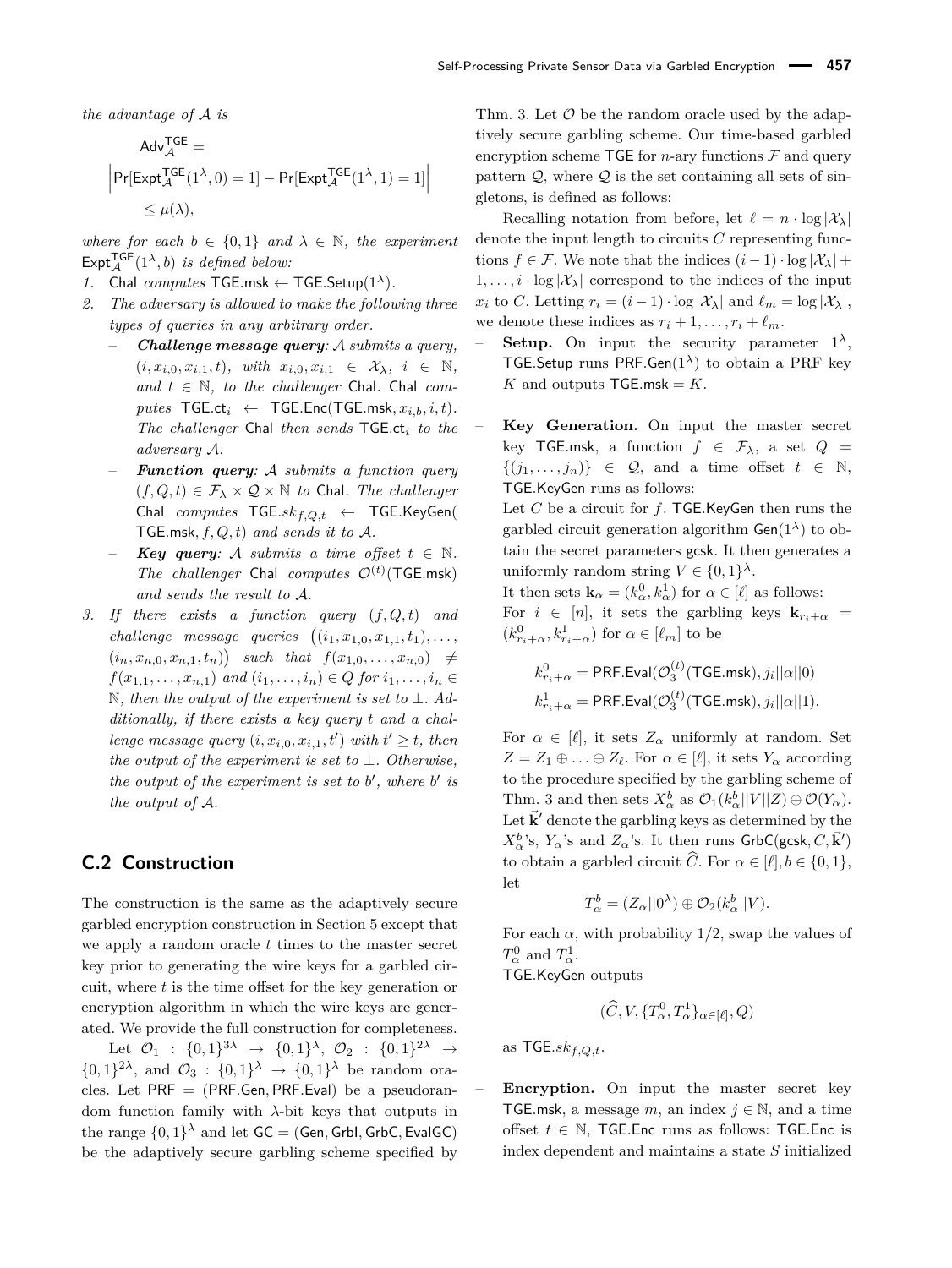to the empty set  $\emptyset$ . It first checks that  $j \notin S$ . If *j* ∈ *S*, it returns ⊥. Otherwise, it adds *j* to *S* and proceeds.

Defining  $k_{\alpha}^0$  and  $k_{\alpha}^1$  for  $\alpha \in [\ell_m]$  by

$$
k_{\alpha}^{0} = \text{PRF.Eval}(\mathcal{O}_{3}^{(t)}(\text{TGE.msk}), j||\alpha||0)
$$
  

$$
k_{\alpha}^{1} = \text{PRF.Eval}(\mathcal{O}_{3}^{(t)}(\text{TGE.msk}), j||\alpha||1)
$$

as above, TGE*.*Enc computes

$$
\mathbf{k} = \left(k_1^{\mathsf{bin}(m)_1}, \dots, k_{\ell_m}^{\mathsf{bin}(m)_{\ell_m}}\right)
$$

and outputs

$$
(j,\mathbf{k})
$$

as TGE*.*ct. We refer to *j* as the index of this ciphertext.

– **Decryption.** On input a functional key

 $\mathsf{TGE}.sk_{f,Q,t} = (\hat{C}, V, \{T^0_{\alpha}, T^1_{\alpha}\}_{{\alpha} \in [\ell]}, Q)$  and *n* ciphertexts TGE.ct<sub>1</sub>, ..., TGE.ct<sub>n</sub>, TGE.Dec first parses each  $\mathsf{TGE}.\mathsf{ct}_i$  as  $(j_i, \mathbf{k}_i)$  and asserts that  $(j_1, \ldots, j_n) \in Q$ . If not, it outputs ⊥.

Let  $\mathbf{k} = (\mathbf{k}_1, \dots, \mathbf{k}_n)$ . For  $\alpha \in [\ell]$ , TGE. Dec recovers  $Z_{\alpha}$  by computing  $\mathcal{O}_2(k_{\alpha}||V) \oplus T_{\alpha}^b$  for  $b \in \{0, 1\}$  and setting  $Z_{\alpha}$  to be the *λ*-bit prefix of the recovered value whose last  $\lambda$  bits are all 0. Once all the  $Z_{\alpha}$ 's are recovered, TGE.Dec computes the  $Y_\alpha$ 's and  $Z =$  $\bigoplus Z_\alpha$  and then sets  $X_\alpha$  as  $\mathcal{O}_1(k_\alpha||V||Z) \oplus \mathcal{O}(Y_\alpha)$ . It then runs EvalGC on  $\widehat{C}$  with the  $X_{\alpha}$ 's to recover the output.

### **C.3 Correctness**

Correctness follows analogously to that of the adaptive garbling construction of Section [5,](#page-8-1) observing that  $\mathcal{O}_3^{(t)}(\cdot)$ is applied to TGE*.*msk when generating the input labels for a garbled circuit in both the key generation and encryption algorithms.

### **C.4 Adaptive Security**

We will prove adaptive security of our construction with respect to the key oracle  $\mathcal{O}_3$ . The proof follows in a similar manner to the proof of adaptive security for the garbled encryption construction in Sec. [5.](#page-8-1) The main difference is that if the adversary asks for a key query for some time *t* and has already asked for a functional key TGE. $sk_{f,Q,t'}$  for some time  $t' \geq t$ , then we need a way to ensure that  $TGE$ *.sk* $_{f,Q,t'}$  is compatible with all combinations of input labels, since the adversary now possesses

the appropriate key for time offset *t* and is able to learn all the input labels corresponding to the garbled circuit in  $TGE<sub>skf</sub>,<sub>Qt'</sub>$ . Fortunately, this is possible because the simulator for the adaptive garbled circuit construction of Thm. [3](#page-5-1) outputs a uniformly random string as the garbled circuit and later programs its random oracle. So, when the adversary makes a key query for time *t*, we will run the real garbled circuit algorithm and then program the appropriate random oracles so that the result matches the garbled circuit we already gave out. Formally, we show the following.

**Theorem 6.** *Assuming that* PRF *is a pseudorandom function family and* GC *is the adaptively secure garbling scheme of Thm. [3,](#page-5-1) then* TGE *is an adaptively secure time-based garbled encryption scheme with respect to* O3*.*

### **Stronger Adaptive Security Definition for the Adaptive Garbling Scheme of Thm. [3.](#page-5-1)**

In order to prove security, we first establish that the adaptive garbling scheme of Thm. [3](#page-5-1) actually satisfies a stronger notion of security than Def. [3,](#page-5-5) where between steps 2 and 3, we give the adversary a choice: the adversary can either proceed with the game as in Def. [3](#page-5-5) or ask to see all input labels. If the adversary asks for all input labels, the challenger must (using  $C, \hat{C}$ ) be able to give the adversary all the input labels. To see this holds, observe that if  $b = 0$ , the challenger already has all the labels and can just give them out. If  $b = 1$ , the challenger can simply run the real garbling algorithm and then program  $\mathcal{O}'$  so that  $\mathcal{O}'(Y_0)$  unmasks  $\hat{C}'$  appropriately. As we observed in Remark [1,](#page-5-2) *Z* is information theoretically hidden from the adversary after step 2 of the game, so  $Y_0 = Z||0$  is also information theoretically hidden.

We will show that  $\text{Expt}_{\mathcal{A}}^{\text{TGE}}(1^{\lambda},0) \approx_c \text{Expt}_{\mathcal{A}}^{\text{TGE}}(1^{\lambda},1)$ via a series of hybrid games.

### **Hybrid game**  $\mathcal{H}_0(1^\lambda, \tau)$ **.**

This game is the same as  $\text{Expt}_{\mathcal{A}}^{\text{TGE}}(1^{\lambda}, \tau)$  except for the following:

Whenever the challenger Chal would respond to a function query with time offset *t*, it first checks if a key query has been made for some time offset  $t' \leq t$ . If such a key query has been made, it responds to the function query as before. Otherwise, it instead samples the  $X^b_\alpha$ 's, and the  $T^b_\alpha$  values uniformly at random when outputting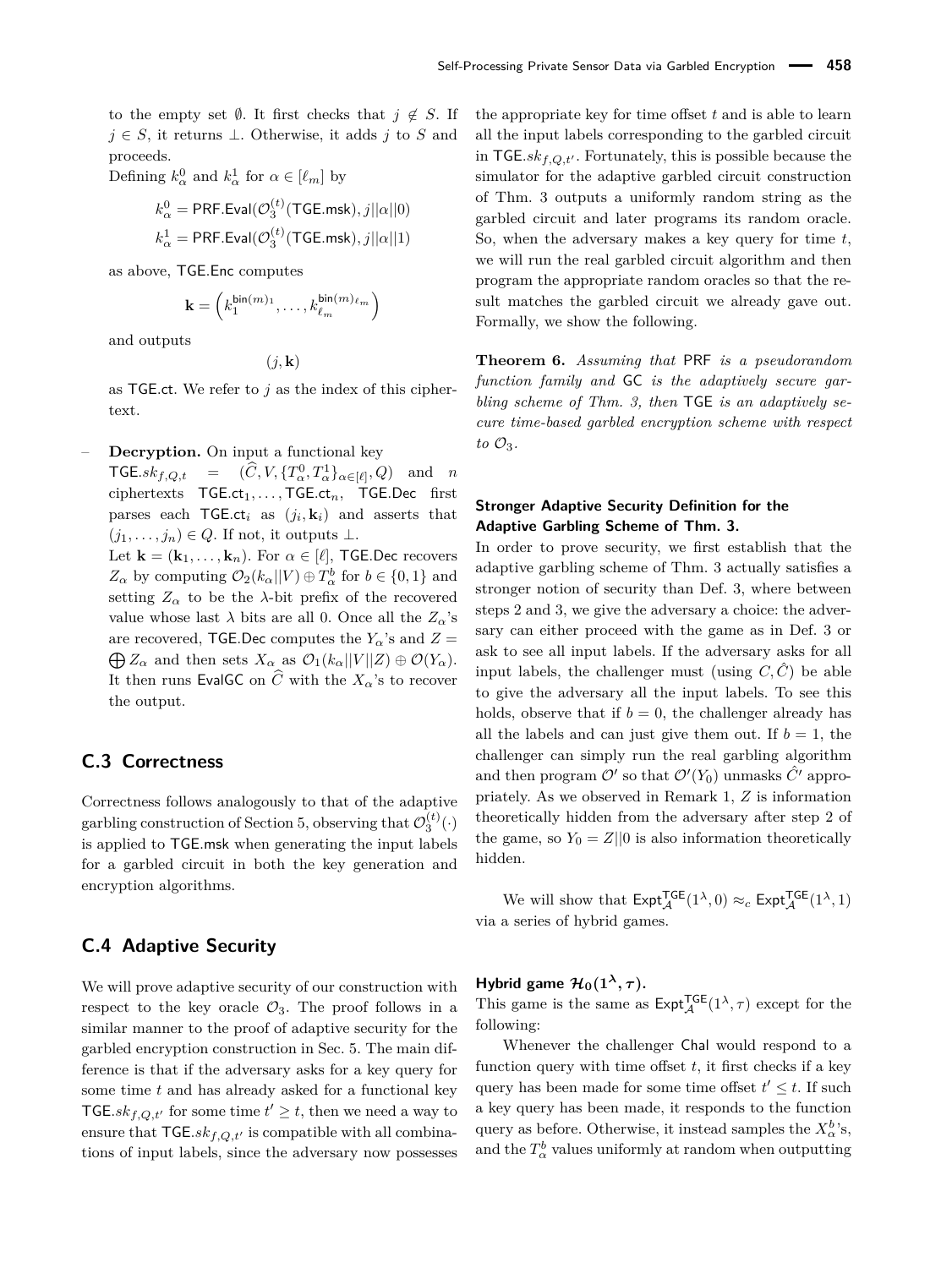the function key. Then, as soon as a challenge query is made with time offset *t* or a key query is made with some time offset  $t'$  for  $t' \leq t$ , it programs  $\mathcal{O}_1$  so that  $\mathcal{O}_1(k^b_\alpha||V||Z) \oplus \mathcal{O}(Y_\alpha) = X^b_\alpha$  and  $\mathcal{O}_2$  so that  $\mathcal{O}_2(k^b_\alpha||V) \oplus$  $(Z_{\alpha}||0^{\lambda})=T_{\alpha}^{b}.$ 

### **Hybrid game**  $\mathcal{H}_1(1^{\lambda}, \tau)$ **.**

This game is the same as  $\mathcal{H}_0(1^{\lambda}, \tau)$  except for the following: Whenever the challenger Chal would generate wire keys corresponding to an index *j* and time offset *t* when running TGE*.*Enc, Chal generates these wire keys uniformly at random instead of running PRF*.*Eval. It then stores these wire keys in a lookup table and if it ever needs a wire key corresponding to an index and time offset that was previously generated, it uses the value stored in the table instead of generating a new random value. This can be viewed as modifying  $\text{Ext}_{\mathcal{A}}^{\textsf{TGE}}(1^{\lambda}, \tau)$  by replacing PRF.Eval $(\mathcal{O}_{3}^{(t)}(\textsf{TGE}.\textsf{msk}), \cdot)$ by a truly random function.

### **Hybrid game**  $\mathcal{H}_2(1^{\lambda}, \tau)$ **.**

This game is the same as  $\mathcal{H}_1(1^{\lambda}, \tau)$  except for the following: Whenever the challenger Chal would generate a garbled circuit  $\widehat{C}$  for a function query  $(f, (j_1, \ldots, j_n), t)$ , it first checks if a key query has been made for some time offset  $t' \leq t$ . If such a key query has been made, it responds to the function query as before. Otherwise, Chal generates the garbled circuit  $\widehat{C}$  by running the adaptive garbled circuit simulator

$$
\widehat{C} \leftarrow \mathsf{SimGC}(1^{\lambda}, \phi(C)),
$$

It sets  $T^b_\alpha$  for  $\alpha \in [\ell], b \in \{0, 1\}$  to be uniformly random strings.

Then, whenever the challenger Chal has given out both a function key  $(\widehat{C}, V, \{T_\alpha^0, T_\alpha^1\}_{\alpha \in [\ell]}, Q)$  with time offset *t* and an input label  $k_{\alpha}$  for wire  $\alpha \in [\ell]$  (by responding to a challenge query with time offset *t*), it runs SimGC on the same input query to obtain the simulated label  $k'_\n\alpha = (X_\alpha \oplus \mathcal{O}(Y_\alpha), Z_\alpha)$ . It then samples a uniformly random bit  $b'$  and programs  $\mathcal{O}_2$  so that  $\mathcal{O}_2(k_\alpha||V) \oplus T_\alpha^{b'} = Z_\alpha||0^\lambda$ . Once it has submitted an input query for every  $\alpha \in [\ell]$ , it programs  $\mathcal{O}_1$  so that  $\mathcal{O}_1(k_\alpha||V||Z) \oplus \mathcal{O}(Y_\alpha) = X_\alpha.$ 

Alternatively, whenever the challenger is asked to respond to a key query for time offset  $t' \leq t$ , it instead runs the honest underlying selectively secure garbled circuit algorithm with the circuit corresponding to *f* and the labels set to the  $X_{\alpha}^{b}$ 's that were generated when computing the function key to obtain a garbled circuit *C'*. It then programs the underlying oracle  $\mathcal{O}$  of the adaptive garbling scheme so that  $\widehat{C'} \oplus \mathcal{O}(Y_0) = \widehat{C}$ . where  $\hat{C}$  is the original garbled circuit Chal had given out when responding to the function query.

Note that by the restrictions imposed on the adversary, only one of the two above conditions can ever occur.

### **Hybrid game**  $\mathcal{H}_3(1^\lambda, \tau)$ **.**

This game is the same as  $\mathcal{H}_2(1^{\lambda}, \tau)$  except for the following: Whenever the challenger Chal would generate wire keys  $k_{\alpha}^0, k_{\alpha}^1$  for an input index  $\alpha \in [\ell]$  when responding to a challenge query, it instead generates a single wire key  $k_{\alpha}$  and uses this as the value for both  $k_{\alpha}^0$  and  $k_{\alpha}^1$ .

#### **Lemma 11.**

$$
\mathsf{Expt}_{\mathcal{A}}^{\mathsf{TGE}}(1^{\lambda}, \tau) \approx_c \mathcal{H}_0(1^{\lambda}, \tau).
$$

This hybrids are indistinguishable to an adversary unless it is able to query  $\mathcal{O}_1$  on some  $k^b_\alpha||V||Z$  or  $\mathcal{O}_2$  on some  $k_{\alpha}^{b}$  ||*V* prior to them being programmed. However, this can only be done if the adversary can determine some  $k_{\alpha}^{b}$  prior to the programming. However, from the view of the adversary, the  $k_{\alpha}^{b}$ 's are the output of PRF with a uniformly random key. Thus, an adversary that could do this with nonnegligible probability would have to be able to distinguish the PRF from uniform, a contradiction.

#### **Lemma 12.**

$$
\mathcal{H}_0(1^{\lambda}, \tau) \approx_c \mathcal{H}_1(1^{\lambda}, \tau).
$$

Suppose there exists some algorithm  $A$  that can distinguish between the two games with nonnegligible advantage. Then, consider the algorithm  $A'$  that can distinguish PRF from a truly random function with nonnegligible advantage.

 $A'$  runs  $A$  and simulates the role of the challenger Chal in the game  $\text{Expt}_{\mathcal{A}}^{\text{TGE}}(1^{\lambda}, \tau)$  with the following modification. Whenever Chal would compute  $PRF.Eval(\mathcal{O}_3^{(t)}(\mathsf{TGE}.\mathsf{msk}),\cdot)$  on some input *x* when running TGE*.*Enc, Chal instead queries its random oracle *F* on  $(t, x)$ . If A guesses that it is playing game  $\mathcal{H}_1(1^{\lambda}, \tau)$ ,  $A'$  guesses that  $F$  is a truly random function and if  $A$ guesses that it is playing  $\mathcal{H}_0(1^\lambda, \tau)$ ,  $\mathcal{A}'$  guesses that *F* is a PRF. The random oracle  $F$  on  $(t, x)$  either outputs a uniformly random value or computes  $PRF(K_t, x)$ , where  $K_t$  is the *t*<sup>th</sup> uniformly random key. Observe that since